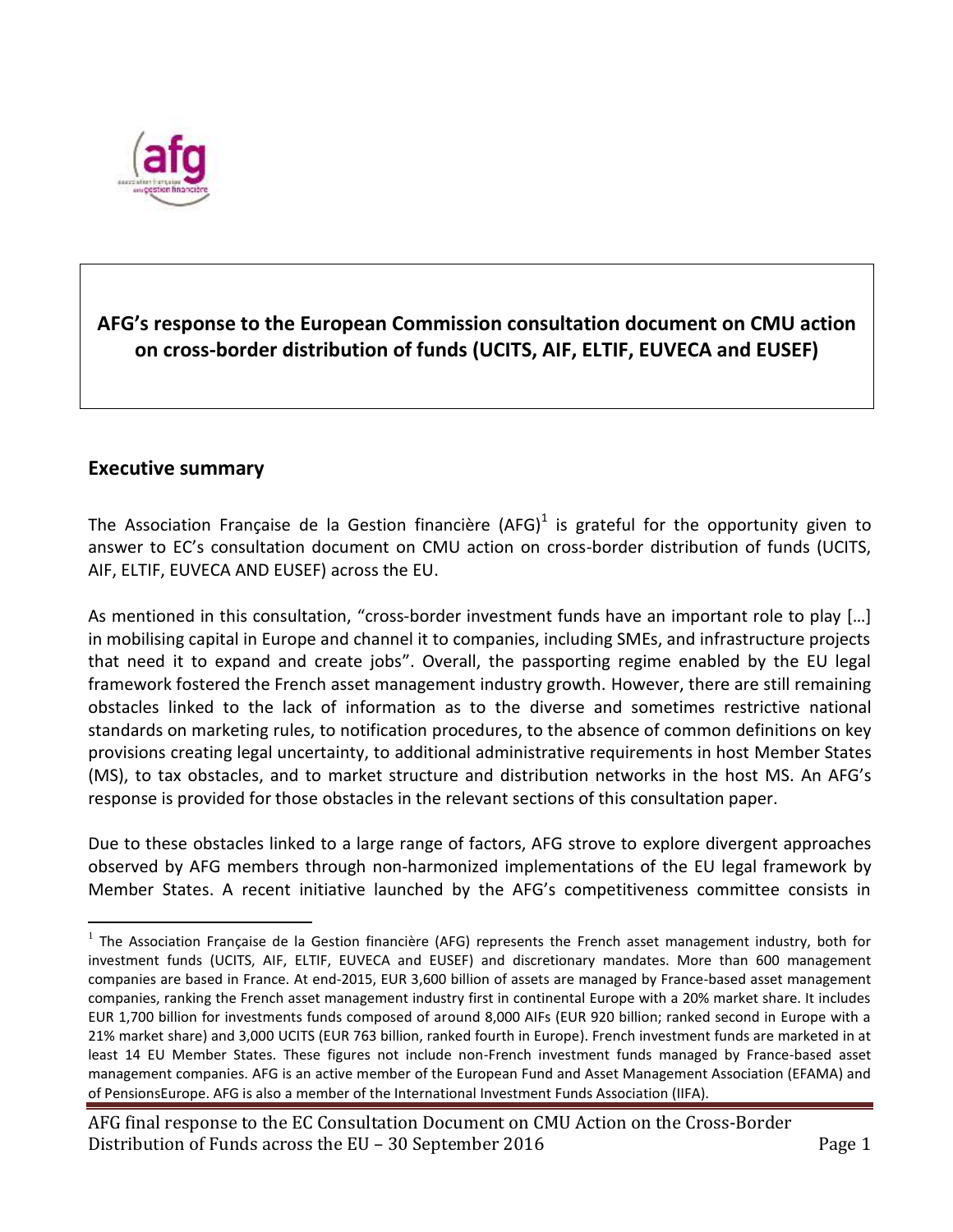organizing a series of regular "country meetings" aiming at presenting to its members best practices to market UCIs in key EU (and non EU) countries<sup>2</sup> where they do or plan to do business. This initiative which covers fifteen jurisductions illustrates the need for improving access to information linked to cross-border distribution of funds in Europe.

Following this consultation, the EU Commission should primarily lok for non-legislative solutions (instead of a revision of the Level 1 texts), by improving the following practical issues:

- 1. **to facilitate access to information on national marketing and pre-marketing regimes by making NCAs publish them in a comprehensive document available in a language customary in the sphere of international finance.** Regarding UCITS, the Article 30 of Directive 2010/42/EU finely precises the scope of the information to be made accessible by Member States in accordance with Article 91(3) of Directive 2009/65/EC<sup>3</sup>. In that prospect, for instance, in France, the AMF publishes a *catalogue of French statutory and regulatory measures applicable to the marketing of shares or units in foreign UCITS in France<sup>4</sup>* updated on a regular basis. It also recently publishe a guide on pre-marketing and marketing rules<sup>5</sup>. Similar guides should be available in all jurisdictions.
- **2. to facilitate the access to key cross-border information through a specific internet portal produced hosted by ESMA and fully available in a language customary in the sphere of international finance including :**
	- o **a repository of all national marketing and pre-marketing regimes.**
	- o **a European register of ".eu" Isin<sup>6</sup> codes' funds notified by NCAs**: it should be envisaged that funds compliant with the UCITS, AIF, ELTIF, EUVECA and EUSEF Directives be granted, at the fund management company request, a ".eu" ISIN code by their national regulators (NCAs) instead of the usual ".fr", ".it", ".sp"., ".lu" (etc.) ISIN code. ESMA could then in the future maintain a repository of the list of these funds published on an internet portal. This initiative would enhance transparency and safety to the benefit of the end investor.

<sup>&</sup>lt;sup>2</sup> Such meetings cover Belgium, Switzerland, Italy, Germany, the United Kingdom, the Netherlands, Spain, Denmark, Austria, the USA, Canada, Singapore and Hong Kong.

<sup>&</sup>lt;sup>3</sup> Please see page 13 of the English version of the Directive 2010/42/EU : [http://eur-lex.europa.eu/legal](http://eur-lex.europa.eu/legal-content/EN/TXT/PDF/?uri=CELEX:32010L0044&qid=1475056626956&from=EN)[content/EN/TXT/PDF/?uri=CELEX:32010L0044&qid=1475056626956&from=EN](http://eur-lex.europa.eu/legal-content/EN/TXT/PDF/?uri=CELEX:32010L0044&qid=1475056626956&from=EN) <sup>4</sup> [http://www.amf-](http://www.amf-france.org/en_US/Publications/Guides/Professionnels.html?isSearch=true&lastSearchPage=http%3A%2F%2Fwww.amf-france.org%2FmagnoliaPublic%2Famf%2Fen_US%2FResultat-de-recherche.html%3FLANGUAGE%3Dfr%26valid_form%3DLancer%26%2343%3Bla%26%2343%3Brecherche%26DATE_OBSOLESCENCE%3D08%26%2337%3B2F07%26%2337%3B2F2014%26DATE_PUBLICATION%3D08%26%2337%3B2F07%26%2337%3B2F2014%26isSearch%3Dtrue%26formId%3DALL%26langSwitch%3Dtrue&docVersion=3.0&docId=workspace%3A%2F%2FSpacesStore%2Fe81bb29c-9774-4e90-9ad7-c92b5ebcba15&xtcr=4)

[france.org/en\\_US/Publications/Guides/Professionnels.html?isSearch=true&lastSearchPage=http%3A%2F%2Fwww.amf](http://www.amf-france.org/en_US/Publications/Guides/Professionnels.html?isSearch=true&lastSearchPage=http%3A%2F%2Fwww.amf-france.org%2FmagnoliaPublic%2Famf%2Fen_US%2FResultat-de-recherche.html%3FLANGUAGE%3Dfr%26valid_form%3DLancer%26%2343%3Bla%26%2343%3Brecherche%26DATE_OBSOLESCENCE%3D08%26%2337%3B2F07%26%2337%3B2F2014%26DATE_PUBLICATION%3D08%26%2337%3B2F07%26%2337%3B2F2014%26isSearch%3Dtrue%26formId%3DALL%26langSwitch%3Dtrue&docVersion=3.0&docId=workspace%3A%2F%2FSpacesStore%2Fe81bb29c-9774-4e90-9ad7-c92b5ebcba15&xtcr=4)[france.org%2FmagnoliaPublic%2Famf%2Fen\\_US%2FResultat-de-](http://www.amf-france.org/en_US/Publications/Guides/Professionnels.html?isSearch=true&lastSearchPage=http%3A%2F%2Fwww.amf-france.org%2FmagnoliaPublic%2Famf%2Fen_US%2FResultat-de-recherche.html%3FLANGUAGE%3Dfr%26valid_form%3DLancer%26%2343%3Bla%26%2343%3Brecherche%26DATE_OBSOLESCENCE%3D08%26%2337%3B2F07%26%2337%3B2F2014%26DATE_PUBLICATION%3D08%26%2337%3B2F07%26%2337%3B2F2014%26isSearch%3Dtrue%26formId%3DALL%26langSwitch%3Dtrue&docVersion=3.0&docId=workspace%3A%2F%2FSpacesStore%2Fe81bb29c-9774-4e90-9ad7-c92b5ebcba15&xtcr=4)

[recherche.html%3FLANGUAGE%3Dfr%26valid\\_form%3DLancer%26%2343%3Bla%26%2343%3Brecherche%26DATE\\_OBSOL](http://www.amf-france.org/en_US/Publications/Guides/Professionnels.html?isSearch=true&lastSearchPage=http%3A%2F%2Fwww.amf-france.org%2FmagnoliaPublic%2Famf%2Fen_US%2FResultat-de-recherche.html%3FLANGUAGE%3Dfr%26valid_form%3DLancer%26%2343%3Bla%26%2343%3Brecherche%26DATE_OBSOLESCENCE%3D08%26%2337%3B2F07%26%2337%3B2F2014%26DATE_PUBLICATION%3D08%26%2337%3B2F07%26%2337%3B2F2014%26isSearch%3Dtrue%26formId%3DALL%26langSwitch%3Dtrue&docVersion=3.0&docId=workspace%3A%2F%2FSpacesStore%2Fe81bb29c-9774-4e90-9ad7-c92b5ebcba15&xtcr=4) [ESCENCE%3D08%26%2337%3B2F07%26%2337%3B2F2014%26DATE\\_PUBLICATION%3D08%26%2337%3B2F07%26%2337%](http://www.amf-france.org/en_US/Publications/Guides/Professionnels.html?isSearch=true&lastSearchPage=http%3A%2F%2Fwww.amf-france.org%2FmagnoliaPublic%2Famf%2Fen_US%2FResultat-de-recherche.html%3FLANGUAGE%3Dfr%26valid_form%3DLancer%26%2343%3Bla%26%2343%3Brecherche%26DATE_OBSOLESCENCE%3D08%26%2337%3B2F07%26%2337%3B2F2014%26DATE_PUBLICATION%3D08%26%2337%3B2F07%26%2337%3B2F2014%26isSearch%3Dtrue%26formId%3DALL%26langSwitch%3Dtrue&docVersion=3.0&docId=workspace%3A%2F%2FSpacesStore%2Fe81bb29c-9774-4e90-9ad7-c92b5ebcba15&xtcr=4) [3B2F2014%26isSearch%3Dtrue%26formId%3DALL%26langSwitch%3Dtrue&docVersion=3.0&docId=workspace%3A%2F%2F](http://www.amf-france.org/en_US/Publications/Guides/Professionnels.html?isSearch=true&lastSearchPage=http%3A%2F%2Fwww.amf-france.org%2FmagnoliaPublic%2Famf%2Fen_US%2FResultat-de-recherche.html%3FLANGUAGE%3Dfr%26valid_form%3DLancer%26%2343%3Bla%26%2343%3Brecherche%26DATE_OBSOLESCENCE%3D08%26%2337%3B2F07%26%2337%3B2F2014%26DATE_PUBLICATION%3D08%26%2337%3B2F07%26%2337%3B2F2014%26isSearch%3Dtrue%26formId%3DALL%26langSwitch%3Dtrue&docVersion=3.0&docId=workspace%3A%2F%2FSpacesStore%2Fe81bb29c-9774-4e90-9ad7-c92b5ebcba15&xtcr=4) [SpacesStore%2Fe81bb29c-9774-4e90-9ad7-c92b5ebcba15&xtcr=4](http://www.amf-france.org/en_US/Publications/Guides/Professionnels.html?isSearch=true&lastSearchPage=http%3A%2F%2Fwww.amf-france.org%2FmagnoliaPublic%2Famf%2Fen_US%2FResultat-de-recherche.html%3FLANGUAGE%3Dfr%26valid_form%3DLancer%26%2343%3Bla%26%2343%3Brecherche%26DATE_OBSOLESCENCE%3D08%26%2337%3B2F07%26%2337%3B2F2014%26DATE_PUBLICATION%3D08%26%2337%3B2F07%26%2337%3B2F2014%26isSearch%3Dtrue%26formId%3DALL%26langSwitch%3Dtrue&docVersion=3.0&docId=workspace%3A%2F%2FSpacesStore%2Fe81bb29c-9774-4e90-9ad7-c92b5ebcba15&xtcr=4)

<sup>5</sup> [http://www.amf-france.org/Reglementation/Doctrine/Doctrine-list/Doctrine.html?category=IV+-+Commercialisation+-](http://www.amf-france.org/Reglementation/Doctrine/Doctrine-list/Doctrine.html?category=IV+-+Commercialisation+-+Relation+client&docId=workspace%3A%2F%2FSpacesStore%2Fe06aba86-fb44-4083-b597-4c729b6464d8) [+Relation+client&docId=workspace%3A%2F%2FSpacesStore%2Fe06aba86-fb44-4083-b597-4c729b6464d8](http://www.amf-france.org/Reglementation/Doctrine/Doctrine-list/Doctrine.html?category=IV+-+Commercialisation+-+Relation+client&docId=workspace%3A%2F%2FSpacesStore%2Fe06aba86-fb44-4083-b597-4c729b6464d8)

 $<sup>6</sup>$  International Securities Identification Number.</sup>

AFG final response to the EC Consultation Document on CMU Action on the Cross-Border Distribution of Funds across the EU – 30 September 2016 **Page 2** Page 2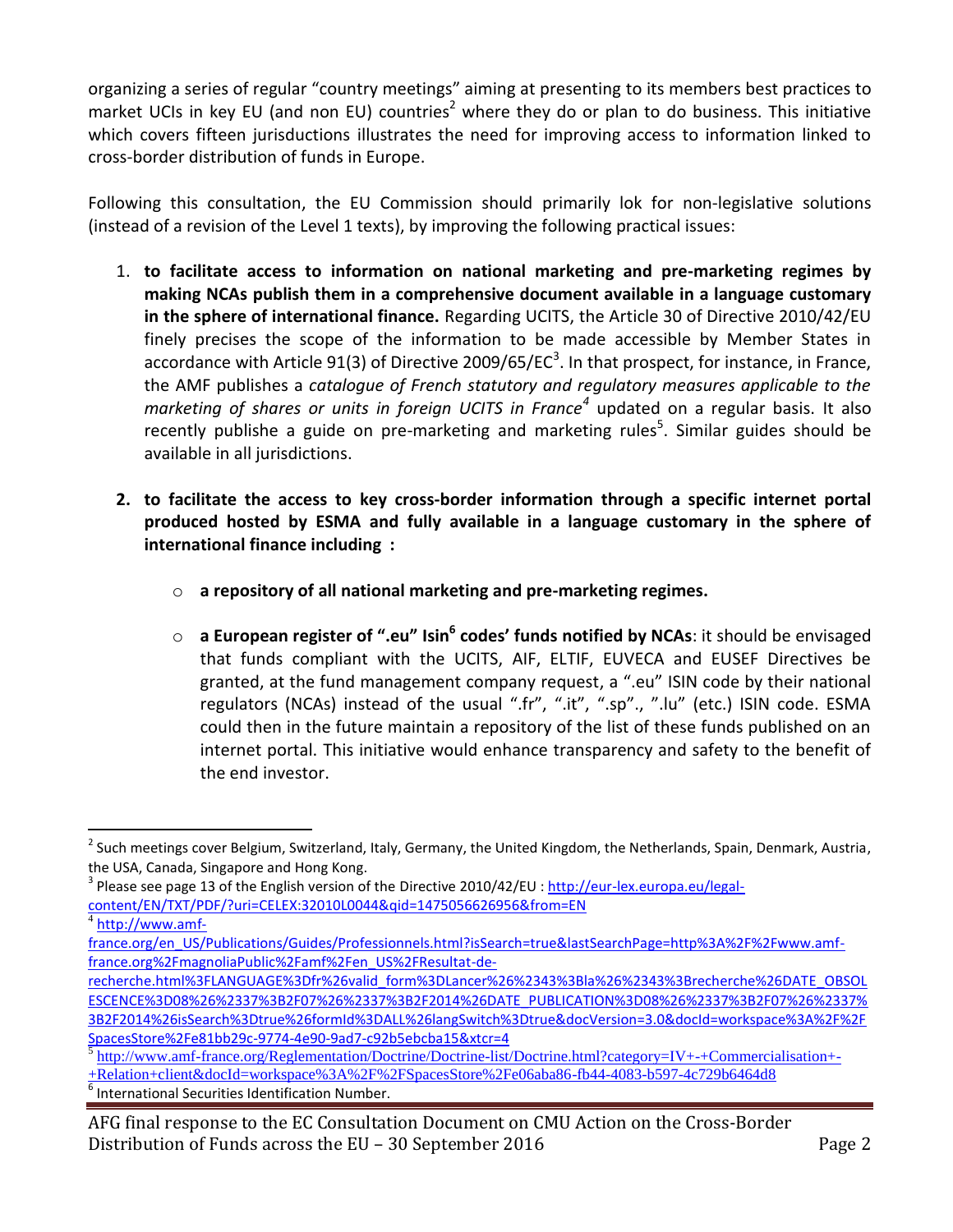- o **a table updated by NCAs presenting national regulatory fees**.
- o **a table presenting main national tax regimes**.
- 3. **to assess the feasibility to harmonize marketing and pre-marketing regimes by examing best national practices.** As mentioned in AMF's position paper published on 19 September 2016 on *Cross-border distribution of funds in Europe: identify the real barriers<sup>7</sup>* , this assessment may include an examination of the opportunities to harmonize marketing and pre-marketing rules while " *maintaining a form of supervision by the host country*" which is necessary to prevent missellings for instance based on frauds that would, by tarnishing the confidence of investors, undermine the cross-border market. Such work should first collect best national best practices. For instance, the recent *French Routes & Opportunities Garden* initiative (FROG) involving professionals, trade associations and authorities lead to an updated AMF's position paper on UCITS and AIF marketing regime in France<sup>8</sup>.

Last but not least, AFG wishes to stress that the priority is to ensure consistency between regulatory requirements and the objectives announced by the EC in the context of the Capital Market Union. Indeed, **the efforts to bring down obstacles to cross-border distribution should focus also on efficiently tackling obstacles posed by non-EU countries**. This should be done either via actions and regulatory frameworks directly linked to investment funds, for instance whenever the EC will issues a delegated act on the extension of the AIFMD passport, or via more general regulatory frameworks and action plans, such as TTIP and TiSA agreements. In both cases the main aim should be a really reciprocal market access. In particular in relation to the Commission's contemplated delegated acts on the extension - on which we do not approve - of the AIFMD passport, **the reciprocal opening of the markets of the jurisdictions that would be provided with the passport would not be a consequence – to be further assessed – but an absolute prerequisite based on which the extension would be decided**.

\*\*\*

<sup>&</sup>lt;sup>7</sup> [http://www.amf-france.org/en\\_US/Publications/Rapports-etudes-et-analyses/Epargne-et](http://www.amf-france.org/en_US/Publications/Rapports-etudes-et-analyses/Epargne-et-prestataires.html?docId=workspace%3A%2F%2FSpacesStore%2Fc4c760cd-5eed-49ee-aba9-a8f499146b47&langSwitch=true)[prestataires.html?docId=workspace%3A%2F%2FSpacesStore%2Fc4c760cd-5eed-49ee-aba9](http://www.amf-france.org/en_US/Publications/Rapports-etudes-et-analyses/Epargne-et-prestataires.html?docId=workspace%3A%2F%2FSpacesStore%2Fc4c760cd-5eed-49ee-aba9-a8f499146b47&langSwitch=true) [a8f499146b47&langSwitch=true](http://www.amf-france.org/en_US/Publications/Rapports-etudes-et-analyses/Epargne-et-prestataires.html?docId=workspace%3A%2F%2FSpacesStore%2Fc4c760cd-5eed-49ee-aba9-a8f499146b47&langSwitch=true)

<sup>8</sup> [http://www.amf-france.org/Reglementation/Doctrine/Doctrine-list/Doctrine.html?category=IV+-+Commercialisation+-](http://www.amf-france.org/Reglementation/Doctrine/Doctrine-list/Doctrine.html?category=IV+-+Commercialisation+-+Relation+client&docId=workspace%3A%2F%2FSpacesStore%2Fe06aba86-fb44-4083-b597-4c729b6464d8) [+Relation+client&docId=workspace%3A%2F%2FSpacesStore%2Fe06aba86-fb44-4083-b597-4c729b6464d8](http://www.amf-france.org/Reglementation/Doctrine/Doctrine-list/Doctrine.html?category=IV+-+Commercialisation+-+Relation+client&docId=workspace%3A%2F%2FSpacesStore%2Fe06aba86-fb44-4083-b597-4c729b6464d8)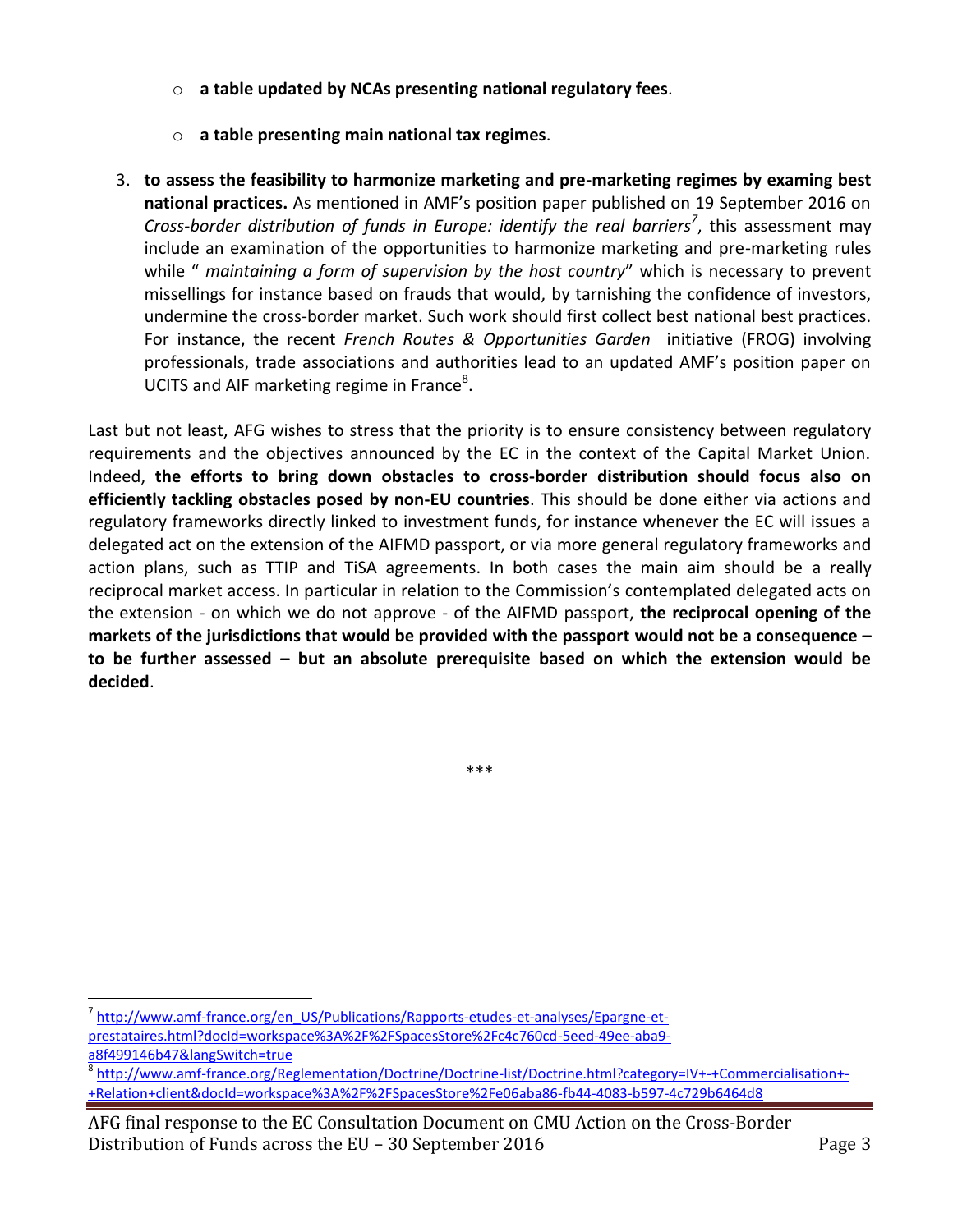## **Section 1 – Information about you**

### *Question 1.1 – What types of funds do you market and to which types of investors do you market directly? [for each type of fund and investor]*

In the field of collective investment, AFG members market all types of funds to all types of investors.

### *Question 1.1a – If you have a general policy of differentiating between high net worth individuals and other retail investors then please also provide information on this.*

In France, investors are classified in a category of client according to the European Directive 2004/39/EC of the European Parliament and of the council of 21 April 2004<sup>9</sup>.

- "Professional investors" include licenced establishments (i.e. banks, insurance companies…), entities having a significant equity amount or other big entities declaring themselves as professional investors.
- A "retail investor" means any investor who could not be qualified as a professional client, according to the definition here above. A retail client is an individual who purchases securities under his/her own personal account.

Retail client and professional clients are categorized according to the classification defined by the Directive 2004/39/EC of the European Parliament and of the council of 21 April 2004.

According to the client's level of knowledge in an investment operation, his/her financial intermediary has the obligation to provide the required information based on his/her profile.

### *Question 1.1b – Which channels do you use to distribute funds cross-border? Does your cross-border distribution policy differ depending on the type of investor you wish to address and the Member State?*

A internal AFG's study focused on *How asset management companies/groups market their funds* was presented by AFG's Economic & Research Department last April 2016. On the basis of a sample of 119 France-based asset management companies, it shows that distribution channels used by AFG members to distribute funds cross-border depend on the profiles of the asset management company and its targeted clients.

## *Question 1.2 – Please provide your definition of high net worth retail individuals. Does this definition vary from one national market to another one?*

As mentioned in our answer to question 1.1a, in France, investors are classified in a category of client according to the European Directive 2004/39/EC of the European Parliament and of the council of 21 April 2004.

<sup>&</sup>lt;sup>9</sup> <http://eur-lex.europa.eu/legal-content/FR/TXT/PDF/?uri=CELEX:32004L0039&from=FR>

AFG final response to the EC Consultation Document on CMU Action on the Cross-Border Distribution of Funds across the EU – 30 September 2016 **Page 4** Page 4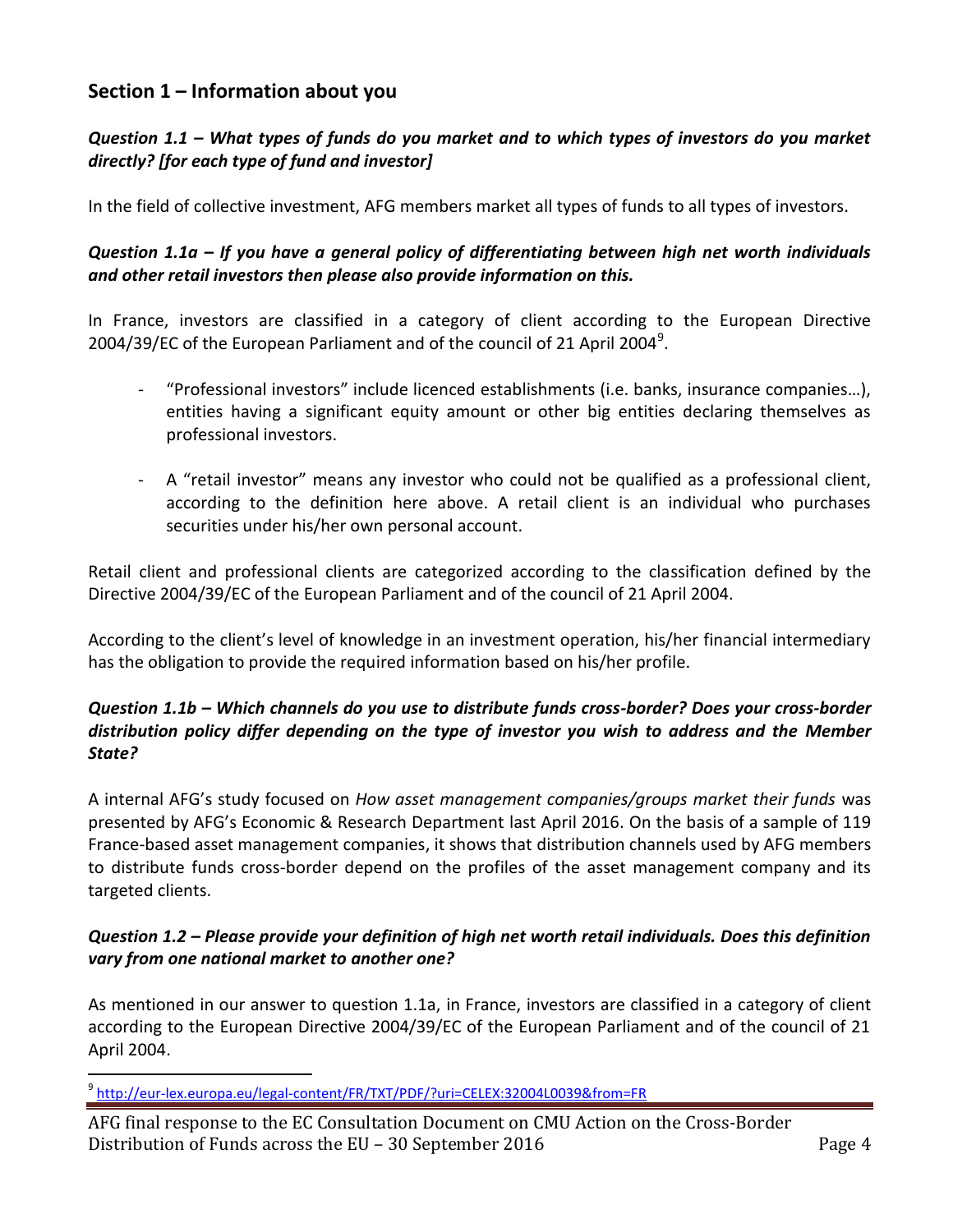#### *Question 1.3 – What is the sum of Assets under Management (€) of these funds? [for each type of fund and investor]*

Such data is not available.

## *Question 1.4 – Where are your funds mainly domiciled (In % of the number of your UCITS and AIFs)? [for each Member State where your funds are domiciled]*

Such data is not available.

## *Question 1.5 – Do you use the UCITS passport in order to market your UCITS funds in other EU Member States?*

Yes. According to Lipper data published by PwC last April 2016<sup>10</sup>, in terms of stocks, 3,039 French cross-border UCITS funds were registered in other EU Member States through the UCITS passport regime.

### *Question 1.6 – Do you use the AIFMD passport in order to market your EU AIFs in other EU Member States?*

Yes. According to AMF's annual report relased on May 2016 $^{11}$ , in 2015, 370 French AIFs were marketed out of France in other EU Member States through the AIFMD passport regime. Once again, as mentionned in our answer to question 1.4, these figures do not include non-French AIFs passported by French asset management companies in other Member States.



#### **COMMERCIALISATION PRODUITS AIFM**

 $\overline{a}$ 

Source: AMF's Annual Report, 17 May 2016

<sup>&</sup>lt;sup>10</sup> [https://www.pwc.lu/en/fund-distribution/docs/pwc-publ-gfd-march-2016-printer-friendly.pdf.](https://www.pwc.lu/en/fund-distribution/docs/pwc-publ-gfd-march-2016-printer-friendly.pdf)

<sup>11</sup> [http://www.amf-france.org/Publications/Rapports-annuels/Rapports-annuels-de-l-AMF/annee-2015-](http://www.amf-france.org/Publications/Rapports-annuels/Rapports-annuels-de-l-AMF/annee-2015-2019.html?docId=workspace%3A%2F%2FSpacesStore%2Ffc4b00fa-fb81-4a7d-ace5-88e5e5aa34de) [2019.html?docId=workspace%3A%2F%2FSpacesStore%2Ffc4b00fa-fb81-4a7d-ace5-88e5e5aa34de](http://www.amf-france.org/Publications/Rapports-annuels/Rapports-annuels-de-l-AMF/annee-2015-2019.html?docId=workspace%3A%2F%2FSpacesStore%2Ffc4b00fa-fb81-4a7d-ace5-88e5e5aa34de) .

AFG final response to the EC Consultation Document on CMU Action on the Cross-Border Distribution of Funds across the EU – 30 September 2016 Page 5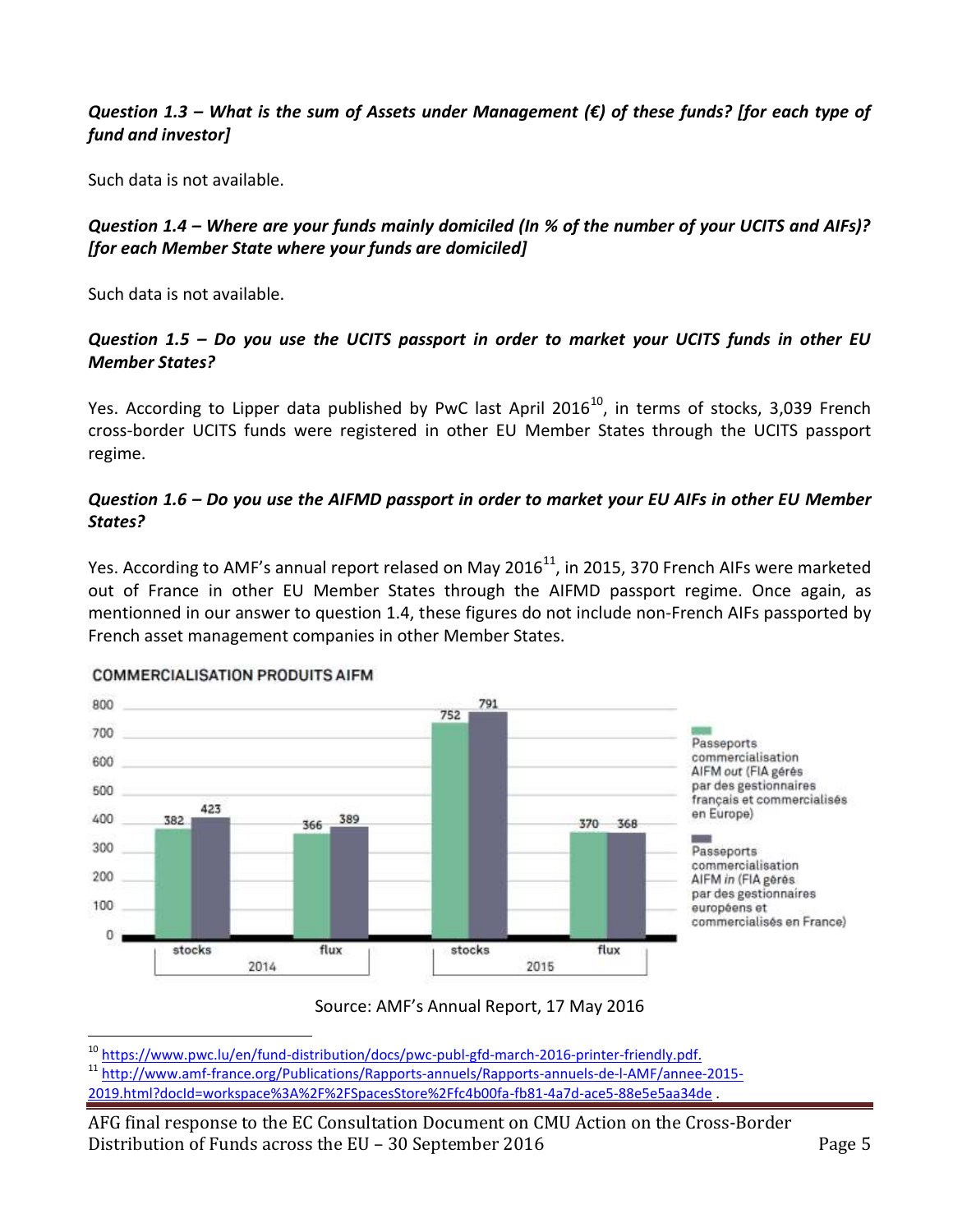#### *Question 1.6a – If no, please explain why you do not use the passport*

In the case of retail AIFs, even when they are following specific rules tailored for retail distribution, cross-border distribution is considered burdensome as those funds do not benefit from the EU passport.

## *Question 1.7 – Do you use a marketing passport for all your UCITS, AIF, ELTIF, EuVECA and EuSEF?*

Yes

## *Question 1.7a – What percentage of your funds have you received permission to be marketed in (a) at least one other Member State and (b) at least two other Member States with the passport? What value of Assets under Management do these represent?*

AFG does not have such detailed analysis and data presenting the breakdown of funds having received marketing passport for one or several Member States and the amount of assets under management they represent. Such data may be available for the AIFs via the NCAs' received information based on the AIFMD reporting requirements.

## *Question 1.8 – In how many Member States, if any, do you market your funds (including sub-funds) on a cross border basis? (Please provide an aggregate figures or an estimate)*

Regarding UCITS, according to Lipper data published by PwC in March 2016<sup>12</sup>, French UCITS are registered in 14 EU Members States (by alphabetical order): Austria, Belgium, Denmark, Finland, Germany, Greece, Ireland, Italy, Luxembourg, the Netherlands, Portugal, Spain, Sweden, United Kingdom.

Regarding AIFs and UCITS, according to an extract of AMF's position paper published on 19 September 2016 on *Cross-border distribution of funds in Europe: identify the real obstacles 13* , in terms of flows, at end-2015, the 634 French UCIs (including 270 UCITS funds and 370 AIFs) that were passported obtained a notification's approval mainly in Germany (66 passport's notifications), in Italy (63), in the UK (53), in Belgium (51), in Luxemburg (50), in Spain (46), in Finland (38), in Denmark (36) and in the Netherlands (35).

These figures do not include non-French UCIs passported by France-based asset management companies from France in other Member States.

<sup>12</sup> Please see the footnote #10.

<sup>&</sup>lt;sup>13</sup> AMF's position paper is available online at: [http://www.amf-france.org/en\\_US/Publications/Rapports-etudes-et](http://www.amf-france.org/en_US/Publications/Rapports-etudes-et-analyses/Epargne-et-prestataires.html?docId=workspace%3A%2F%2FSpacesStore%2Fc4c760cd-5eed-49ee-aba9-a8f499146b47&langSwitch=true)[analyses/Epargne-et-prestataires.html?docId=workspace%3A%2F%2FSpacesStore%2Fc4c760cd-5eed-49ee-aba9](http://www.amf-france.org/en_US/Publications/Rapports-etudes-et-analyses/Epargne-et-prestataires.html?docId=workspace%3A%2F%2FSpacesStore%2Fc4c760cd-5eed-49ee-aba9-a8f499146b47&langSwitch=true) [a8f499146b47&langSwitch=true](http://www.amf-france.org/en_US/Publications/Rapports-etudes-et-analyses/Epargne-et-prestataires.html?docId=workspace%3A%2F%2FSpacesStore%2Fc4c760cd-5eed-49ee-aba9-a8f499146b47&langSwitch=true) .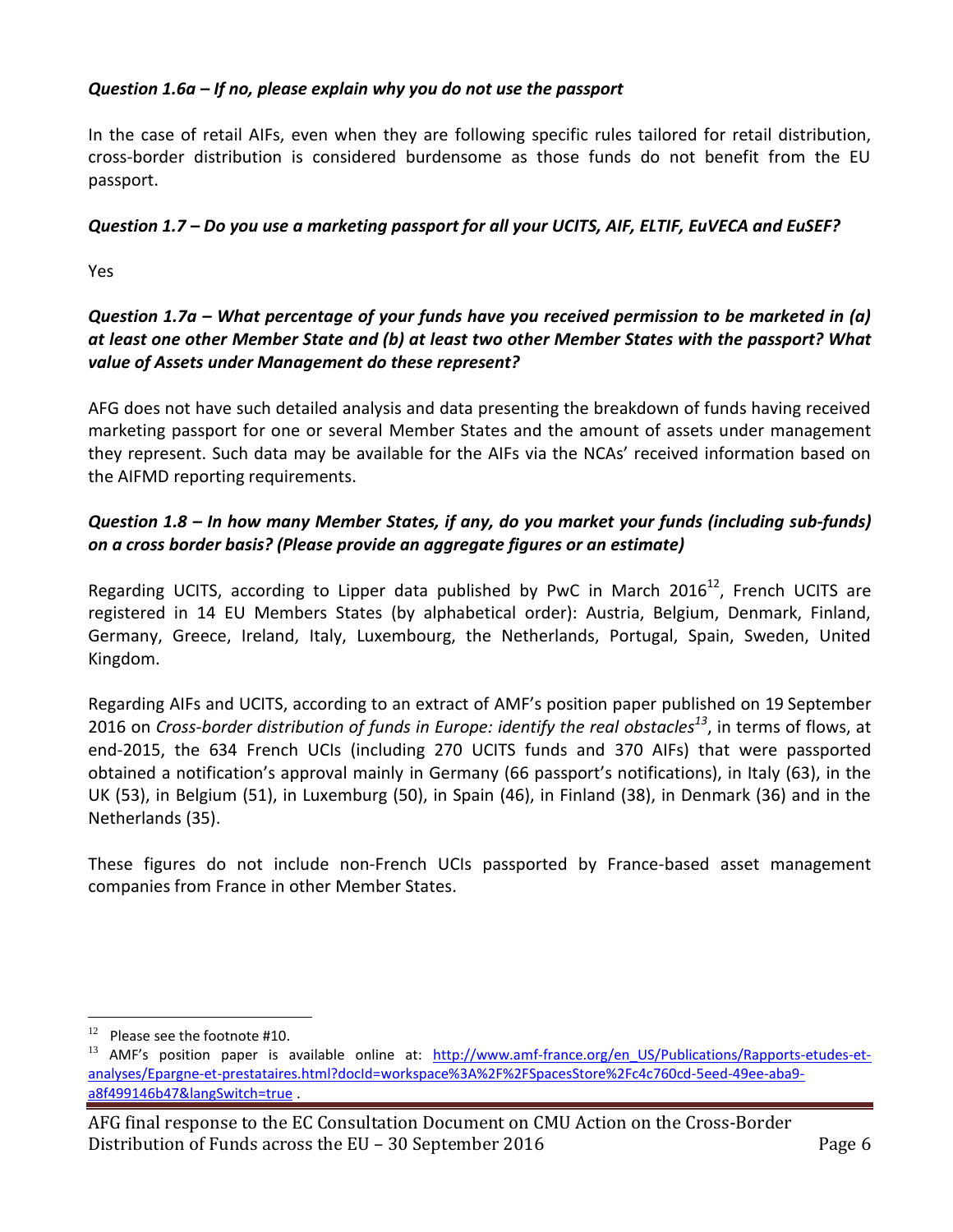

#### Figure 4: Investment funds sold in France by country of origin, total number, and inward and outward flows (by number of passports)

Note: the middle pie chart shows the total number of funds marketed in France by country of origin. The two pie charts on the sides show, respectively, the change in the number of funds passported in France by country of origin (L), and French funds that obtained passports, by destination country (R); these two sets of flows cover UCITS and AIFs, owing to the small differences between the two types of funds. Source: AMF data.

Source : AMF's position paper on *Cross-border distribution of funds in Europe: identify the real barriers*, 19 September 2016

## *Question 1.9 – In which Member States do you actively market your UCITS and AIFs?*

Please refer to our anwer to question 1.8.

## *Question 1.9a – Please provide the UCITS allocation between Member States [number of UCITS funds / sub-funds & AuM]. If this is not straightforward to obtain, please provide an estimate.*

According to Lipper data published by PwC, French cross-border UCITS are marketed out of France in Austria: 242; Belgium: 137; Denmark: 27; Finland: 64; Germany: 550; Greece: 2; Ireland: 32; Italy: 389; Luxembourg: 173; the Netherlands: 309; Portugal: 6; Spain: 286; Sweden: 76; United Kingdom: 338.

## *Question 1.9aa – Please provide any further details (e.g. assumptions your estimate is based upon)*

These figures do not include non-French UCITS marketed by France-based asset management companies.

## *Question 1.9b-e – [Please provide the details requested in 1.9a & 1.9aa for AIFs, EuVECAs, EuSEFs and ELTIFs]*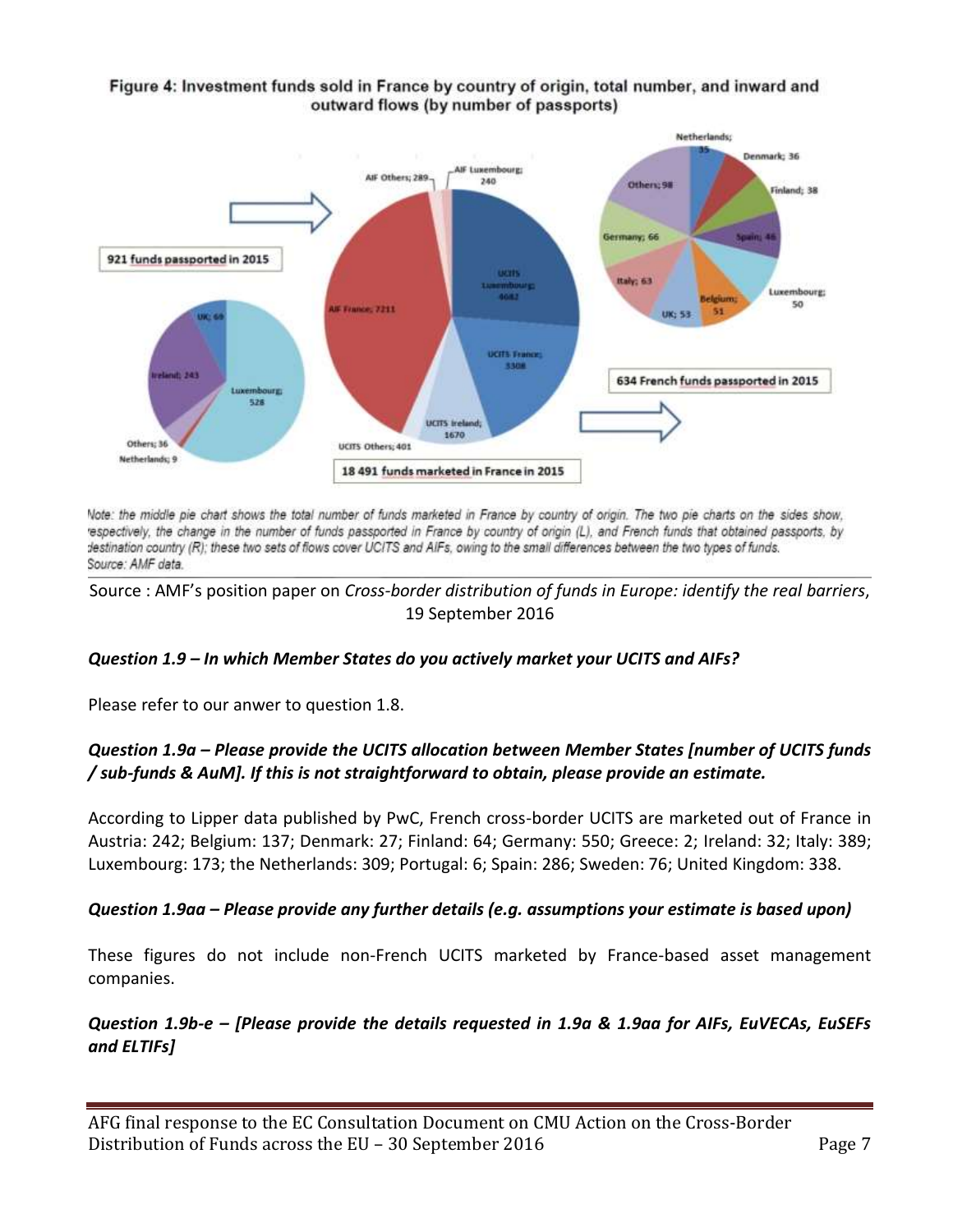According to EFAMA $^{14}$ , the AIF market in Europe is concentrated in a relatively small number of countries. France is the second player in the market with a 18% market share at end 2015 behind Germany and ahead of the Netherlands, Luxembourg and Ireland.



Source : EFAMA Factbook 2016

# **Section 2 - General Overview**

*Question 2.1 – What are the reasons for any limitation on the cross-border distribution of your funds? [for each host Member State - Regulatory costs and/or marketing requirements costs are too high, Lack of demand outside your home market, Host Market size is too small, Openness of the distribution network to third parties, Tax issues, Other]*

*Question 2.1a – Please expand upon and provide more detail on your response – please explain, what the issues are and how they limit the cross-border distribution of funds. Please cite the relevant provisions of the legislation concerned if possible.*

As the potential for cross-border distribution is based upon a number of factors, the interaction of which is significant, there is no single factor or obstacle that by itself can be considered as the main limitation to cross-border distribution. That means that for further enhancing and strengthening crossborder marketing of funds a thorough analysis on how different obstacles act not only per se, but also together should be made and parallel actions on a number of key areas are to be taken.

Having that in mind, AFG stands for EFAMA's position which presents a number of key factors that asset managers have to deal with when it comes to marketing their funds outside their domicile, which are not to be taken as single cases, but to be considered in an integrated way as parts of the same chain in the cross border distribution.

#### **1. Lack of transparency and appropriate level of information**

A key obstacle for AFG members when trying to assess and decide the distribution to a certain jurisdiction is the lack of information as to the national standards on marketing rules, notification

 $\overline{a}$  $14$  EFAMA Factbook 2016, part 1.4.4, Country shares in assets and net sales of AIFs, page 43.

AFG final response to the EC Consultation Document on CMU Action on the Cross-Border Distribution of Funds across the EU – 30 September 2016 **Page 8** Page 8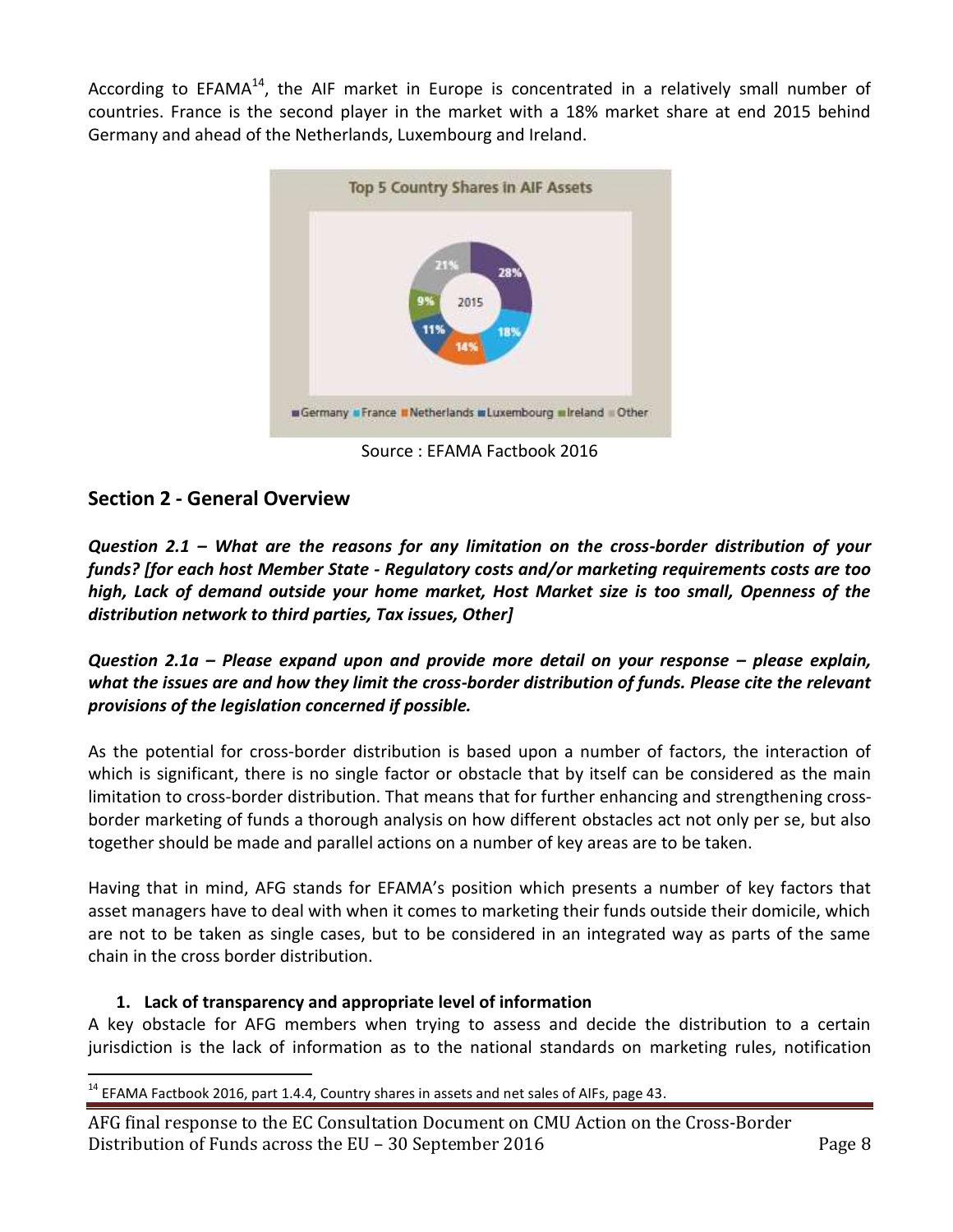procedures, national requirements, as well as interpretations by the NCAs on specific provisions of the EU legislation. The level of transparency as to the national regulatory framework plays an important role in the decision making in favor or against marketing in a given jurisdiction. It should also be noted that prior to marketing any units of collective investment schemes, asset managers need to ensure compliance of the national regime with the EU regulation on investor protection, which requires a thorough assessment and understanding by them of the local market and its regulatory framework and whether it can guarantee this compliance.

Moreover, even if this information is to be acquired via further research to be done by the asset manager (in-house) or to be outsourced to a third-party service provider (usually located in the jurisdiction that the products are to be marketed) the additional costs and administrative burden related to that research is an important factor. In particular, for asset managers of smaller and medium size, the need for a local agent to gather important information as to the legal interpretation, the local tax regime, the civil liability risks entails costs that are disproportionate with the revenues that the opening into a new market would bring.

**2. Absence of common definitions on key provisions and legal uncertainty/inconsistencies** When marketing across the EU jurisdictions, legal certainty as to how the provisions of the EU regulation are to apply and therefore as to the criteria that allow compliance with them is of the highest importance for the asset management companies. There are different definitions and provisions on key areas such as marketing, notification, and process related to the distribution vary – and sometimes there are significant differences – amongst the Member States.

- o **Need for common definition on marketing**: in the case of marketing a common approach as to the definition of what constitutes marketing (positive and negative common criteria), as well as the premarketing process and which rules apply is a key factor. In addition, the rules on the content and the standard presentation often differ significantly.
- o **Further consolidation of the rules related to the distribution of funds**: the absence of common understanding on processes related to the triggering of the fees and the competent NCA, the notification process and the information requested in case of updates and modifications etc. implies that the same fund is requested to comply with multiple processes and to prepare multiple documentation for the same units, which is a repetitive exercise with no added value for the end investor.
- o **Apart from those examples there are additional areas where further consolidation of the rules applying to funds distributed cross-border needs to be in place**. This is to be achieved via mapping all the national best practices and allowing for a common set of rules via Guidelines, Q&As etc. ESMA has a key role to play in ensuring more consistency as to the implementation of the AIFMD and UCITS requirements and in enhancing common rules as to the definitions and interpretations of concrete provisions of the EU regulation. For instance, AMF's position paper on UCITS and AIF marketing regime in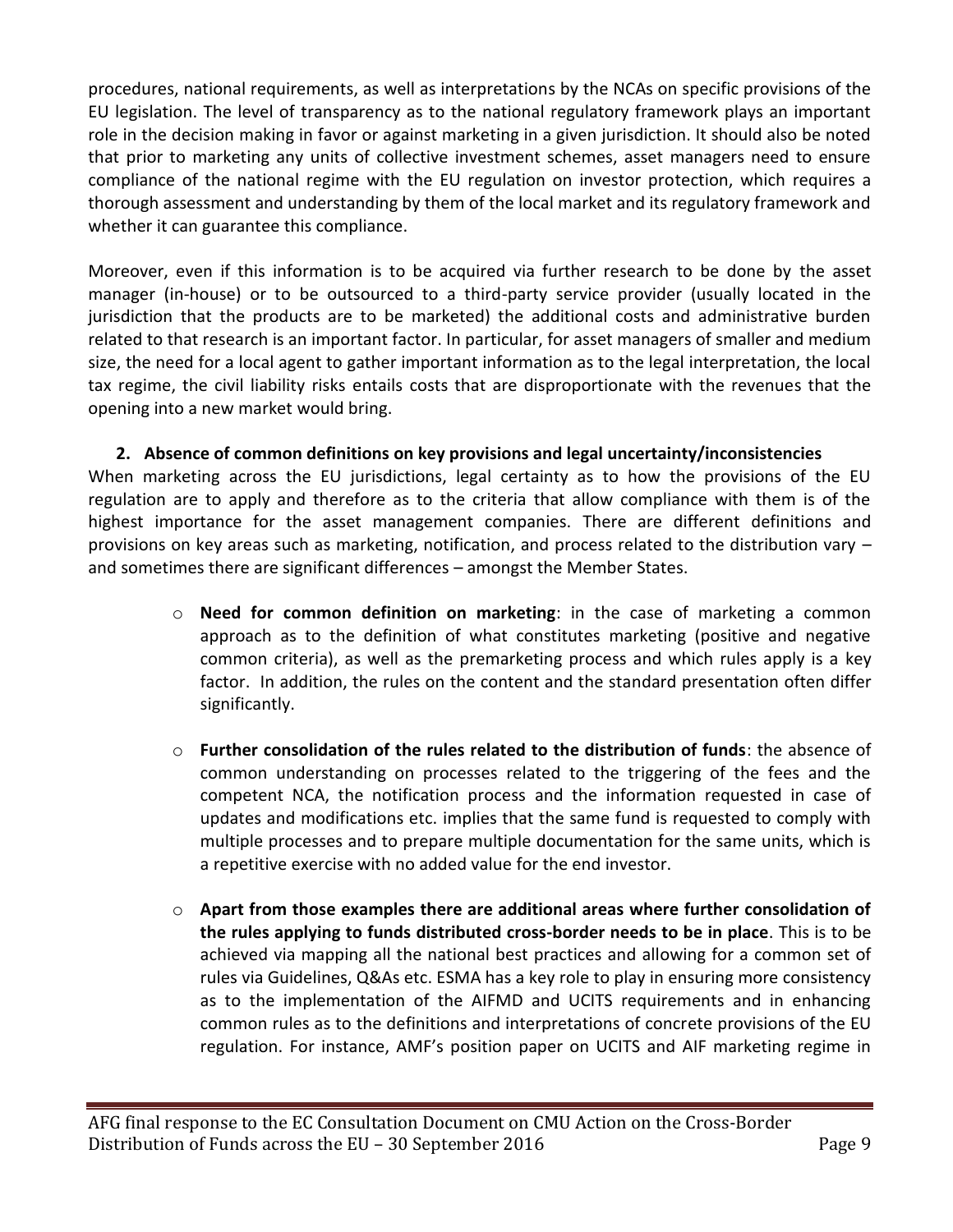France updated in July 2016 provides with accurate criteria defining the rules applying to funds distributed cross-border.

## **3. Additional administrative requirements in the host Member State**

Along with the lack of transparency and information as to the national standards, the requirement to have a local agent in different forms and for different reasons – requirement for a local distributor or a transfer agent, even recoginzing it can be of help, can also be a significant source of cost and complexity. This makes the previous factor (i.e. lack of information and transparency as to the national standards) even more relevant as lack of transparency can lead de fact to the need for a national agent or local service provider even when this is not a regulatory requirement.

#### 4. **Tax obstacles**

Concerning the constraints related to taxation, one of the most important issues is the **high burden for investment funds to achieve double tax treaty access** – if possible at all – and to benefit from the appropriate WHT treatment (either ex ante through relief at source, or ex post through WHT reclaim processes). This may lead to a disadvantage for investors compared to their direct investments. As a result, end investors are often unfortunately forced to forego the tax relief due to them. In addition, the process for claiming WHT relief has deteriorated over time in many countries, resulting in increased costs and protracted delays for cross-border portfolio investors to collect the tax relief owed to them. The time and costs of WHT recovery still act as deterrent for investment funds to invest in other than their residency states.

Another and important tax issue is the **lack of harmonisation of national tax reportings to be provided to local investors**. Setting such formats requires the setting up of industrial processes, which have to be each time adapted to the local requirements. Therefore, if a fund manager cannot be sure in advance if it will reach a minimum number of investors in a Member State, it may abandon the objective of marketing in this Member State due to the hurdle to set up a specific reporting for the investors of this Member State. Therefore, it benefits the local asset managers of this Member State as these local tax reportings create a dis-incentive for non-local players to start entering the local market. Please see AFG's answer to question 9 for further details.

#### **5. Market structure and distribution networks in the host MS**

The size of the host market plays an important role for the decision of an asset manager to distribute its funds. Moreover, the distribution networks of the host Member State and its open and fair access is also of key importance. Direct distribution is proving difficult for a number of reasons. When it comes to electronic distribution, these reasons vary from different marketing rules to language obstacles, and impede the potential of a single digital platform that would work across the EU.

#### **6. Regulatory fees**

More than the level/amount of the regulatory fees alone that is not generaly perceived as being a decisive factor/obstacle: the lack of transparency and easy understanding as to their structure (for instance which provisions trigger which fees), the timing that they are due and the complications as to the NCA that is in charge causes concerns that can further contribute to a negative analysis as to the decision to distribute to one or several Member States.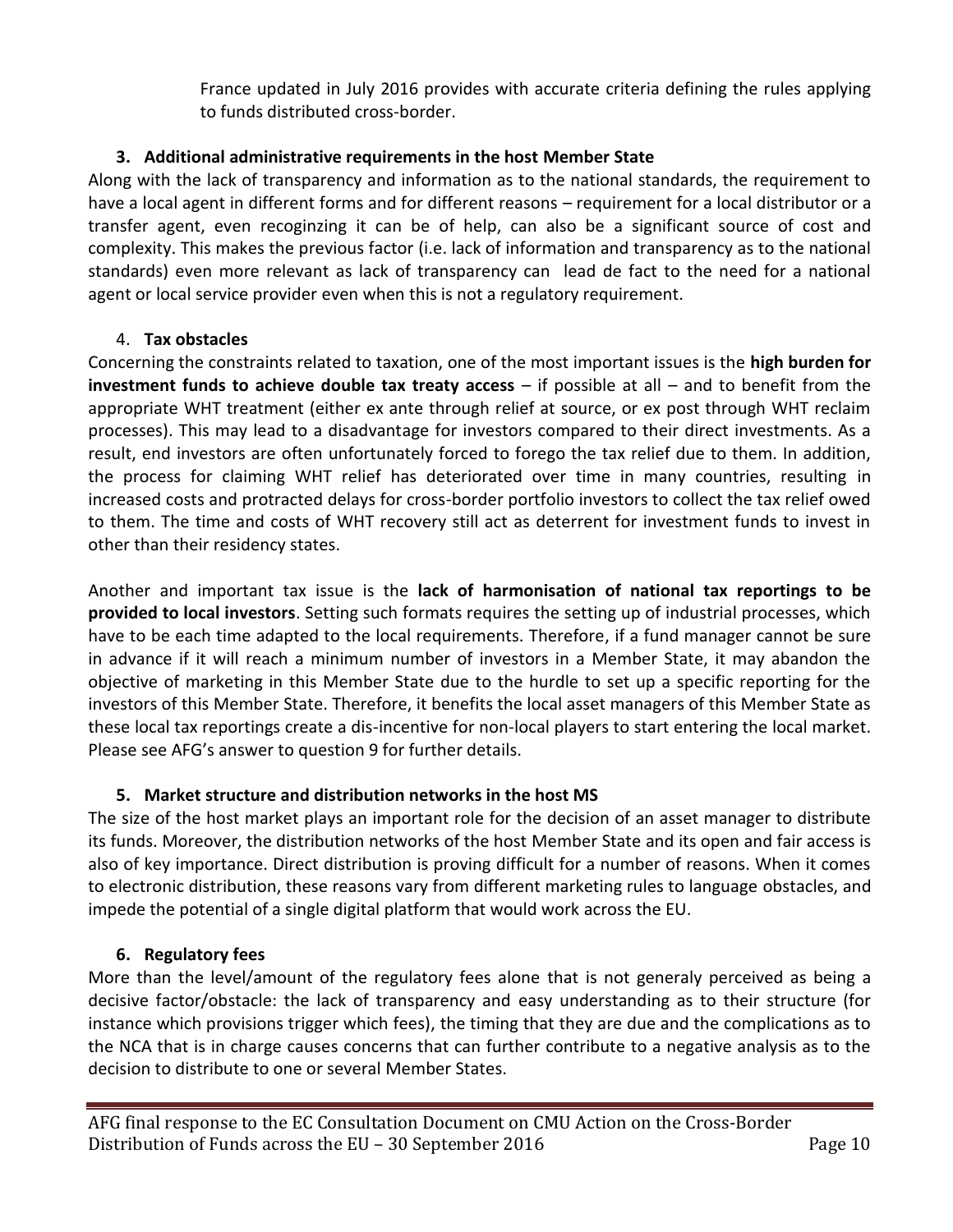An extensive response is provided for each of those obstacles in the relevant sections of this consultation paper.

#### **7. Other types of obstacles**

Apart from those obstacles, stated in the Commission's question and the following sections, AFG strongly supports EFAMA highlighting of number of other obstacles and concerns that do not necessarily fall into one of the abovementioned categories, but which can still impose concrete and important impediments to the cross-border distribution of funds.

#### **Gold-platting and risks of abusing the flexibility provided by the EU Directives to the detriment of the investors' rights and of the single market**

UCITS and AIFM Directives, which are the two key legislative frameworks for investment funds in Europe, allow for legislative discretion to the national regulators on a number of key areas that are also mentioned above and will be also analysed in the separate sections of this consultation: marketing, regulatory fees, notification processes etc.

In spite of the welcome flexibility this regulatory framework allows in terms of different local distribution networks and market structures, it entails at the same time risks of abusing of this discretion at national level by introducing additional regulatory requirements and provisions that do not necessarily meet concrete needs of the investors, and may result in impeding and discouraging the access of non-domestic players in the local market. In that sense, further national requirements consist in gold-platting, which poses an important danger for the single market.

Additional requirements imposed at national level related to the offering documentation or the definition of an activity as marketing, as well as the discretion not to implement certain regulatory provisions, for instance the ones related to the National Private Placement Regime (NPPR) are among examples that highlight this danger.

The single market should ensure that investors are equally protected regardless of their domicile and are offered equal opportunities for access to investment products. In that respect, one of the main priorities when trying to enhance cross border marketing and distribution of funds is to allow for a comprehensive assessment of those national regulatory requirements that go above what foreseen in the EU regulation and provide no added value from the investor's perspective. A key component for such an exercise to be undertaken at the ESMA level is the trust and closer collaboration amongst NCAs.

#### **Obstacles to cross-distribution of funds outside the EU**

An important part of cross-border activities of EU asset managers do not take place within the internal market, but rather with non-EU markets. It is, therefore, of utmost importance that the efforts to bring down obstacles to cross-border distribution focus also on efficiently tackling obstacles posed by non-EU countries. This should be done either via actions and regulatory frameworks directly linked to investment funds, for instance each time the EC issues a delegated act on the extension of the AIFMD passport, or via more general regulatory frameworks and action plans, such as the TTIP and TiSA agreements. In both cases, the main aim should be negotiating a really reciprocal market access. **In**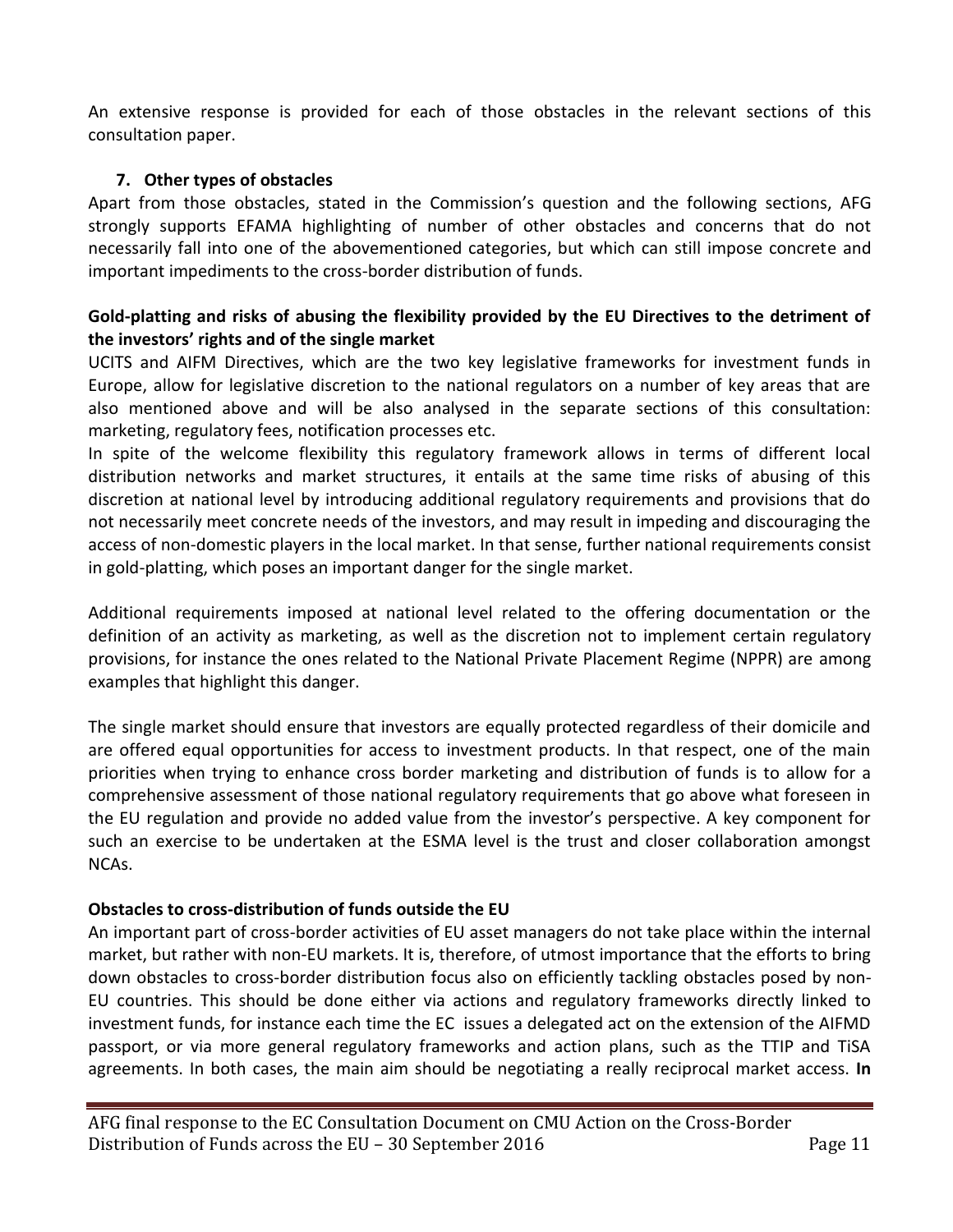**particular in relation to the Commission's delegated acts on the extension of the AIFMD passport which we do not approve -, the reciprocal opening of the markets of the jurisdictions that would be provided with the passport should not be only a consequence – to be further assessed – but an absolute prerequisite based on which the extension would be decided**. At the same time, the EU regulatory framework needs to foster its competitiveness in terms of constraints and of regulatory costs in order to ensure cost-effective and proportionate legislative provisions, thus enhancing the competitiveness of the EU-based players and products. This applies in particular when EU-based players and products want to develop their activities out of the EU and are facing competition from non-EU based players and products.

#### **Timely implementation of the EU Directives in all Member States**

Fully aligned with EFAMA's position, AFG would also like to stress that requiring and enforcing the timely transposition of the relevant EU regulatory framework by Members States holds a significant role. The fact that there are MS that still haven't fully transposed the AIFMD several years after its entry into force, is an example as to how the cross-border marketing of AIFs is being held back within the single market, as the applicable rules remain unclear even after such a long period of time.

#### **Consistency with the goals of the CMU Action Plan**

When it comes to cross-border distribution, we wish to stress that one of the first priorities should be to ensure consistency between regulatory requirements in different text of the EU legislation, but also between these regulatory requirements and the objectives announced in the Action Plan on Building a Capital Markets Union. Concretely, avoiding any unnecessary regulatory burden and maintaining legal certainty and stability for market participants should remain a key principle driving any decision for further regulatory action at the EU level. In that context, AFG would like to stress that any proposal for legislative changes at level 1, in particular related with the text of the AIFMD and the UCITS Directive, should be a last resort means for the Commission to the extent that no alternative non-legislative solutions would have been effective. Reviewing the level 1 text of the main regulatory frameworks for investment funds in Europe, not only is a lengthy and burdensome process, but can also pose risks for the regulatory stability for asset managers and for investors inside and outside Europe. Instead, any practical solutions, such as Guidelines or Q&As – in particular Guidelines as they trigger a public consultation - published by ESMA that could provide with the right responses, should be preferred.

#### **Language obstacles**

The provision of information only in the language of the local NCA can be an important obstacle, in particular in the case of NCAs that do not communicate in an open and transparent way the local guidelines, standards, processes and provisions. There are several official NCAs websites that offer a very limited proportion of the available information in a language customary in the sphere of international finance.

*Question 2.2 – In your experience, which of the following issues are the major regulatory and tax obstacles to the cross-border distribution of funds in the EU? For the issues you consider to be major obstacles, please rank them in order of importance [Different definitions across the EU of what marketing is, Marketing requirements imposed by host Member States, Regulatory fees imposed by host Member States, Administrative arrangements imposed by host Member States, Lack of*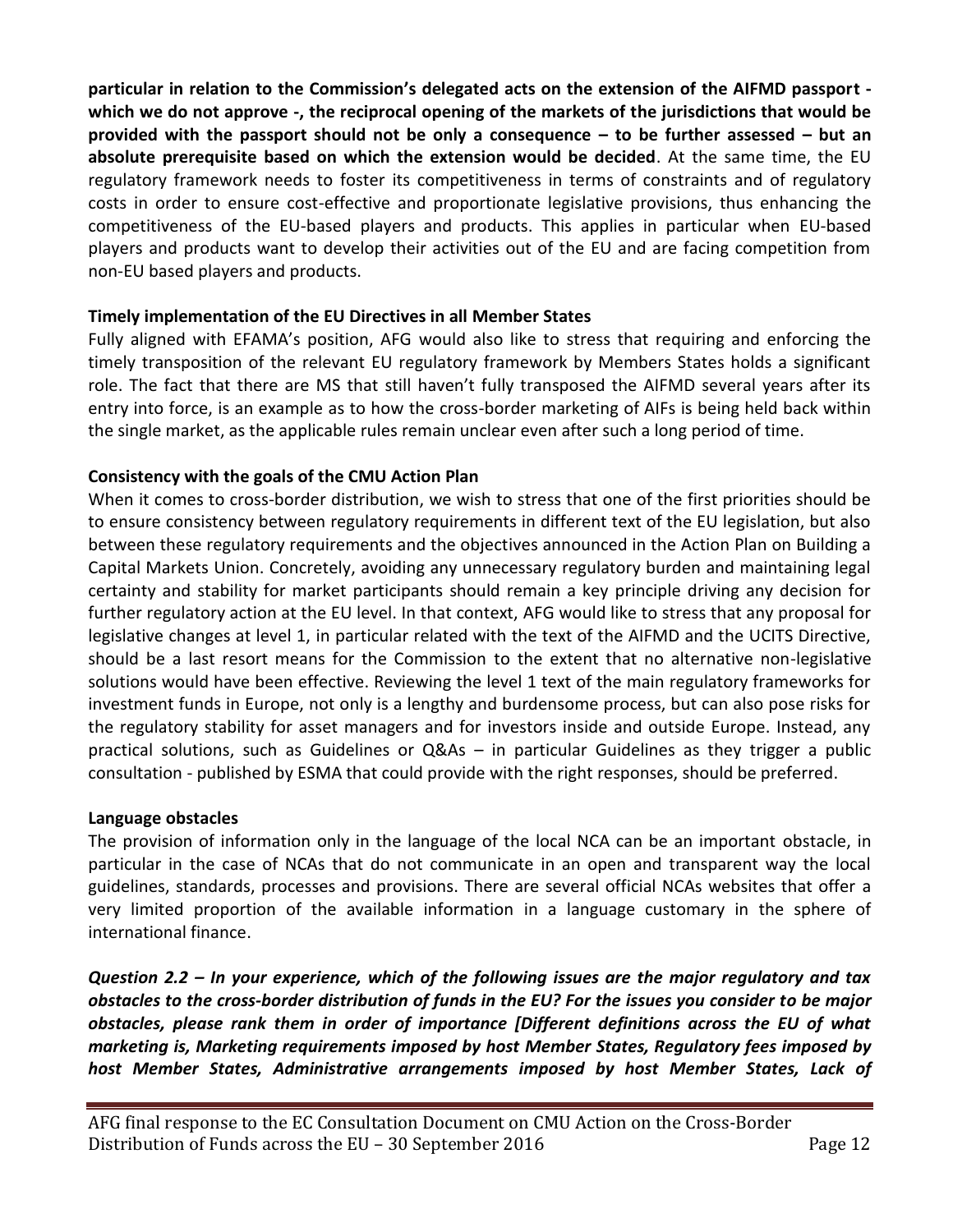*efficiency of notification process, Difficult/cumbersome refund procedures for claiming relief from withholding taxes on distributions by the UCITS, AIFs, ELTIF, EuVECA or EuSEF, Higher taxation of investment funds located elsewhere in the EU/EEA than of domestic funds, Differences between the tax treatment of domestic and foreign fund managers as regards withholding tax/income reporting responsibilities and opportunities on income distributed by UCITS, AIF, ELTIF, EuVECA or EuSEF, Differences between Member States in tax reporting, Other: Please specify]*

No obstacle should be seen only as a stand-alone factor, but also in close relation to the other ones. In that sense, AFG members consider that a general ranking of the importance of different obstacles as to the cross border distribution of funds is the following

- 1. Others: lack of transparency and appropriate level of information
- 2. Marketing Requirements and different definitions/interpretations
- 3. Administrative arrangements
- 4. High taxation, and burdensome if possible at all WHT refund procedures for foreign funds (and their investors)
- 5. Differences in tax reporting
- 6. Lack of efficiency of the notification process
- 7. Costs related to cross-border distribution
- 8. Regulatory fees

## **Section 3 – Marketing requirements**

*Question 3.1a – Are you aware of Member State interpretations of marketing that you consider to go unreasonably beyond of what should be considered as marketing under the UCITS Directive?* 

#### *Question 3.1aa – Please explain your answer*

#### - **Marketing Definition**

AFG is aware of different interpretations of marketing, and it considers their existence to be a significant market entry obstacle. For that reason, AFG would strongly suggest that further work be done at the EU level in order to ensure a common approach as to the definition of what is marketing, as well as to set common guidelines and standards as to the scope of marketing activities on which the AIFMD rules apply. This work should be undertaken through ESMA by the NCAs.

#### - **Definition of pre-marketing**

What is also crucial to define is the point at which the marketing starts, point on which there are different national interpretations. In that respect, the scope of permissible pre-marketing communications and timing after which an activity is considered as marketing remain unclear and inconsistent within the single market.

There have been progress in several EU jurisdictions to single out and define activities in the stage prior to marketing (such as preliminary meetings with potential investors in order to understand investors' interests etc.) in which there is no requirement to comply with the AIFMD marketing rules (for instance provided that no subscription in the AIF in question is yet possible). However, as those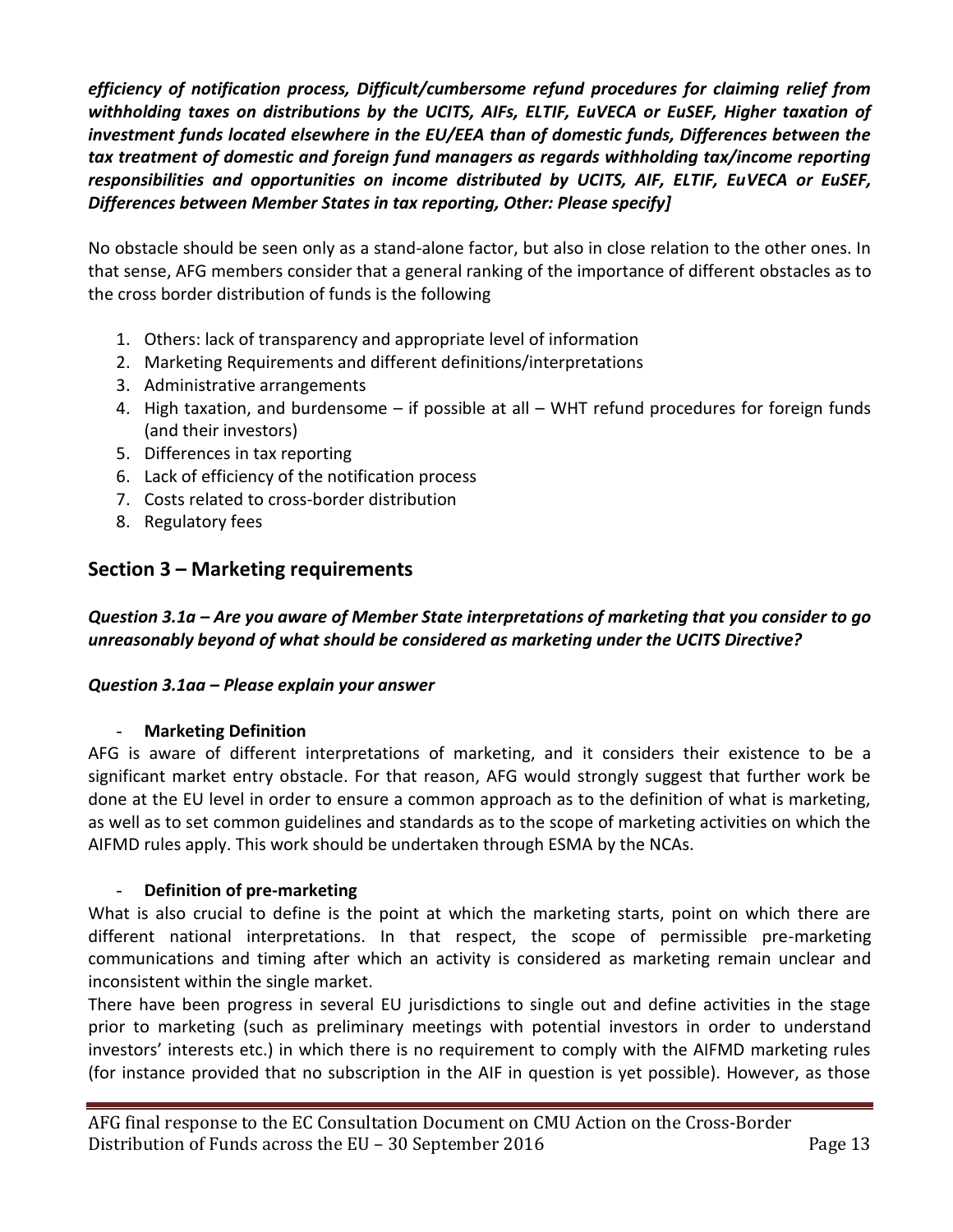initiatives remain too sporadic and the conditions set are not common within the internal market, the significant divergence as to the approach concerning marketing and premarketing activities remain. Hence, it is still not clear to what extent a given activity is to be considered as marketing or premarketing and whether it triggers compliance with the AIFMD notification requirements or not. **AFG would, therefore, support any initiatives by ESMA on a common approach taking as a starting point not only what is marketing, but also by defining what is pre-marketing and therefore activities to which the AIFMD notification rules don't apply**. Indeed, the work on common Guidelines and standards as to the definition of pre-marketing would be extremely useful. A set of best practices applied in different jurisdictions could help as a basis for this type of work. **Such case of national best practice is the** *Guide on UCITS and AIF marketing regimes in France* **that was updated by the AMF on 4 July 2016**<sup>15</sup> .

#### - **Legal clarity as to the marketing requirements and national process**

Further on, it should be stressed that even when the definition of an action as marketing in a Member State doesn't trigger the need for a prior notification (for instance in some Member States for marketing to a limited number of customers no notification requirements is triggered), the need for legal clarity and consistency as to the notion of marketing, its triggering point and the requirements that apply remain important. Access to that type of information is often problematic or, when access is granted, it can be that the information is not easily understandable (for instance in the case mentioned above, it is not always clear whether the restricted number refers to a specific period of time or should be assessed continuously in case the number increases). Therefore, it should be stressed that different definitions can also lead to non-transparent processes of interpretation and therefore increase lack of transparency and understanding of the national regulatory framework.

#### - **Legal inconsistencies**

 $\overline{a}$ 

In addition, there are a number of inconsistencies across the EU single market that can become an additional disincentive for cross-border distribution as they aggravate the legal confusion, burden and duplicative work, in particular for smaller asset managers lacking the necessary resources to further analyse the difficulties and complexities of a certain jurisdiction. These inconsistencies relate to a number of marketing requirements and the different interpretations and understanding as to their implementation. Such inconsistencies are:

- o **The marketing material itself** has different purposes and uses according to the jurisdiction it is provided (in a number of Member States marketing material has to be approved by the NCA prior to its use);
- o **In some jurisdictions the filling requirements are not just triggered when an activity is defined as marketing**, but this also depends on whether there is an initial registration of a fund or in the case of additional share classes whether these have to be filled separately.

Once again, in order to overcome the inconsistencies and the confusion caused by different interpretations on marketing rules, AFG would support an EU approach targeting at a set of common guidelines and standards as to the scope of marketing activities on which the AIFMD rules apply.

<sup>15</sup> AMF Guide on *UCITS and AIFs' Marketing regimes in France*, DOC 2014-04, July 4, 2016.

AFG final response to the EC Consultation Document on CMU Action on the Cross-Border Distribution of Funds across the EU – 30 September 2016 Page 14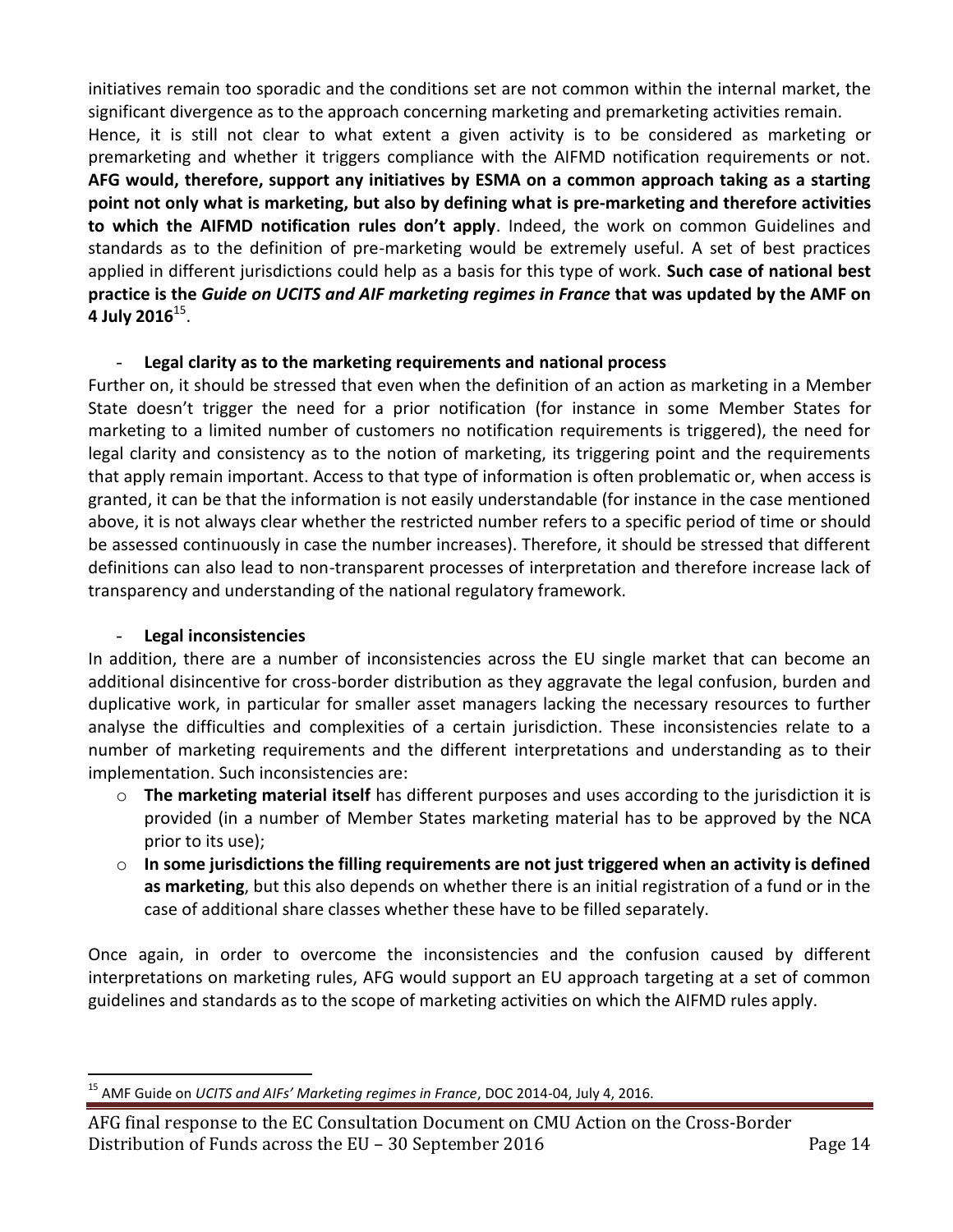*Question 3.1b – Are you aware of Member State interpretations of marketing that you consider to go unreasonably beyond the definition of marketing in AIFMD?* 

#### *Question 3.1bb – Please explain your answer*

*Question 3.1c – Are you aware of any of the practices described above having had a material impact upon the cross-border distribution of investment funds?* 

#### *Question 3.1cc – Please explain your answer*

As mentioned in AFG's response to question 3.1a, different interpretations constitute a de facto market entry obstacle. Differences due to country specific marketing requirements make it difficult to produce harmonised marketing materials for use on a pan-EU basis, cause significant delays and create legal uncertainties and additional costs, making customized legal advice per Member State often necessary. Moreover, different or intransparent rules that apply in each jurisdiction on the printed material and the material offered in websites, which can foresee more detailed content further to what is required in the regulation, result in important burden as to the reviewing of the requirements and the use of disclaimers.

The legal uncertainty as to what is triggering marketing, as well as the pre-marketing definition and the rules that apply, causes additional internal and external costs. Market participants have to identify the problems, seek and engage advisors, negotiate the terms, pay for their services and implement the advice received.

In that respect, AFG would also like to highlight that any information document produced under a mandatory requirement cannot be automatically seen as a marketing action. For instance, in the case of PRIIPS that include also funds sold upon request by the investor, the mere draft of the KIID and its publication should not be automatically deemed as a marketing action within a Member State.

*Question 3.2 – Which of the following, if any, is a particular burden which impedes the use of the marketing passport? [Different interpretations across Member States of what constitutes marketing, Different methods across Member States for complying with marketing requirements (e.g. different procedures) Different interpretations across Member States of what constitutes a retail or professional investor, Additional requirements on marketing communications imposed by host Member States, Translation requirements imposed by host Member States, Other domestic requirements]* 

#### *Question 3.2a –Please can you expand on this below.*

As already mentioned in our responses to the previous questions of that section, different interpretation across Member States on the definition of marketing is one of the most important obstacles regarding the use of marketing passport. Moreover, different methods of complying with the marketing requirements at national level is also an important factor for the use of the passport. Here are two concrete examples: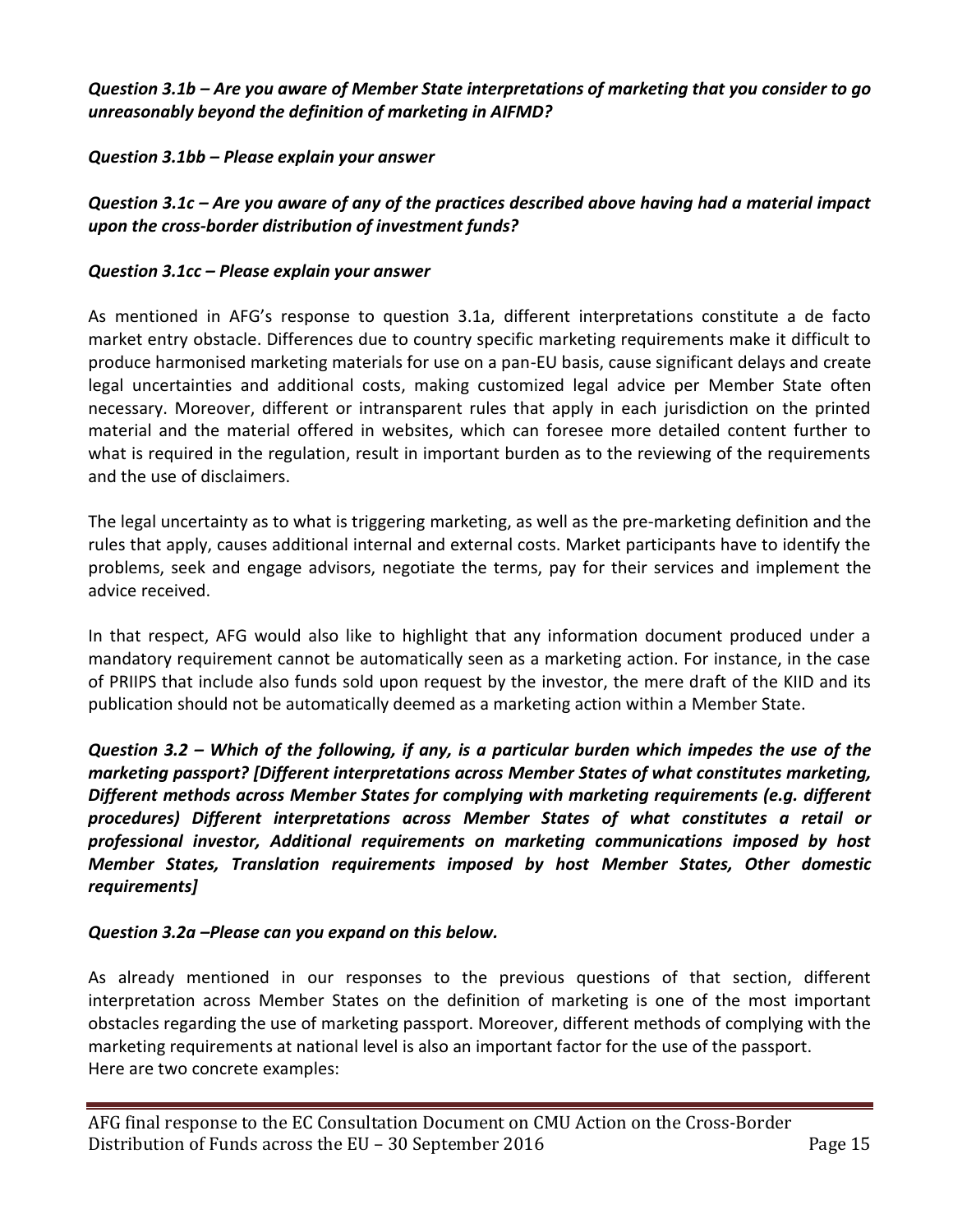- **Hurdles to the cross-border offering of Employee sharing / shareholding funds (Fonds Communs de Placement d'Entreprise)**: more than 120 billion euros are managed within the framework of employee savings plans in France, of which 47 billion invested in shares of employing firms (employee shareholding funds / fonds d'actionnariat salarié), the remaining being in diversified funds. Employee savings schemes rely on an agreement whereby the employer and the employees agree to offer funds to collect money with an obligation of lock up. Lock up is either 5 years or till retirement age depending on the schemes. There are exceptions allowing for early redemptions. Employees subscribe units of funds specifically dedicated to these schemes. Only employees and former employees can access the funds. Personal securities accounts are opened for each employee on the basis of information provided by the employer.Firms which developed at pan-European level would like to offer all of their EU employees access to their shares when they launch a capital increase with a tranche dedicated to their employees, with a usual discount of 20% compared to the public offer. The introduction of the AIFMD unfortunately made this often impossible, because some regulators consider that in the absence of a retail passport for AIFs, there is no possibility to offer through collectively managed funds shares of the company to employees who are considered, wrongly in our view, as ordinary retail investors. It is resented as creating social inequity and unfair discriminative practices by employees that are denied the possibility to subscribe. For the specific issue of employee shareholding funds, a workable solution is urgently needed throughout the EU. A common view should be confirmed that there is neither marketing nor offer but a strictly limited distribution of shares of units of dedicated funds to qualified persons, namely employees who have the choice to accept or refuse to participate. Consequently, employee shareholding funds should be open for subscription by any EU employee of the firm. More generally, employee savings schemes should be considered as a specific segment and in many regulations benefit from a carve out on the basis of the absence of commercialization.
- **Another example lies in the divergent interpretations of the definition given by EU Member States to real estate assets eligible to an ELTIF vehicle**. This lack of harmonization can impede cross-border marketing of French real estate funds including the so-called Organismes de Placement Collectif Immobilier (OPCI) as well as the Sociétés civiles de Placement Immobilier (SCPI).

## *Question 3.3 – Have you seen any examples of Member States applying stricter marketing requirements for funds marketed cross-border into their domestic market than funds marketed by managers based in that Member State?*

No.

# *Question 3.3a – Please explain your reply and provide evidence.*

AFG is not aware of such examples. However, the variety as such of national requirements across the EU hampers the development of pan-European marketing of funds.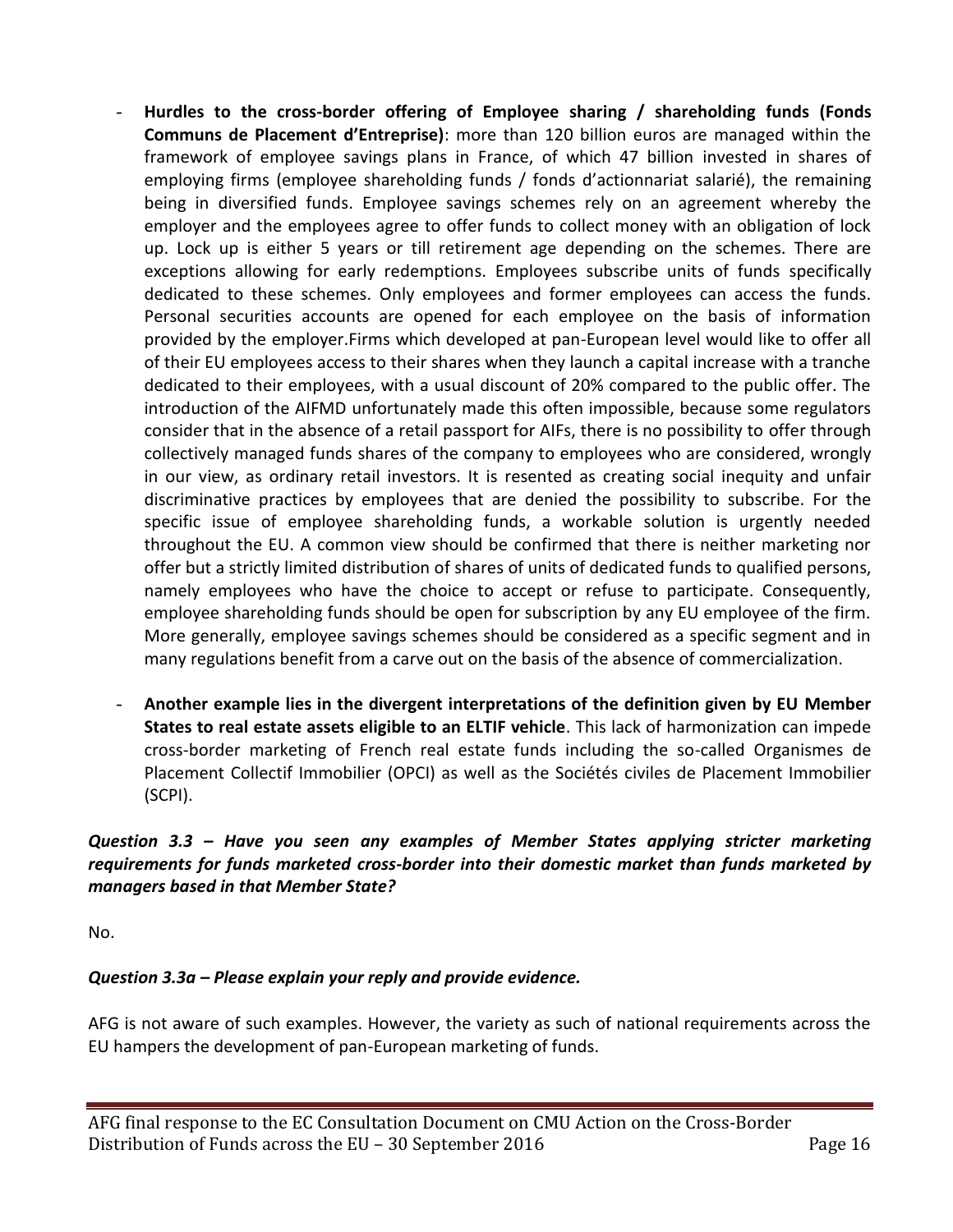*Question 3.4 – Are domestic rules in each Member State on marketing requirements (including marketing communications) easily available and understandable?* 

No.

## *Question 3.4a – If your answer is no, please provide details and specify in which Member State(s) the rules are not easily available and understandable and why.*

In several Member States, domestic rules on marketing requirements are not easily available nor easily understandable. Often, multiple texts apply, and, in many cases, they are included in laws and regulations which are lengthy and not available in a language customary in the sphere of international finance. Thus, the risk for managers marketing their funds on a cross-border basis is that they are unable to easily identify local requirements and, when they have identified them, to understand them. Thus, the costs of research and compliance with local requirements are significant, and even when they are borne, still managers often risk failing to comply with local requirements.

Therefore, AFG strongly supports EFAMA's proposal to launch a further coordination to be taken at the EU level.

- The action to be taken in the short term should be the publication of all marketing rules **applying in each jurisdiction in an internet portal which will be publicly and freely accessible. Concretely, ESMA, in association with NCAs, should publish on a specific internet portal in a language customary in the sphere of international finance, legal, tax and practical information on the marketing regimes**, including:
	- o **a repository of all national marketing and pre-marketing regimes** including a harmonized and easily accessible guide to national UCITS, AIF, EUVECA, EUSEF and ELTIF marketing regimes, regularly updated by the NCAs (updates should be accessible by investors in real time);
	- o **a table on the national regulatory fees** regularly updated by the NCAs;
	- o **a European register of ".eu" Isin codes' funds notified by NCAs**
	- o **a table presenting the main national tax regimes**.
- **Over a longer term, AFG would support an EU approach targeting at a set of common guidelines and standards as to the scope of marketing activities, including those on which the AIFMD rules apply**.

Please see also our response in question 3.1a.

*Question 3.5 – When you actively market your funds on a cross-border basis to retail investors/High Net worth retail individuals/ Professional investors do you use marketing communications (Leaflet, flyers, newspaper or online advertisement, etc.)? Please provide the percentage of your funds marketed on a cross-border basis using marketing communications in the host country*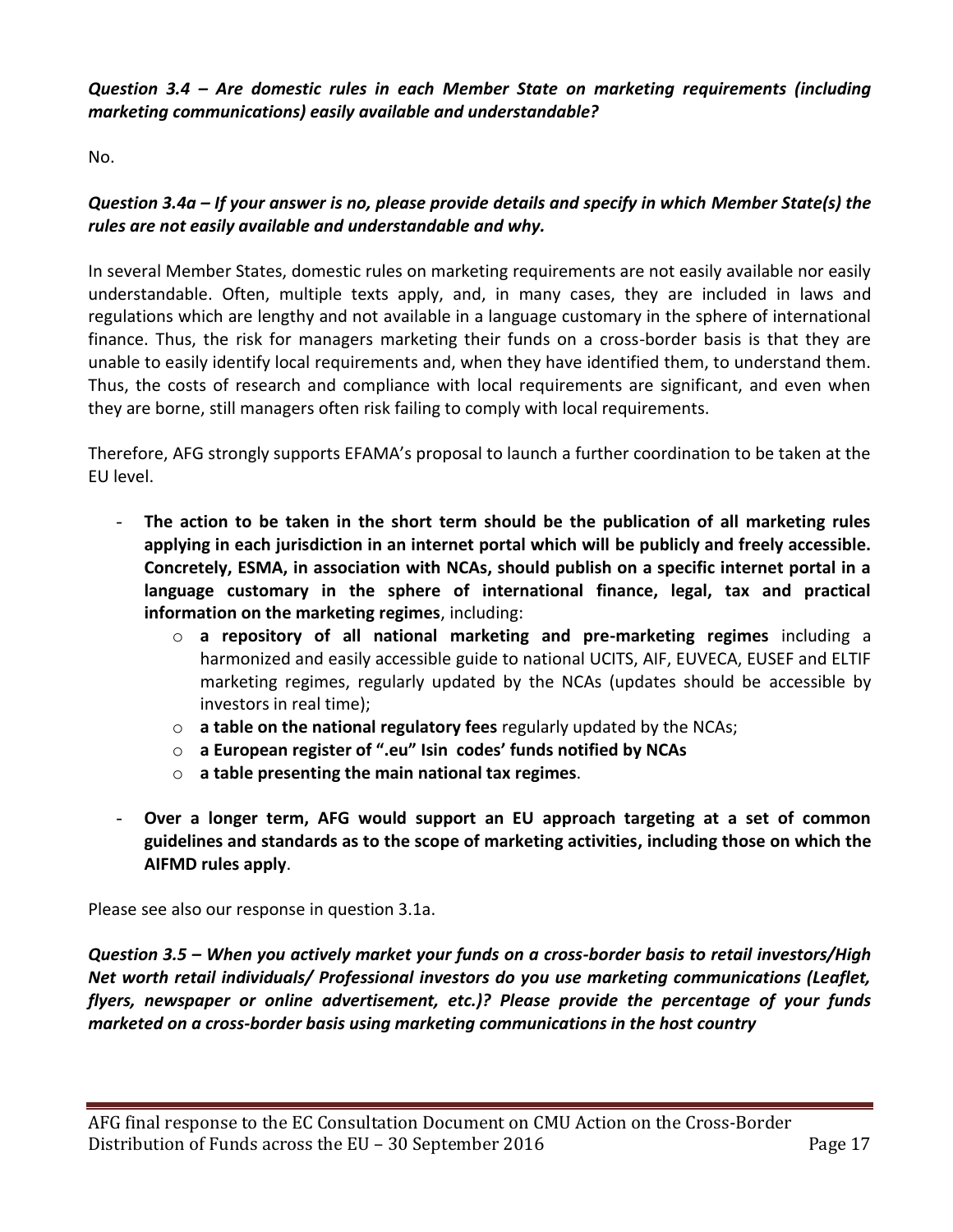AFG members use a broad range of marketing materials from client presentation, marketing launch document and emailing to transparency charters, flyers, brochures, factsheets, prospectus, KIIDs. The marketing focus lies mostly with the investment strategy of the product and not the fund itself and is customized per the targeted investment group.

For retail investors and distributors, the scope of communication activities is broader.

For institutional investors, individual reporting and market data, acquired via a registration in a closed data area or via printed material are the most common marketing tools.

## *Question 3.5a – To what extent are marketing communications important in marketing your funds to retail investors, high net worth individuals and professional investors? Please explain your answer*

Marketing communication is very useful and important to asset managers for each of the investor groups mentioned.

## *Question 3.6 – What types of marketing communication do you use for retail investors [leaflet / flyer, short booklet, newspaper advertisement, TV advertisement, radio advertisement, online advertisement, other (please specify)]*

AFG members make use of a wide range of marketing communication material for retail investors: image brochure, leaflets/flyers, newspaper advertisements, TV-radio-online advertisements, pages in social networks etc.

## *Question 3.15 – Do you consider that rules on marketing communications should be more closely aligned in the EU?*

Yes. A first and important step would be for each NCA to make them available in a single document which would be available through a portal maintained by ESMA.

## *Questions 3.15a – Please explain your answer – and if appropriate, to what extent do you think they should be harmonised?*

**AFG considers it of key importance to ensure a closer alignment on the definition of what constitutes marketing and reverse solicitation in both the primary and the secondary market, as well as on the different national requirements applying in marketing and pre-marketing communications for UCITS and AIFs in the EU**. The same stands for the need to maintain a NPPR and to harmonise the rules that apply to it. It should be clear, however, that there is no need to provide immediately all details, but general statements.

As mentioned in AFG's answer to the question 3.4a, this would be done via short and longer term actions.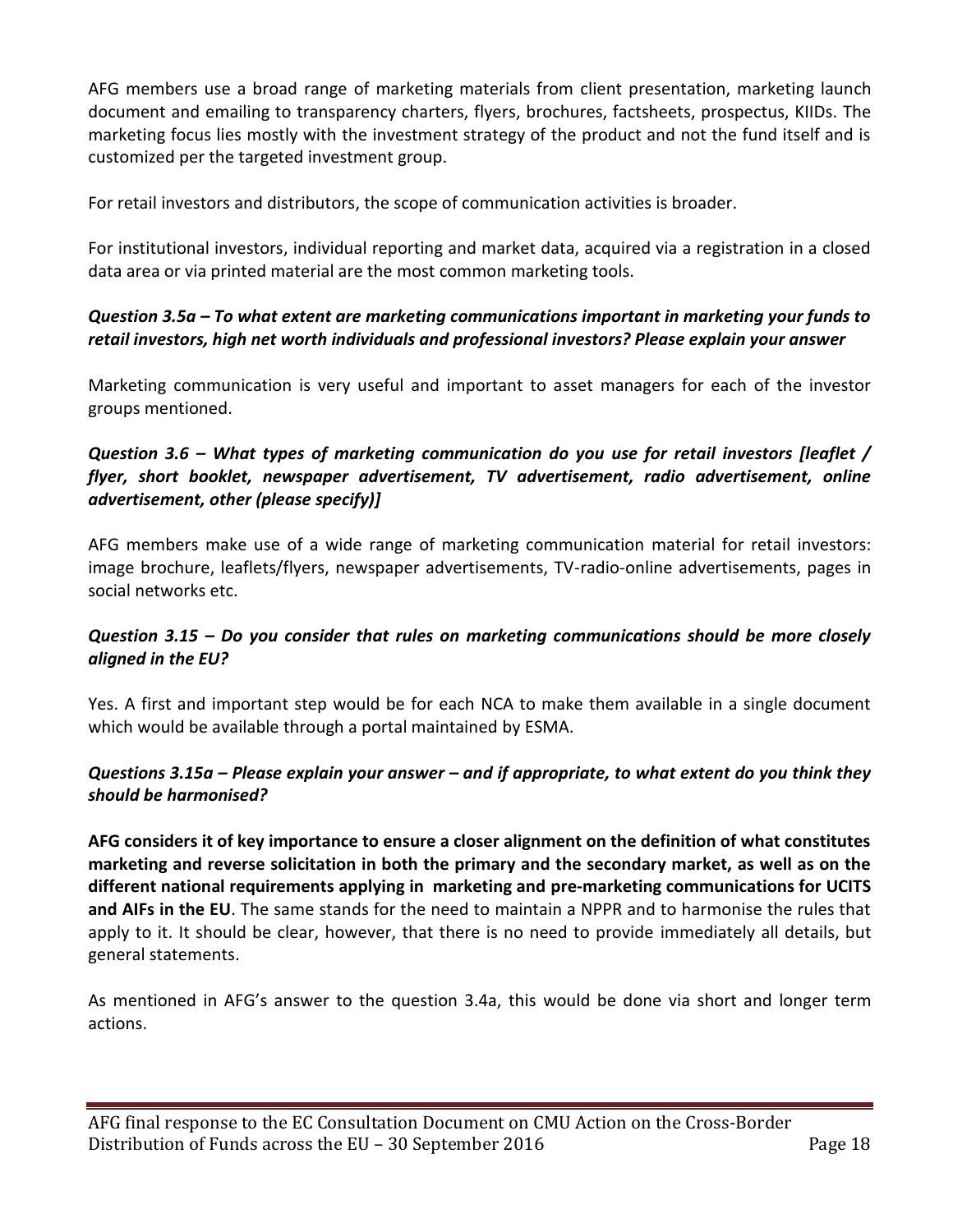In particular over the shorter term, the access to key cross-border information could be facilitated through a specific internet portal hosted by ESMA and fully available in a language customary in the sphere of international finance including:

- **a repository of all national marketing and pre-marketing regimes** including a harmonized and easily accessible guide to national UCITS, AIF, EUVECA, EUSEF and ELTIF marketing regimes, regularly updated by the NCAs (updates should be visible by investors in real time);
- **a table on the national regulatory fees** regularly updated by the NCAs;
- **a European register of ".eu" Isin codes' funds notified by NCAs**
- **a table presenting the main national tax regimes**.

#### *Question 3.16– Is there a case for harmonising marketing communications for other types of investment products (other than investment funds)? Question 3.16a – Please explain your reply and what should be the other products be?*

The effort to provide the appropriate level of information for investors and to ensure a level playing field for providers of all types of equivalent investment products, as set by the PRIIPS level 1 text, could be further enhanced by moving towards a set of rules as to the marketing of all types of investment proposals.

*Question 3.17 – What role do you consider that ESMA – vis-a-vis national competent authorities should play in relation to the supervision and the monitoring of marketing communications and in the harmonisation of marketing requirements? If you consider both should have responsibilities, please set out what these should be.*

**We believe that ESMA would only supervise financial market participants where EU law provides for such direct supervision**. In all other areas, ESMA should contribute to the single rulebook in the EU financial legislation within its powers, i.e. providing guidelines on the implementation of the EU law followed by national best practices. ESMA could also become a common repository of both marketing passport notifications and AIFMD regulatory reporting.

### **However, ESMA should act in close collaboration with the NCAs who are also to remain competent to deal with any shortcomings or potential concerns in their national markets, based on the allocation of competences foreseen by the EU regulations**.

Concretely, ESMA should work together with the national competent authorities and market participants on common standards for defining the pre-marketing and the rules that apply, based on existing best practices at national level and on the launch of a public website that will allow access to a mapping of all current national regulatory frameworks on marketing (please see also pour response in question 3.4a).

#### *IF YES TO QUESTION 3.15*

*Question 3.18 – Do you consider that detailed requirements– or only general principles on marketing communications should be imposed at the EU level when funds are marketed to retail investors?*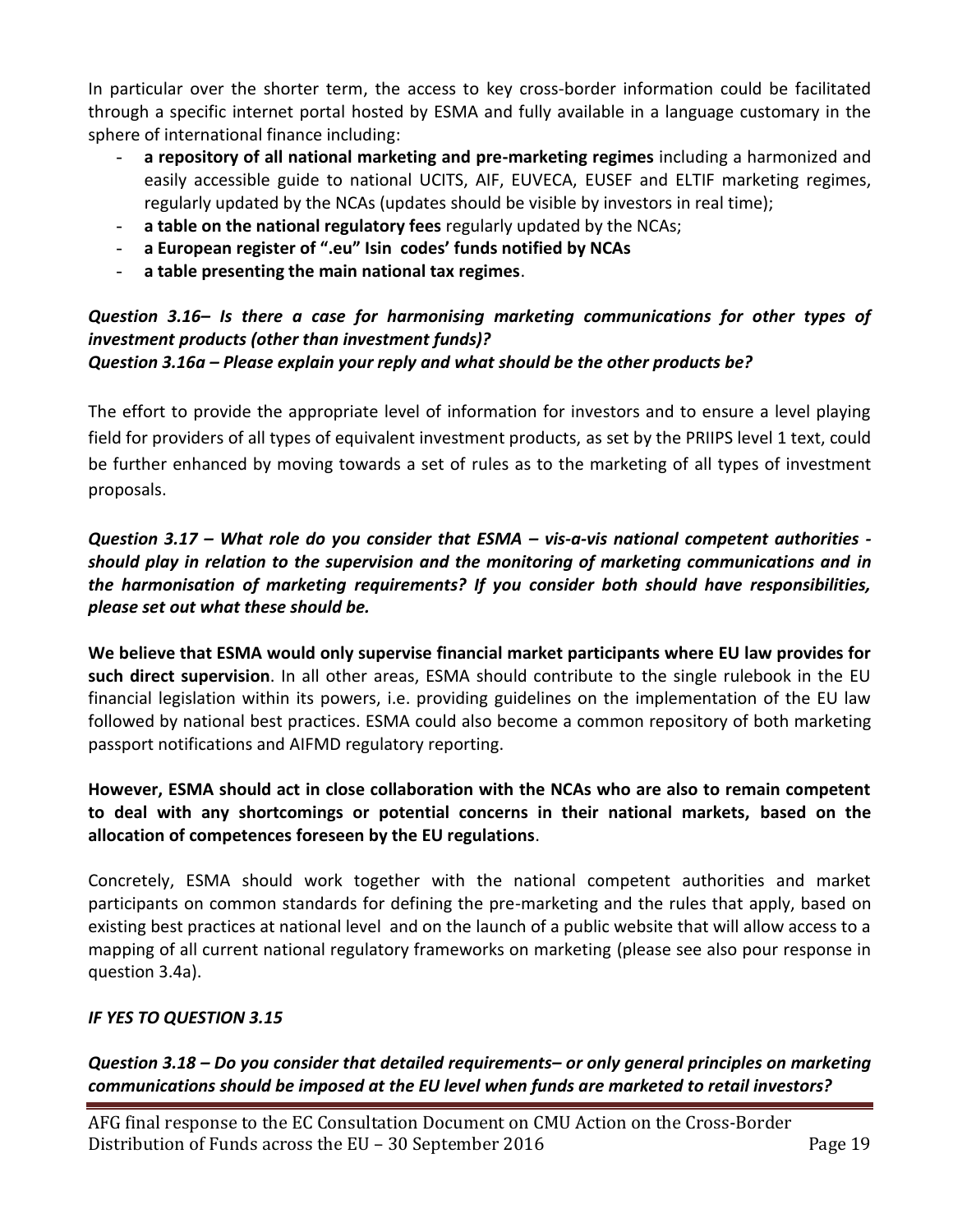#### *Question 3.18a – Please explain your reply.*

**AFG supports EFAMA that considers that ESMA could take the lead and propose a set of common standards as to the marketing/pre-marketing definition and the rules on marketing communications via Guidelines based upon best practices at national level**. However, including those rules in the level 1 text of Regulation would be too burdensome and have no evident additional value.

Therefore, the set of common rules should not be too detailed, but provide guidance and enable a common approach which is currently missing within the internal market. Moreover, ESMA could consider holding in the future a common repository of both marketing passport notifications and AIFMD regulatory reporting and should as soon as possible make available all existing local marketing and pre-marketing rules in a website accessible to all market participants. This would not only help market participants, but also NCAs insofar as they will be able to rely on the information submitted to ESMA, reducing their need for gathering or analysing information on other jurisdictions.

## *Question 3.19 – Do you consider that the requirements on marketing communications should depend on the type of funds or the specific characteristics of some funds (such as structured funds or high leverage funds) when those funds are marketed to retail investors?*

Marketing communication rules should be applicable to all types of funds, but further flexibility can be envisaged based on the type of the investor and the complexity and structure of the product. Investors should be protected against products presenting themselves as "funds" but in fact not following the rules of European directives or even being "frauds".

## *Question 3.19b – Please describe the types of products which should have additional requirements on their marketing and their specific characteristics.*

Products not regulated by a European directive.

## **Section 4 – COSTS**

*Question 4.1 – What proportion of your overall fund costs relate to regulation and distribution depending on the Member State where the fund is marketing regardless where it is domiciled? If this is not straightforward to obtain, please provide an estimate. Alternatively, please provide man hours spent on each. [Please answer for each relevant host Member State:* 

- *Regulatory costs – Legal costs (Third party, Internal legal analysis) / Regulatory fees / Administrative arrangements / Marketing requirements / Others*
- *Distribution costs – Traditional Network distribution / Online distribution*
- *Costs links to taxation system – Costs in order to get the information / Costs to fulfil the obligation]*

Analysing the part of the costs of asset management companies that are directly and solely linked to cross-border distribution is an extremely complicated exercise for any asset management company.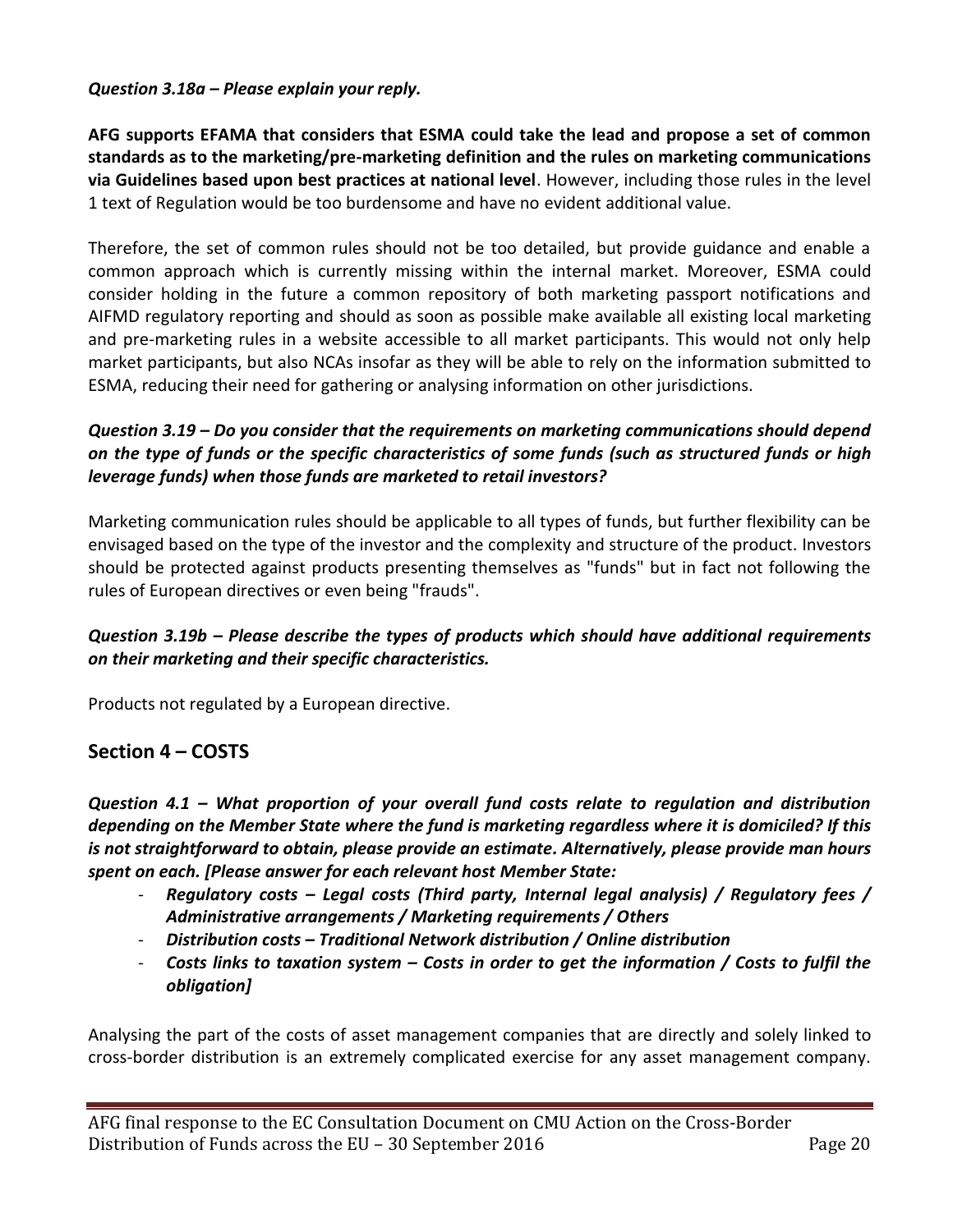There is unfortunately to our knowledge for the time being no feasible way to aggregate these type of data at the EU level.

# **Section 5 – REGULATORY FEES**

## *Question 5.1 – Does the existence and level of regulatory fees imposed by host Member States materially affect your distribution strategy?*

AFG members do not consider that the level of regulatory fees imposed by Members State' NCAs is a crucial factor. However, the time spent to research those regulatory fees and to organise payments constitute a frequently stated material obstacle.

#### AFG notices **divergent up-front and running regulatory fees**:

- In some Member States, the amounts are fixed each year (Germany) while in others the amount varies importantly from one year to another (Italy, the Netherlands);
- Almost all the Member States ask for a running fee execpt some of them (Norway, Sweden);
- Regarding the up-front fee, some Member States ask for a fee (Austria, Germany, Luxemburg, Spain, UK, Finland) while others not (Italy, the Netherlands, Norway, Sweden, Portugal);
- For a single fund, the up-front fees amount can vary from EUR 115 (Germany) to EUR 2,650 (Luxemburg), with large discrepancies from one country to another,
- For a single fund, the running fees amount can vary from EUR 494 (Germany) to EUR 2,500 (Spain), with large discrepancies from one country to another

A maybe even more significant obstacle linked to regulatory fees is the **diversity of payment processes**:

- Payment on the basis of one invoice for the overall registered funds (Italy)
- Payment on the basis of one invoice per registered fund, sent to each fund (Germany)
- No issue of any invoice (Austria, Sweden) and no alert on the payment deadline i.e. accounting payment issue for the management company that really needs an invoice  $+$  the asset management company needs to go to the regulator's website to know the amount and the payment deadline
- Some invoices are in the name of the registered fund i.e. accounting payment issue for the management company since it needs an invoice named with its own name and payment reference.

Last but not least, on the process related to the regulatory fees and the notification, there are NCAs that impose either the use of outdated technologies or the necessary encoding in a certain process while filling the notification request. Both processed are further burdensome and time consuming.

Therefore, as mentioned in AFG's answer to question 3.4a, ESMA should publish on a specific portal, regularly updated by the NCAs, a single table on the regulatory fees requested in each jurisdiction and the notification processes related to them (please see also our response in questions 3.4a and 3.15). This could help further rationalise and subsequently work towards a standardized process on the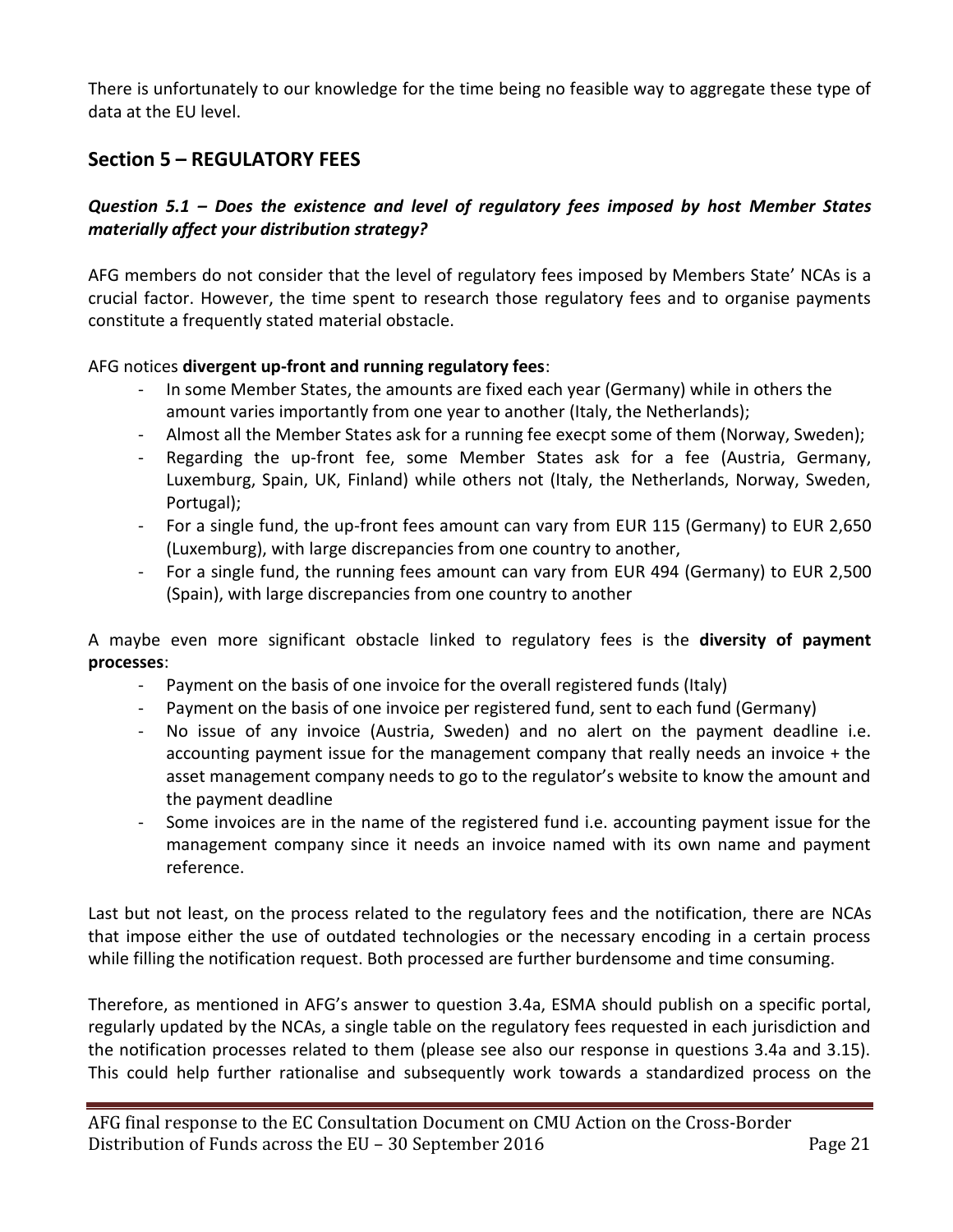payment of the regulatory fees. Moreover, NCAs should be required to provide a confirmation of the fees payment immediately upon receipt of the payment, so that the notification process can be completed in every jurisdiction.

## *Question 5.2 – In your experience, do any Member States charge higher regulatory fees to the funds domiciled in other EU Members States marketed in their Member State compare to domestic funds?*

No.

## *Question 5.2a – Please explain your reply and provide evidence.*

A number of Member States require the payment of regulatory fees to foreign UCITS and AIFs and foresees a different amount for marketing to institutional and marketing to retail investors. However, it has to be noted that the difference is usually of a relatively low amount, only a few hundred Euros, which is not enough to be a deterrent.

## *Question 5.3 – Across the EU, do the relative levels of fee charged reflect the potential returns from marketing in each host Member State?*

#### *Question 5.3a – Please explain your reply and provide examples.*

Fees applicable to funds marketed cross-border generally depend on the type of fund ( UCITS, EU AIF managed by EU AIFM, EU and non-EU AIF managed by non-EU AIFM), the number of funds and/or the number of sub-funds, the type of investor (retail or professional) and the distribution model (private placement or public distribution).

Please see below detailed data as to the one-off notification fees and the ongoing costs per Member State as collected by EFAMA. Please note, however, that EFAMA members have also reported instances where NCAs have difficulties in ascertaining the fees applicable and had to correct invoices already sent.

| <b>EU/EEA MS</b> | <b>One-off registration fees</b> | registration<br>Annual                 |  |  |  |
|------------------|----------------------------------|----------------------------------------|--|--|--|
|                  | <b>UCITS</b>                     | maintenance fees                       |  |  |  |
|                  |                                  | <b>UCITS</b>                           |  |  |  |
| Austria          | EUR 1,100 for the first sub-     | EUR 600 for the first sub-             |  |  |  |
|                  | fund; EUR 220 for each           | fund                                   |  |  |  |
|                  | additional sub-fund              | EUR 200 for each additional            |  |  |  |
|                  |                                  | sub-fund                               |  |  |  |
| Belgium          | EUR 377 per sub-fund             | EUR 2,580 per sub-fund                 |  |  |  |
| <b>Bulgaria</b>  | None                             | None                                   |  |  |  |
| Croatia          | Unknown / not registered         | Unknown / not registered               |  |  |  |
| Cyprus           | EUR 800 for the first sub-       | umbrella<br><b>EUR</b><br>2,000<br>per |  |  |  |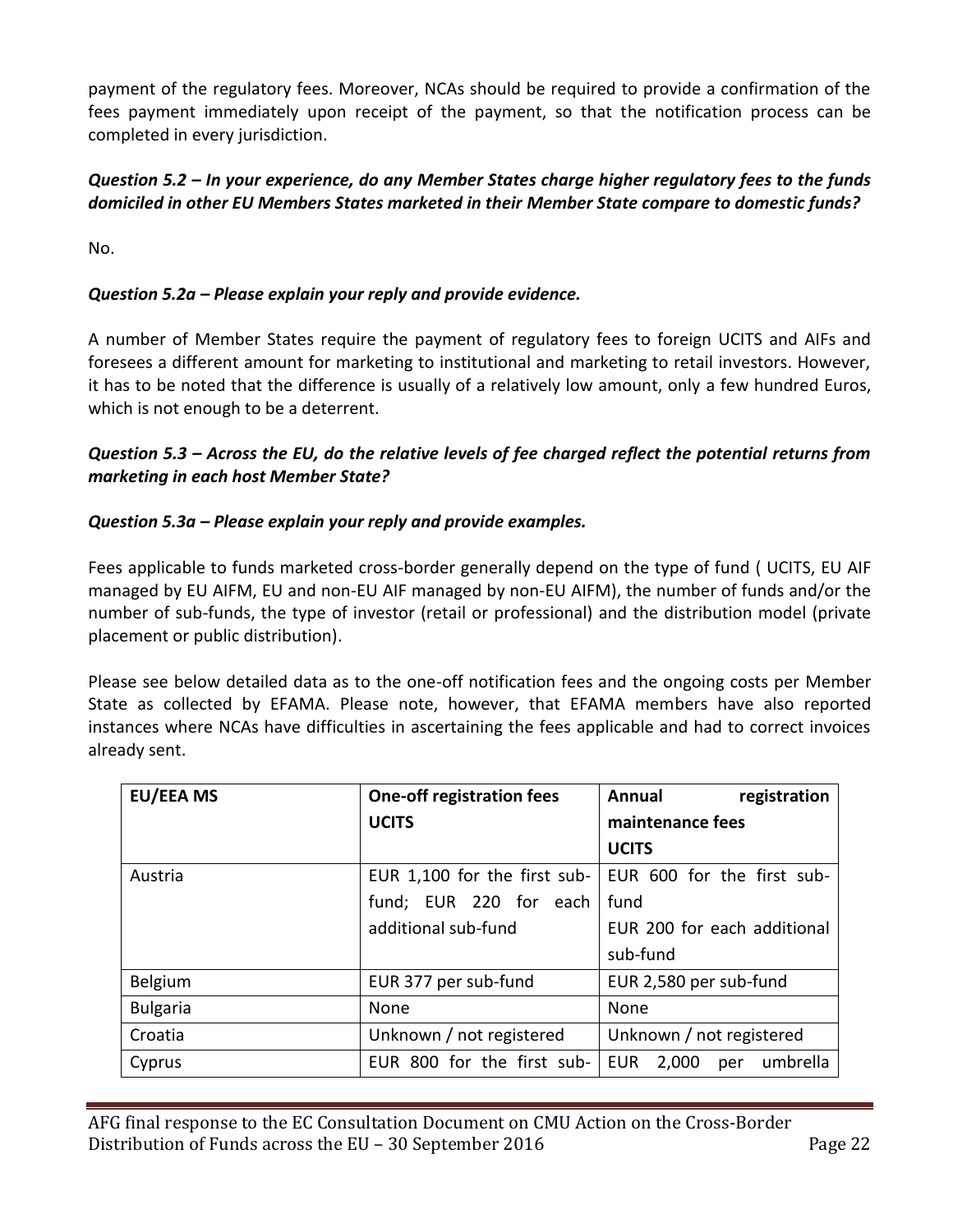| fund and EUR 400 for each                  | <b>UCITS</b>                         |  |  |
|--------------------------------------------|--------------------------------------|--|--|
| additional sub-fund (up to                 |                                      |  |  |
| the $15^{th}$ ) and EUR 250 per            |                                      |  |  |
| sub-fund as from the 16 <sup>th</sup>      |                                      |  |  |
| sub-fund                                   |                                      |  |  |
| None                                       | None                                 |  |  |
| DKK 5,445 per application                  | DKK 17,424 per umbrella              |  |  |
| (irrespective of the number                | <b>UCITS</b>                         |  |  |
| of funds)                                  |                                      |  |  |
| Unknown / not registered                   | Unknown / not registered             |  |  |
| EUR 1,600 per<br>umbrella                  | None                                 |  |  |
| <b>UCITS</b>                               |                                      |  |  |
| EUR 2,000 per sub-fund                     | EUR 2,000 per sub-fund               |  |  |
| EUR 115 per sub-fund                       | EUR 494 per sub-fund                 |  |  |
| EUR 1'024 per sub-fund                     | EUR 1,024 per sub-fund               |  |  |
| None                                       | None                                 |  |  |
| None                                       | None                                 |  |  |
| None                                       | EUR 4,000 for the first two          |  |  |
|                                            | sub-funds / fund $+1'700$            |  |  |
|                                            | Euro starting from the third         |  |  |
|                                            | sub-fund                             |  |  |
| Unknown / not registered                   | Unknown / not registered             |  |  |
| Unknown / not registered                   | Unknown / not registered             |  |  |
| CHF 750 for the first sub-                 | CHF 1,250 per sub-fund               |  |  |
| fund; CHF 500 for each                     |                                      |  |  |
| additional sub-fund                        |                                      |  |  |
| 5,000 per umbrella UCITS                   | 5,000 per umbrella UCITS             |  |  |
| EUR 2,000 per umbrella and                 | EUR 2,500 for umbrella               |  |  |
| EUR 450 per sub-fund (up to                | UCITS and EUR 450 per sub-           |  |  |
| the $15^{th}$ ) and EUR 250 as             | fund (up to the $15^{th}$ ) and      |  |  |
| from the 16 <sup>th</sup>                  | EUR 250 as from the 16 <sup>th</sup> |  |  |
| 1,500<br><b>UCITS</b><br><b>EUR</b><br>per | None                                 |  |  |
| umbrella                                   |                                      |  |  |
| None                                       | None                                 |  |  |
| umbrella<br>EUR 4,500<br>per               | None                                 |  |  |
| <b>UCITS</b>                               |                                      |  |  |
| None                                       | None                                 |  |  |
| Unknown / not registered                   | Unknown / not registered             |  |  |
|                                            |                                      |  |  |

AFG final response to the EC Consultation Document on CMU Action on the Cross-Border Distribution of Funds across the EU - 30 September 2016 Page 23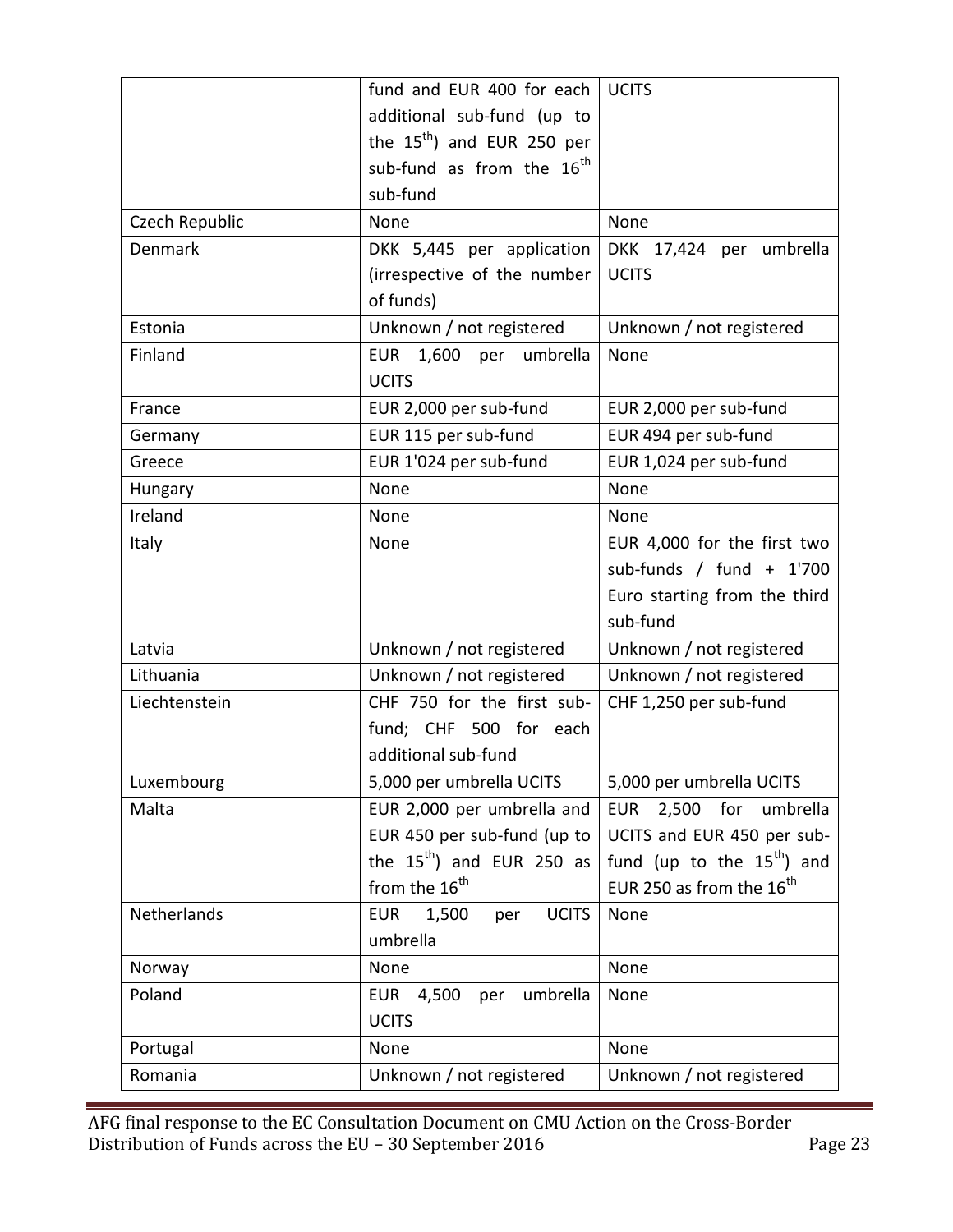| Slovakia  | Unknown not registered   |       |     |              | Unknown / not registered    |       |     |              |
|-----------|--------------------------|-------|-----|--------------|-----------------------------|-------|-----|--------------|
| Slovenia  | Unknown / not registered |       |     |              | Unknown / not registered    |       |     |              |
| Spain     | <b>EUR</b>               | 1,000 | per | <b>UCITS</b> | <b>EUR</b>                  | 2,500 | per | <b>UCITS</b> |
|           | umbrella                 |       |     |              | umbrella                    |       |     |              |
| Sweden    | None                     |       |     |              | None                        |       |     |              |
| <b>UK</b> | GBP                      | 1,200 | per | <b>UCITS</b> | GBP 455 per sub-fund (basic |       |     |              |
|           | umbrella                 |       |     | fee)         |                             |       |     |              |

In addition, please find below data published in 19 September 2016 by the AMF in their position paper on *Cross-border distribution of funds in Europe: identify the real barriers.*

| Country     | AIF   |         | AIF AUM in                       | <b>UCITS</b> |        | <b>UCITS AUM in</b>        |
|-------------|-------|---------|----------------------------------|--------------|--------|----------------------------|
|             | Entry | Annual  | 2015 by<br>country<br>$(M \in )$ | Entry        | Annual | 2015 by<br>country<br>(M€) |
| Germany     | 2520€ | 204€    | 1419383                          | 115€         | 494€   | 309 852                    |
| Austria     | 1100€ | 600€    | 89033                            | 1110€        | 600€   | 79 206                     |
| Denmark     | 0€    | 668€    | 150 498                          | n.a.         | n.a.   | 107871                     |
| Spain       | 2500€ | 3 000€  | 68 948                           | 1 000€       | 2500€  | 18542                      |
| France      | 2000€ | 2000€   | 919879                           | 2000€        | 2000€  | 762929                     |
| Greece      | 0€    | 0€      | 2625                             | n.a.         | n.a.   | 4422                       |
| Ireland     | 0€    | 0€      | 451952                           | n.a.         | n.a.   | 1446873                    |
| Italy       | 0€    | varying | 55 520                           | 0€           | 4 000€ | 226 043                    |
| Luxembourg  | 2650€ | 2650€   | 559 341                          | 2650€        | 2650€  | 2946860                    |
| Malta       | 1250€ | 4 000€  | 7412                             | n.a.         | n.a.   | 2737                       |
| Netherlands | 0€    | 0€      | n.a.                             | 1500€        | 0€     | n.a.                       |
| Portugal    | 0€    | 0€      | 14 982                           | 0€           | 0€     | 7577                       |
| UK          | 0€    | varying | 396 214                          | 773€         | 766€   | 1083481                    |

#### Table 4: Comparison of costs for AIFs and UCITS to establish themselves in another EU country, by host country

Sources: CMS Guide to passporting, 2016, ESMA, EFAMA, Cacels

*Question 5.4 – How much would it cost you, in term of regulatory fees [one-off fees and ongoing], to market a typical UCITS with 5 sub-funds to retail investors in each of the following Member States (this excludes any commission paid to distributors)? Please respond for each Member State where you market your UCITS funds.*

*Question 5.5 – How much would it cost you in terms of regulatory fees [one-off fees and ongoing], to market a typical AIF with 5 sub-funds to professional investors in each of the following Member*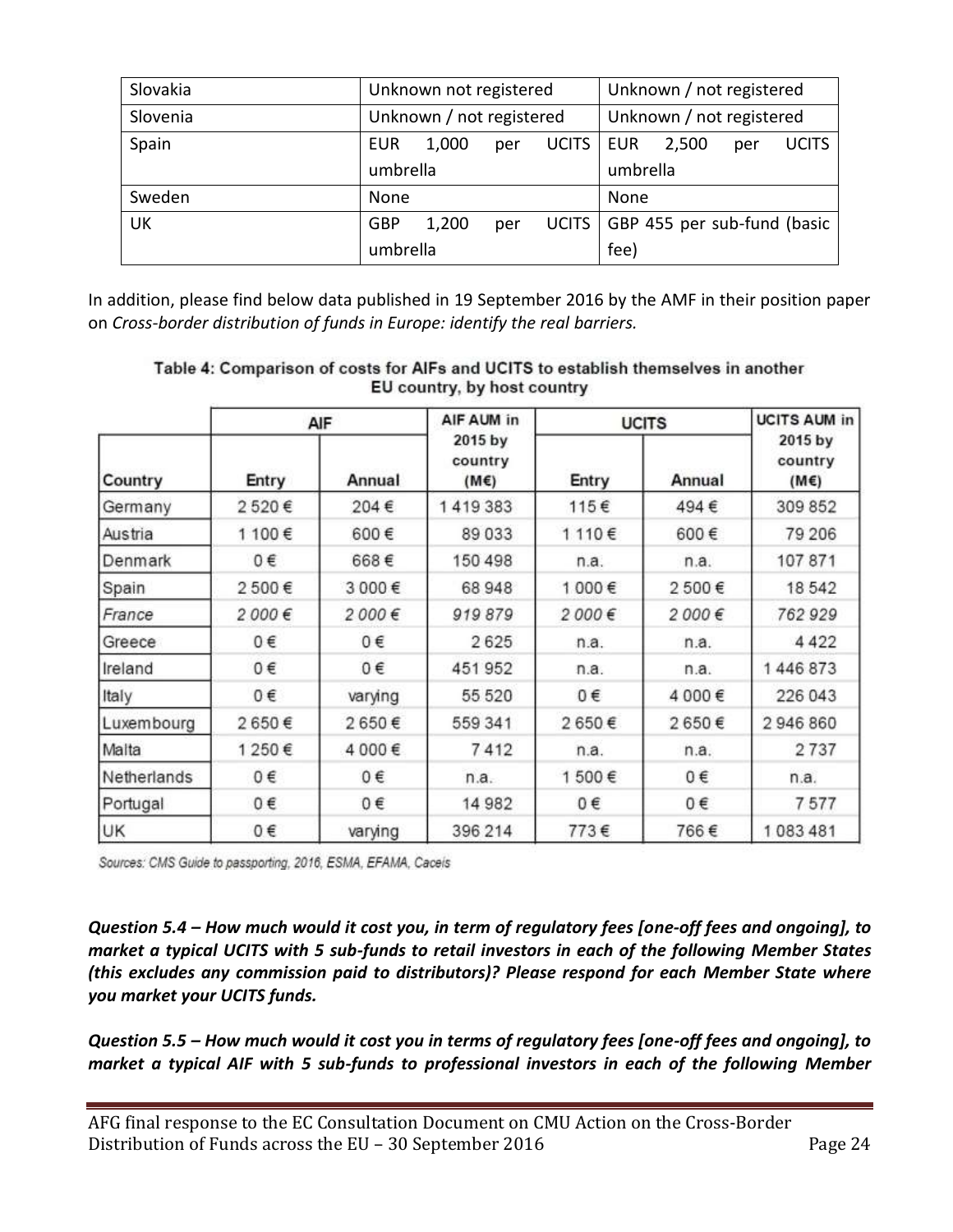## *States (this excludes any commission paid to distributors)? Please respond for each Member State where you market your AIFs.*

According to the national regulatory fees for AIFs as made publicly available by several service providers, the maximum regulatory fees are:

- Max. entry registration fee of EUR 2,650 (Luxembourg)
- Max. ongoing annual registration fee of EUR 4,000 (Malta)

Those fees are to be multiplied by the number of Member States in which an asset manager wishes to market the funds.

We would like to stress that the different levels and structures of regulatory fees imposed by Member States can cause constraints regardless of the level of the fees.

AFG welcomes EFAMA's proposal for amending the EUVECA Regulation (COM(2016)421) by maintaining a central database hosted by ESMA publicly accessible on the internet, listing of all managers of funds using the designation "EuVECA" and the funds for which they use it, as well as all the Member States in which those funds are marketed. We believe this is a good practice at EU level that could be followed in the case of UCITS and AIFs.

In a similar way, **it could be envisaged that funds compliant with the UCITS, AIF, ELTIF, EUVECA and EUSEF Directives be granted at the fund management company request a ".eu" ISIN code by their national regulators (NCAs) instead of the usual ".fr", ".it", ".sp"., ".lu" (etc.) ISIN code. ESMA could then in the future maintain a repository of the list of these funds published on an internet portal. Such a European label would enhance transparency and safety to the benefit of the end investor.**

Thus, as mentioned in our answer to question 3.4a, in association with NCAs, ESMA should publish on a specific internet portal fully available in a language customary in the sphere of international finance legal, tax and practical information including :

- o **a repository of all national marketing and pre-marketing regimes** including a harmonized and easily accessible guide to national UCITS, AIF, EUVECA, EUSEF and ELTIF marketing regimes, regularly updated by the NCAs (updates should be visible by investors in real time);
- o **a table on the national regulatory fees** regularly updated by the NCAs;
- o **a single European register of ".eu" Isin codes' funds notified by NCAs**
- o **a table presenting the main national tax regimes**.

#### *Question 5.8 – Where ongoing fees are charged, are they related to use of the passport?*

Yes.

## *Question 5.9 – Do differing national levels of, and bases for, regulatory fees hinder the development of the cross-border distribution of funds?*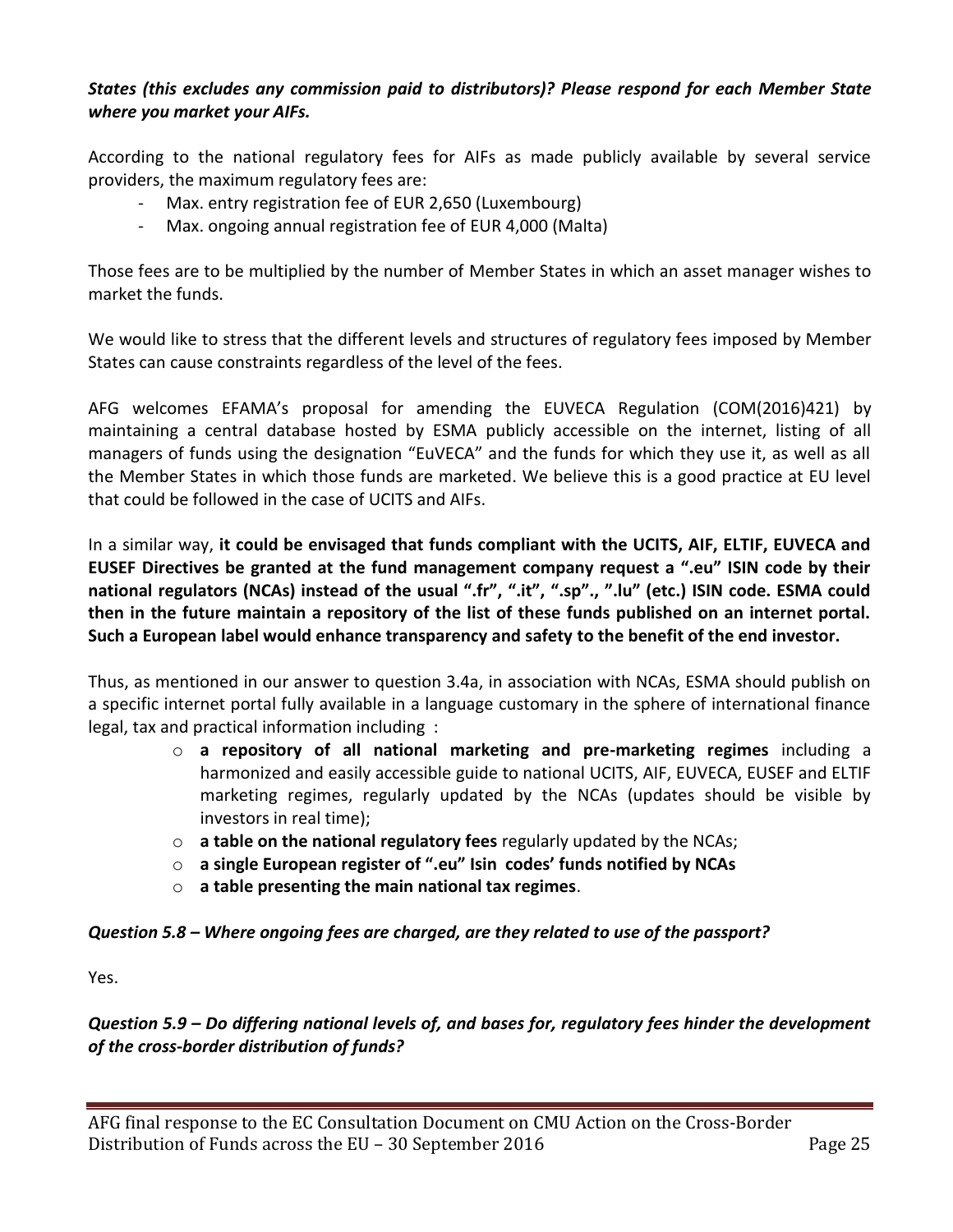Yes.

 $\overline{a}$ 

## *Question 5.9a – Please explain your answer.*

Yes, in particular as regards the different bases for regulatory fees. We also understand that regulatory fees for the passporting of AIFs required by national regulators across the EU still differ widely, which also doesn't enhance the cross-border marketing within the single market $^{16}$ .

Please see AFG's answer to question 5.3a.

## **Section 6 – Administrative Arrangements**

# *Question 6.1 – What are the main obstacles to cross-border marketing in relation to administrative arrangements and obligations in Member States? Please provide tangible examples of where you consider these to be excessive.*

The first osbtacle to cross-border marketing in relation to administrative arrangements and obligations in Member States lies in divergent requirements regarding distribution set-up. A "paying and information agent" is to be appointed in Austria. An "information agent" must be appointed in Germany. A paying agent is required for cash & orders processing in Italy (for retail investors). A "paying agent" is to be appointed in Luxemburg, in Portugal, in Finland and in Sweden. A "paying agent" and "local representative" is to be appointed Denmark.

Secondly, the roles of such intermediaries – which depending on the jurisdiction may be designated under a different name, e.g. local representative, information agent, facilities agent, paying agent, etc. – also differ according to the jurisdiction. For instance, in Italy, the banca corrispondente exercises the role of an intermediary between distributors, the management company and depositary institution, by executing payments, transferring unitholders' instructions, confirming transactions, levying taxes and overseeing foreign exchange conversions. In Ireland and Denmark, they function purely as information agents, making a fund's constitutive documents available to local investors. In Austria, their role is also to collect investors' subscriptions and process dividend payments, acting (as in Spain) as a representative for the local NCA. In Germany, such a paying agent is a necessary requirement for any funds to be registered and marketed in the case of retail AIFs. In France, the role of the centralising correspondent is defined by AMF (RG AMF 411-135). It is responsible for the process subscription and redemption requests, pays coupons and dividends and makes information documents available to investors. In certain Member States such as Luxembourg where the home NCA (CSSF) requires a General Partner to be located in Luxembourg for locally-domiciled specialized investment funds (SIFs) in the form of a société en commandite par actions) the full fruition of the AIF management company

<sup>&</sup>lt;sup>16</sup> Please refer to the CMS study A Guide to Passporting "Rules on Marketing Alternative Investment Funds in Europe" (January 2016) available a[t https://cms.law/en/FRA/Publication/CMS-Guide-to-Passporting.](https://cms.law/en/FRA/Publication/CMS-Guide-to-Passporting)

AFG final response to the EC Consultation Document on CMU Action on the Cross-Border Distribution of Funds across the EU – 30 September 2016 Page 26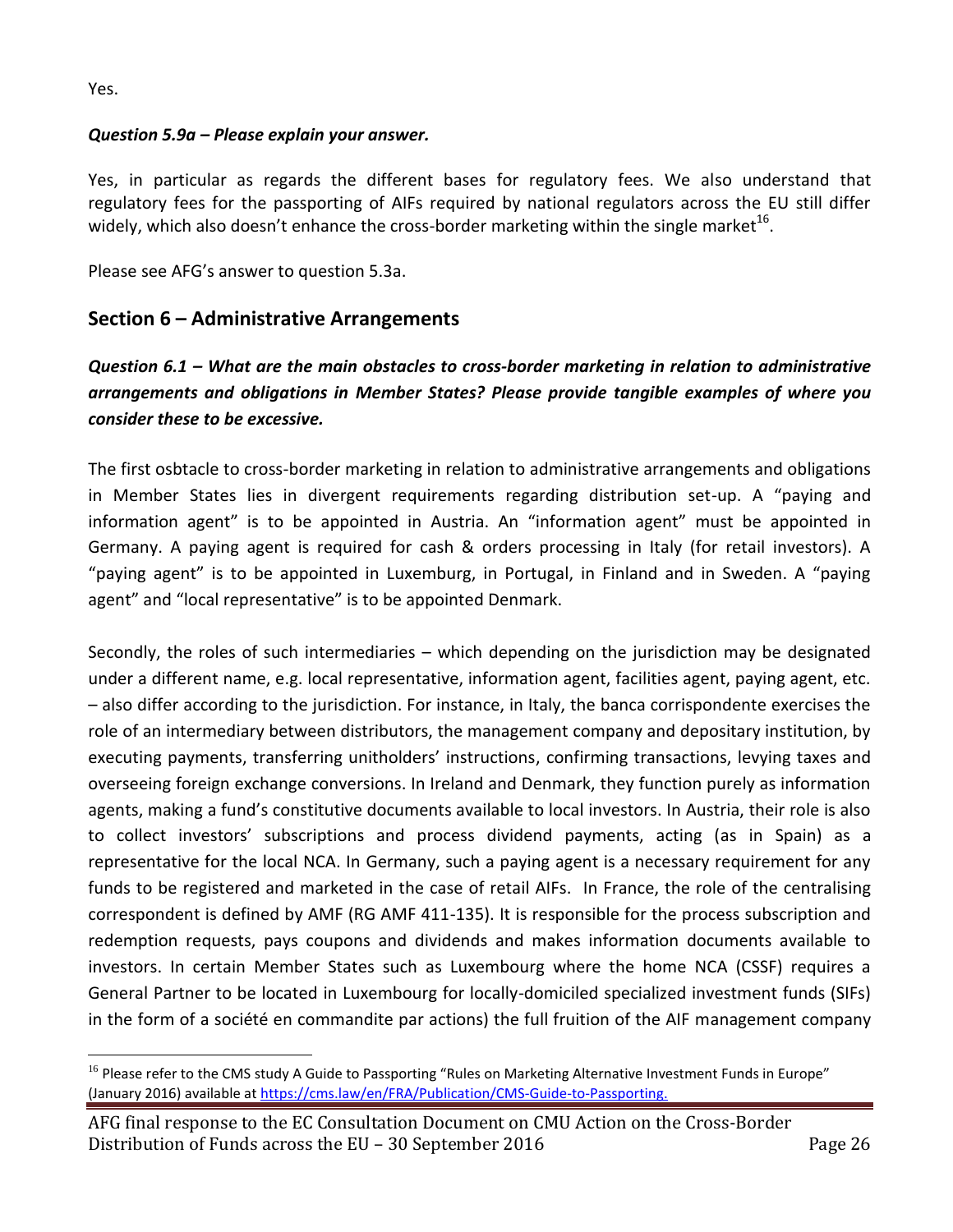passport is dependent on a series of restrictive administrative arrangements that often seem to be at odds with the general aims and specific provisions of the UCITS and AIFM Directives.

Altogether, the requirement for a local agent means that fund distributors have to negotiate separate agreements with these institutions, involving a management company's legal and business management teams, as well as the fund's depositary and operational oversight teams. Together with the monitoring of additional service providers, the whole process typically requires between three to four months to complete. Moreover, they frequently can lead to confusion regarding the contracting party, as typically the fund depositary is required to be a party to the agreement with the transfer agent as a result of the enhanced depositary liability standards (applicable under AIFMD and more recently under "UCITS V").

AFG would like to stress that regarding the services these agents provide, these could in many cases be provided by any authorised entity (as proposed by ESMA in its draft RTS on the ELTIF Regulation).

## *Question 6.2 – Do you consider that requirements imposed by host Member States, in relation to administrative arrangements, to be stricter for foreign EU funds than for to domestic funds?*

#### *Question 6.2a – Please explain your reply.*

Even when there are no differences reported in the administrative arrangement imposed to foreign EU funds, the arrangements as such represent a significant burden when applied on a cross-border basis as the requirement to appoint local facilities in the territory of the host Member State are proportionately very high for the cross-border distribution of investment funds. They represent a burden for all asset managers with often limited added value for investors.

#### *Question 6.4 – In the absence of the administrative arrangements described in your response to Question 6.1, what arrangements would be necessary to support and protect retail investors?*

As mentioned in our response to question 6.1, AFG has already raised its concerns (most recently in relation to the ESMA consultation on the draft RTS under ELTIF Regulation) as to the specific requirements foreseen in the UCITS Directive for local facilities and paying agents, stressing that even though they were appropriate at the time of the initial adoption of this legislation, for some time now they do not always reflect the reality of the market and the needs of retail investors. The current technological developments have often made those facilities outdated, making their direct consequence increased administrative costs that funds have to assume. Today the access to information, payments and issue handling services can be provided by other means and without having a physical facility in each Member State in which a fund is marketed.

#### **Instead of those specific arrangements, a requirement could be in place, providing that accessibility to the selling intermediary and the asset manager is ensured via a number of means:**

- Having on-line access to information related to the investment (via an on-line account or the website of the asset manager);

AFG final response to the EC Consultation Document on CMU Action on the Cross-Border Distribution of Funds across the EU – 30 September 2016 Page 27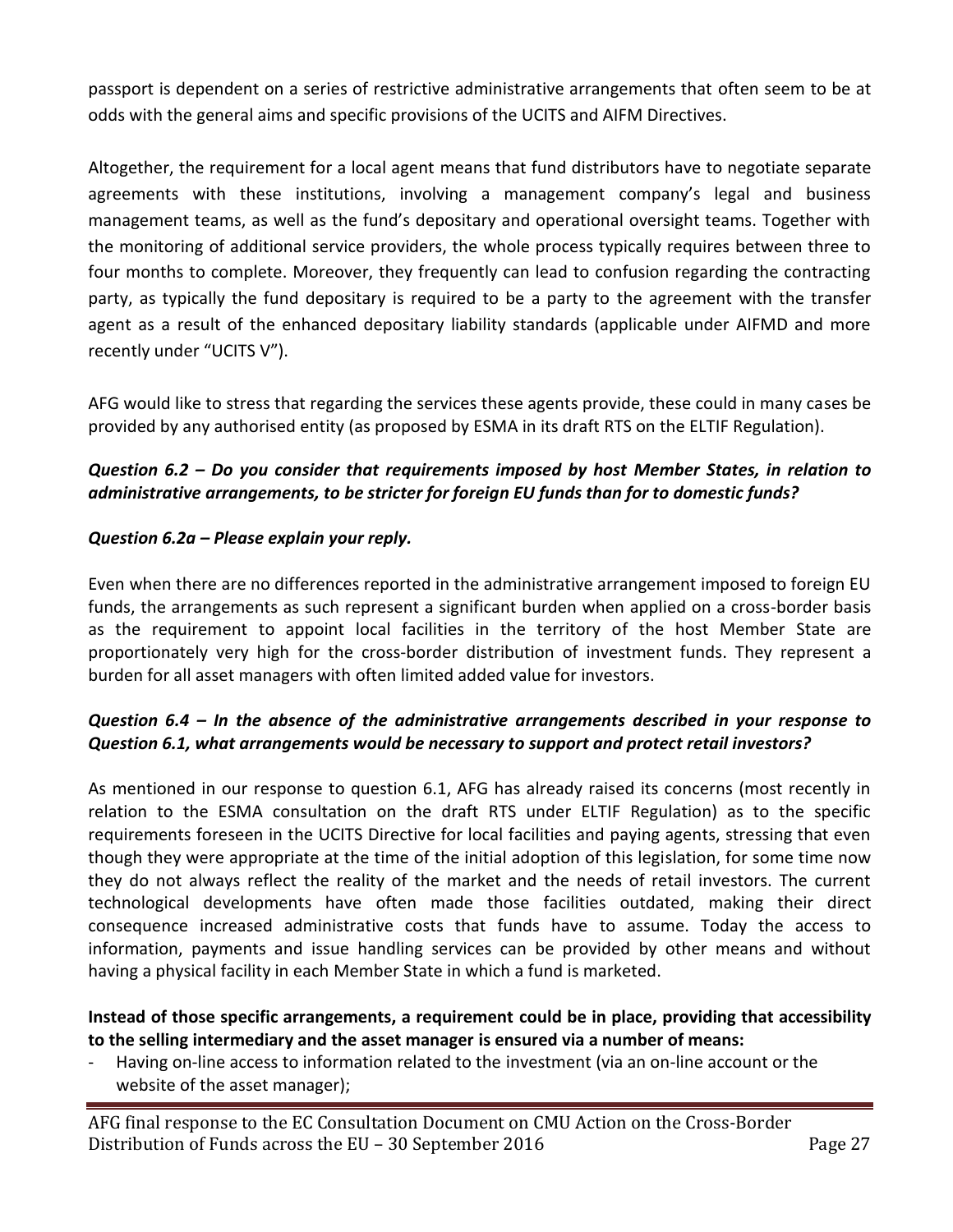- Possibility to introduce complaints via electronic means and in in a language customary in the sphere of international finance (also valid for the responses to be received);
- Having access to information provided by NCAs on the funds that are notified for marketing in their country of residence.

Moreover, it should be stressed that the access to the appropriate amount of information is not restricted only to the information provided by the asset manager, but should also include those that can be provided by the NCA. For that reason, improving the NCAs' websites and the access they provide to investors to information on the funds that have been authorized for marketing, will also significantly enhance the quality and level of information investors receive.

## *Question 6.5 – Do you consider that the administrative arrangements should differ if the fund is marketed to retail investors or professional investors?*

An online provision of fund documentation and NAVs as well as provision of a telephone number and an email address (rather than provision of a physical presence) can be sufficient for both investor groups.

## *Question 6.6 – What is the impact in term of costs of making these facilities available in each Member State? Please quantify them in relation to each measure and for each Member States where you distribute your funds.*

Regarding the means proposed in our response to question 6.4, the additional burden would be little to no extra cost.

## *Question 6.8 – Are there any measures you would suggest to improve the efficiency and effectiveness of administrative arrangements within and across Member States?*

Limitations with regard to processing transactions of fund units through a local distributor (directly), or via the management company, or the custodian bank, or transfer agent of the fund (indirectly), should be removed to improve the current cross-border fund unit settlement cycle. These arrangements, differing between UCITS and AIF (e.g. update of the notification via the host country for UCITS and via the home country for AIF), could probably be streamlined.

# **Section 7 – DIRECT AND ON LINE DISTRIBUTION OF FUNDS**

*Question 7.1 – What are the main issues that specifically hinder the direct distribution of funds by asset managers? [Regulatory requirements – Marketing requirements, Administrative arrangements, Others: please specify / Regulatory fees imposed by host Member States / Tax rules (e.g. withholding taxes) / Income reporting requirements / Lack of resources / Others: Please specify] Question 7.1a – Please expand on your reply.*

Although there is a high interest from the asset management industry to further explore the potential of distribution via an online platform across the EU, there are a number of obstacles that for the time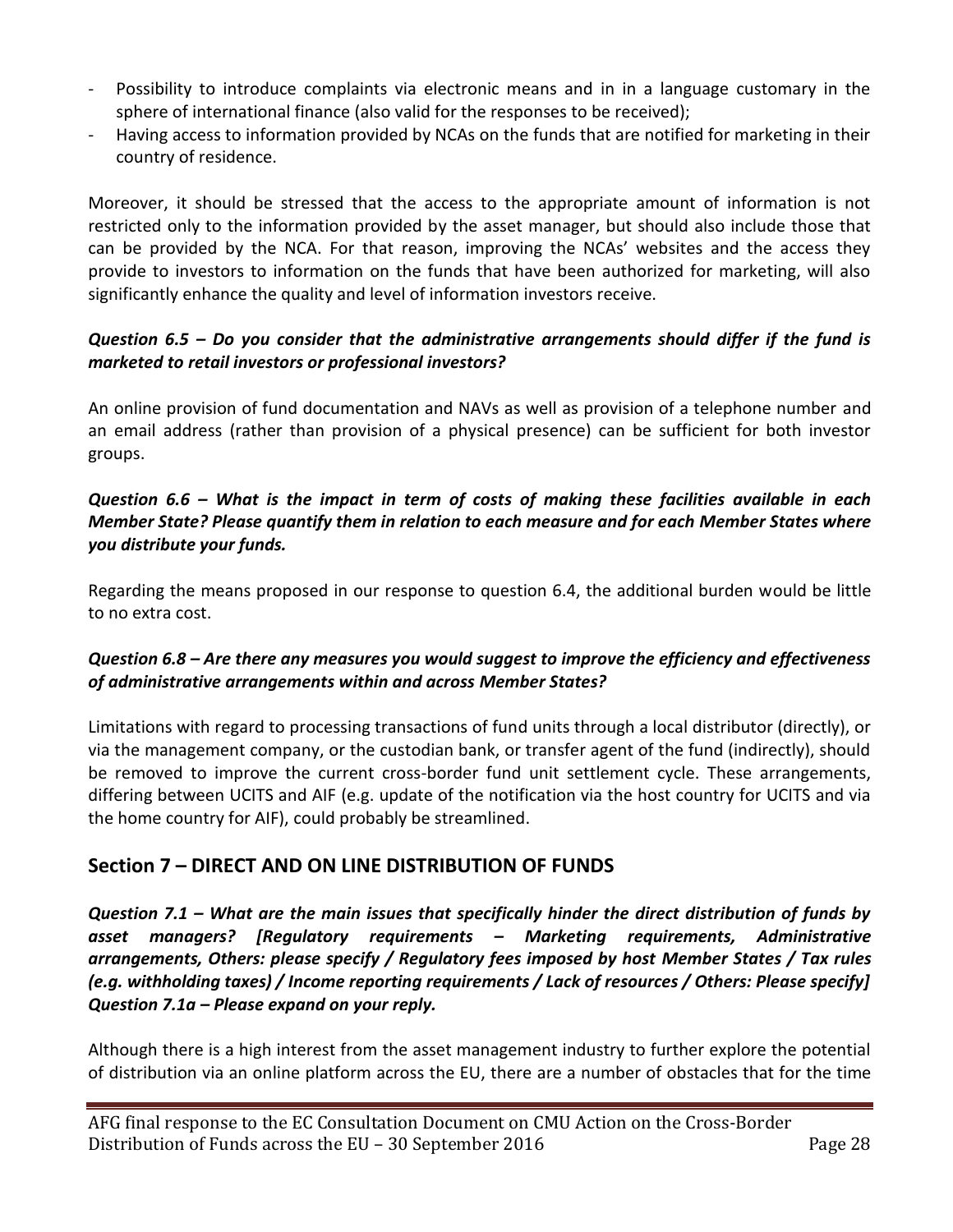being do not make it feasible: different marketing rules, different definition and rules on advice, diversified fund pricing structures, additional registration requirements imposed by national frameworks, tax reporting constraints, etc. Moreover, electronic distribution often requires a local country website, which means further efforts that may not be connected to financial regulatory requirements (for instance rules related to national privacy rules and data retention).

## *Question 7.2 – What are the main obstacles that hinder the online distribution of funds or the setting up new distribution platforms or other digital distribution ways?*

In most Members States online distribution is de facto impeded by the intermediation of the investment chain across multiple service providers. Additional factors hindering both online (as well as traditional) distribution would be non-harmonised anti-money laundering requirements, prohibitions on the use of omnibus accounts in certain jurisdictions (e.g. Poland), etc. Furthermore, the general problem for investment companies is how to get investors' interest in directly distributed funds, for which enhanced investors' education policies and strategies are important.

Overall, there is a variety of technical aspects making the identification and treatment of clients on online platforms (especially retail) in multiple markets difficult under the applicable legislation/regulation.

Also, in the case of on line distribution the relevance of the automated advice-solutions becomes very high. As it is important to ensure the right level of investor protection, in the case of automated financial advice tools this requires developing a technologically advanced, robust, secure and compelling tools/services for customers. Hence, technological obstacles in developing such tools can become an additional important factor delaying the implementation of on line distribution.

It should also be mentioned that in some Member States such as a number of Central and Eastern countries , there is a language obstacle that impedes a direct distribution via a global EU platform, as the NCAs require the provision of on-line information in local languages.

*Question 7.3 – Are there aspects of the current European rules on marketing, administrative arrangements, notifications, regulatory fees and other aspects (such as know your customer requirements) that hinder the development of cross-border digital distribution of funds beyond those described in earlier sections?*

#### *Question 7.3a – What are these aspects?*

As highlighted in our response to question 7.1/7.1a, there is a wide scope of regulatory requirements (apart from the ones coming from the financial services legislation and sector rules for asset managers and investment funds) that asset managers need to comply with when setting up online distribution services through websites. For that reason, a more holistic/coordinated approach is necessary to come up with the right solutions. AFG, therefore, considers that this is an issue to be tackled within the EU digital single market agenda.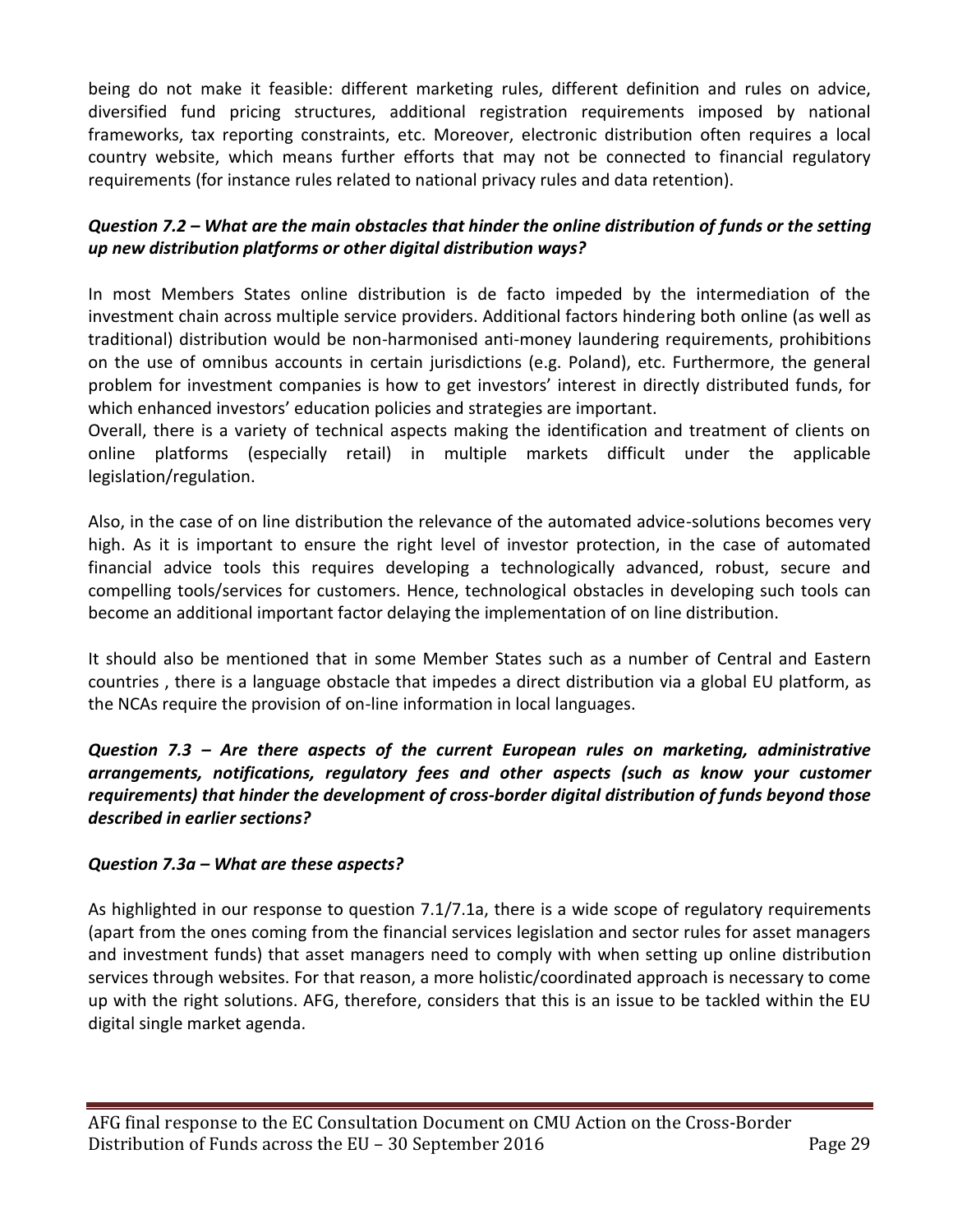In that respect, AFG stands for EFAMA's response to the Green Paper on retail financial services: "over the long term, the Commission could consider the idea of a *digital passport*, i.e. a single saving solution that once completed and validated by a single provider would allow a consumer to open securities accounts or purchase other investment services – including UCITS – with more providers (even in different Member States) and individually manage his/her digital account in a consolidated manner. This digitalisation of savings solutions will necessarily be adapted to fit both execution-only products, as well as those requiring investment advice."

## *Question 7.4 – What do you consider to be the main reasons why EU citizens are unable to invest in platforms domiciled in another Member State?*

A main reason - sometimes unfortunately unjustified - is the lack of confidence. As mentioned in AMF's position paper published on September 2016 on "Cross-border distribution of funds in Europe: identify the real barriers", some platforms are not authorised and create a substantial risk of fraud. And when money is stolen, as it is in some cases, there are limited options for seeking remedies, including from European market authorities. Over the last six years, French judicial authorities estimate that French retail investors have lost €4.5 billion on "trading websites" specialising in (often false) trades in forex and complex derivatives. Where they are not merely scammers, these traders offer services through a "European passport" under the freedom to provide services. So, strict controls avoiding problems are confidence building and are in fact good for cross-border investment in well regulated and supervised products such as UCITS or AIFs.

# *Question 7.5 – What would you consider to be appropriate components of a framework to support cross-border platform distribution of funds? What should be the specifications for the technical infrastructure of the facilities? Please clarify among others how you would address the differences in languages.*

On-line distribution will be an increasingly important part of many consumers' experience. Responding to the ESAs' Joint Discussion Paper on automation in financial advice , we generally agreed with the assessment on the potential evolution of automated advice, as we believe firms will seek to develop their digital capabilities with automated advice considered as part of their wider distribution strategy.

However, AFG raised concerns that the development of automated advice and of the on-line marketing of funds, might take place in different forms and speeds in each market throughout Europe, reflecting broader economic and social trends, and differences in the delivery of financial advice, effectively reflecting the diverging national distribution landscape for financial products.

In order to ensure that the development of a coherent single market will ensure the same safeguards and protection investors currently enjoy, AFG supports EFAMA who invited ESAs in its response to ensure that new entrants into the automated advice space are properly qualified and authorised so as to avoid a decrease in the overall quality of advice and thus avoid running reputational risks for such tools and for the wider advice model in general.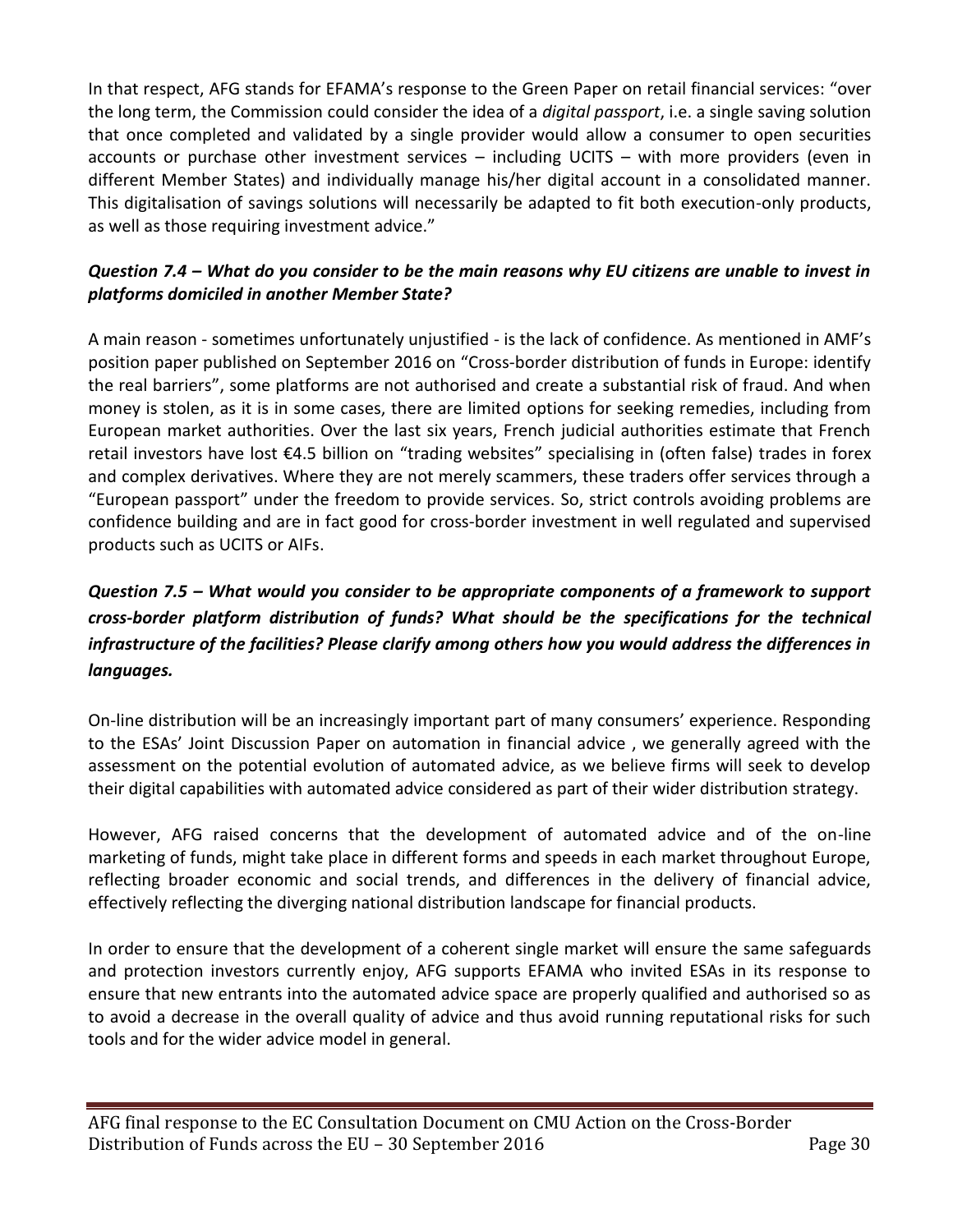In addition, it will be essential to distinguish clearly between financial digital advice and tools that merely guide investors to make their own investment decisions on a well-informed basis. MiFID, for example, distinguishes between products placed with financial advice and execution-only services. This distinction should be taken into account when considering potential rules.

Moreover, prior to proposing or taking any further action, ESAs should review all existing legislation and examine whether and to what extent it is applicable to the services offered by means of specific automated tools.

# **Section 8 – NOTIFICATION PROCESS**

## *Question 8.1 – Do you have difficulties with the UCITS notification process?*

No.

The problems are not necessarily linked to the initial notification process, but also arise for the maintenance of the notification (when updates and modifications are necessary) and in cases of deregistration, where there is no common process across the single market. **However, AFG strongly believes that NCAs should keep supervising the notification process of UCITS and AIFs, as mentioned in AMF's position paper published on 19 September 2016 on "***Cross-border distribution of funds in Europe: identify the real barriers" 17* .

## *Question 8.2 – If yes, please describe those difficulties.*

## **A. Initial Notification**

Some EU Member States make a distinction between registration procedures for marketing to retail and registration procedures for marketing to institutional investors. Indeed, the notification procedure as defined in the UCITS Directive is sufficient to allow a UCITS to be distributed to retail investors in almost all EU Member States.

In Italy, several additional requirements seem to be imposed on a foreign asset management company wanting to offer UCITS to local retail investors. Such additional requirements would essentially consist in:

- The creation of a dedicated subscription form ("*modulo di sottoscrizione"*);
- A parallel submission of the registration file to the CONSOB (i.e. via DEPROF system) and ongoing reporting (including a separate reporting of fees and additional information via the automated teleraccolta system); and
- The payment of specific regulatory fees to the CONSOB (see reply to Question 5.4 above and Appendix 4.3).

 $\overline{a}$ <sup>17</sup> AMF's position paper is available online at: [http://www.amf-france.org/en\\_US/Publications/Rapports-etudes-et](http://www.amf-france.org/en_US/Publications/Rapports-etudes-et-analyses/Epargne-et-prestataires.html?docId=workspace%3A%2F%2FSpacesStore%2Fc4c760cd-5eed-49ee-aba9-a8f499146b47&langSwitch=true)[analyses/Epargne-et-prestataires.html?docId=workspace%3A%2F%2FSpacesStore%2Fc4c760cd-5eed-49ee-aba9](http://www.amf-france.org/en_US/Publications/Rapports-etudes-et-analyses/Epargne-et-prestataires.html?docId=workspace%3A%2F%2FSpacesStore%2Fc4c760cd-5eed-49ee-aba9-a8f499146b47&langSwitch=true) [a8f499146b47&langSwitch=true.](http://www.amf-france.org/en_US/Publications/Rapports-etudes-et-analyses/Epargne-et-prestataires.html?docId=workspace%3A%2F%2FSpacesStore%2Fc4c760cd-5eed-49ee-aba9-a8f499146b47&langSwitch=true)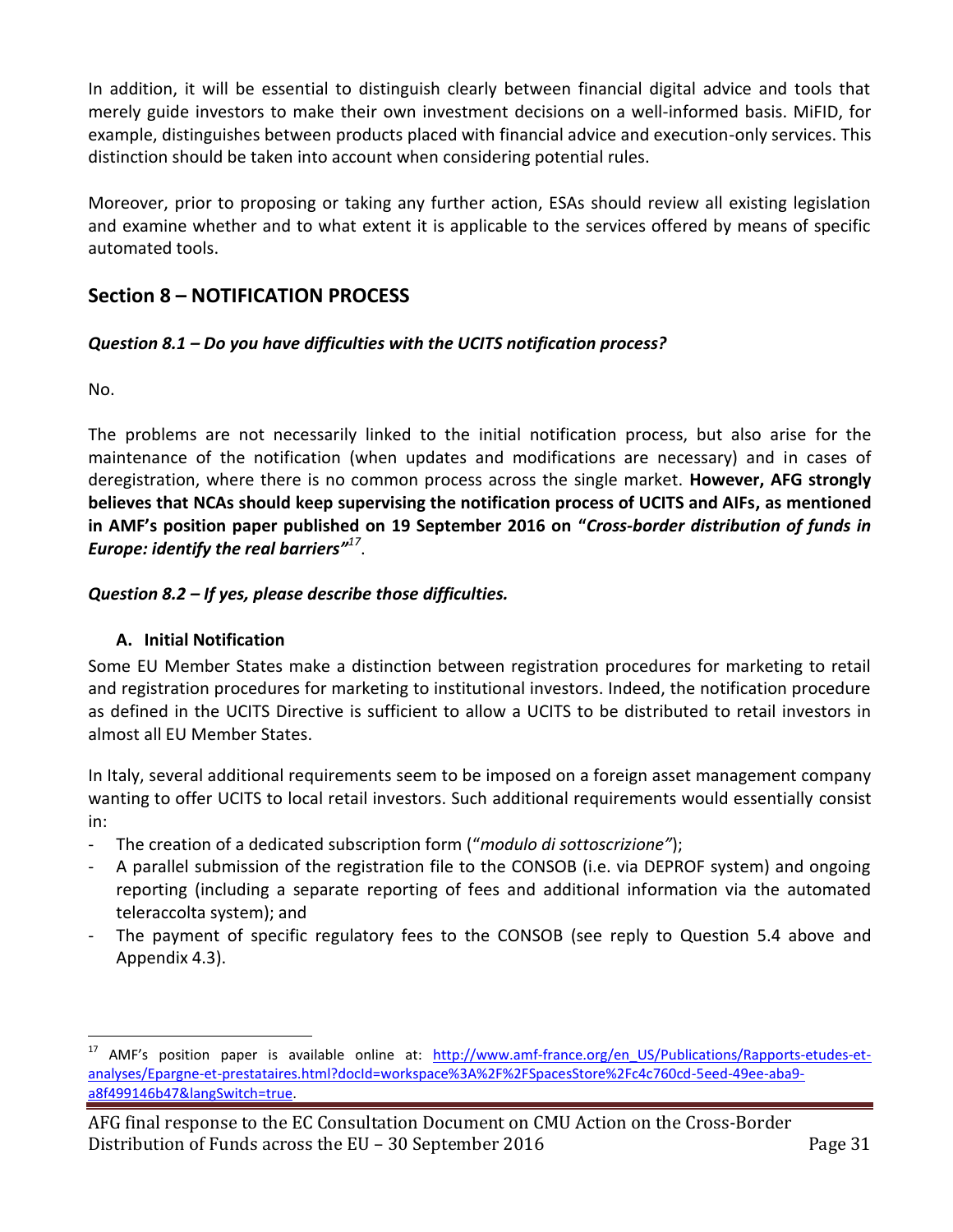A practical example of lack of efficiency in the initial notification material when it comes to the UCITS notification process relates to the standard notification form used to inform the NCAs (Annex 1 to Commission Regulation (EU) 584/2010 of 1 July 2010) which foresees only three options (Part A of the format includes three concrete types of legal forms (common fund, unit trust, investment company), which means that any other legal forms are not covered (for instance in Norway UCITS are in the form of common funds with investment company elements). This creates confusion to the host NCA, but also to investors, in particular in cases where the selection of one legal form has direct implications for the tax treatment of the fund. Therefore, it is suggested that in the notification process of a UCITS, an indication on "any other legal forms" should be added in the list of legal forms.

### **B. Maintenance of the notification**

Once the notification has been obtained, the process to update the legal documents (e.g. the prospectus, the KIIDs, annual and semi-annual reports, etc.) with the host NCA is also not standardised. For example, the filing of updated KIIDs is not requested in some host jurisdictions, but is a requirement in others. In addition to these updates, some host NCAs require, on a global basis, lists of appointed distributors, funds being authorised at a certain point in time, notices to clients, risk classifications of funds, etc<sup>18</sup>. AFG would propose this information to be reduced to an efficient level (e.g. KIIDs, notifications to customers).

## **C. Deregistration**

 $\overline{a}$ 

With regard to a fund's de-registration from a host country, the process is not standardised and in any case harmonised. There are the different approaches to filing requirements when companies need to exit a market via a de-registration. At this point in time, some countries (e.g. Spain, Belgium and Poland) permit de-registration of a fund only once the number of clients drops below a minimum specified amount (in Belgium the threshold is 100 investors) or after certain publication requirements are fulfilled. Prompting redemptions by the asset management company may be envisaged, provided the decision is left up to the client.

We therefore recommend focusing primarily on further standardizing requirements such as:

- The requirement to submit written notice process to each host Member State;
- Requirements to appoint local agents;
- Specific local marketing material rules in each Member State.

In that prospect, ESMA, in association with NCAs, should publish on a specific internet portal in a language customary in the sphere of international finance, legal, tax and practical information on the marketing regimes, including:

- A single European register of .eu funds notified by the NCAs
- A table on the regulatory fees regularly updated by the NCAs

<sup>&</sup>lt;sup>18</sup> In this regard, please refer to the Italian CONSOB Resolution no. 17297 of April 2010 (Delibera n. 17297 - Disposizioni concernenti gli obblighi di comunicazione di dati e notizie e la trasmissione di atti e documenti da parte dei soggetti vigilati); available at: http://www.consob.it/documents/46180/46181/del consob 2010 17297.pdf/665e28d4-2f82-4e9c-9b17[f60624564f7d.](http://www.consob.it/documents/46180/46181/del_consob_2010_17297.pdf/665e28d4-2f82-4e9c-9b17-f60624564f7d)

AFG final response to the EC Consultation Document on CMU Action on the Cross-Border Distribution of Funds across the EU – 30 September 2016 Page 32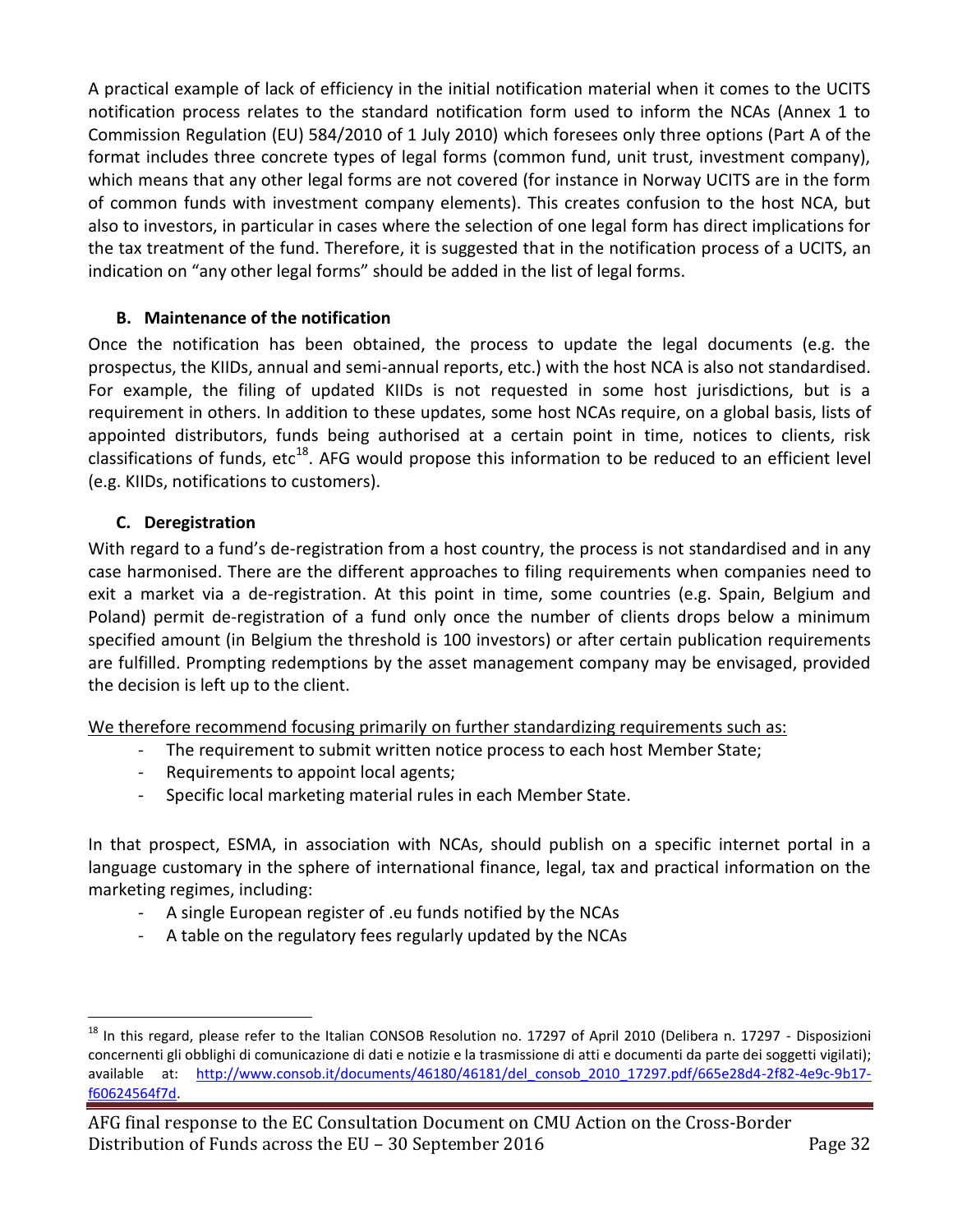- A harmonized and easily accessible Guide to national UCITS, AIF, EUVECA, EUSEF and ELTIF marketing regimes, regularly updated by the NCAs (updates should be visible by investors in real time)
- A table with the main national tax costs.

## *Question 8.3 – Have you experienced unjustified delay in the notification process before being able to market your UCITS in another Member State?*

No*.*

## *Question 8.3a – Please describe your experiences?*

No unjustified delay has been reported to AFG but there are still significant differences as to the quickness reaction of the NCAs concerning the treatment of the notification files.

#### *Question 8.4 – Do you have difficulties with the AIFMD notification process?*

Yes.

## *Question 8.4a – If yes, please describe these difficulties.*

The AIFM registration process and the requirements regarding transparency, disclosures and reporting vary among the EU jurisdictions. In particular, the different requirements applicable to cross-border marketing of AIFs hinder the cross-border marketing of funds in the single market.

Furthermore, in practice, a significant number of NCAs regularly ask for amendments to a notification, regardless of whether the amendment is material or not, with the consequence that a notification period starts again. We, therefore, recommend focusing primarily on further standardising a number of requirements such as:

- the specific requirements applicable to the marketing of AIFs to retail investors;
- requirements to appoint local agents, in particular, in relation to AIFs marketed to retail investors;
- specific local marketing material rules in each Member State;
- specific criteria for which the notification period will start again.

Please see also our response in question 8.2 on our proposal for an ESMA specific internet portal. The registration process, requirements regarding transparency, disclosure and reporting vary from jurisdiction to jurisdiction. The requirements applicable to cross-border marketing of AIFs which are not harmonised hinder the cross-border marketing of funds in the single market.

## *Question 8.5 – Have you experienced unjustified delay in the notification process before being able to market your AIFs in another Member State?*

#### *Question 8.5a – Please describe your experiences?*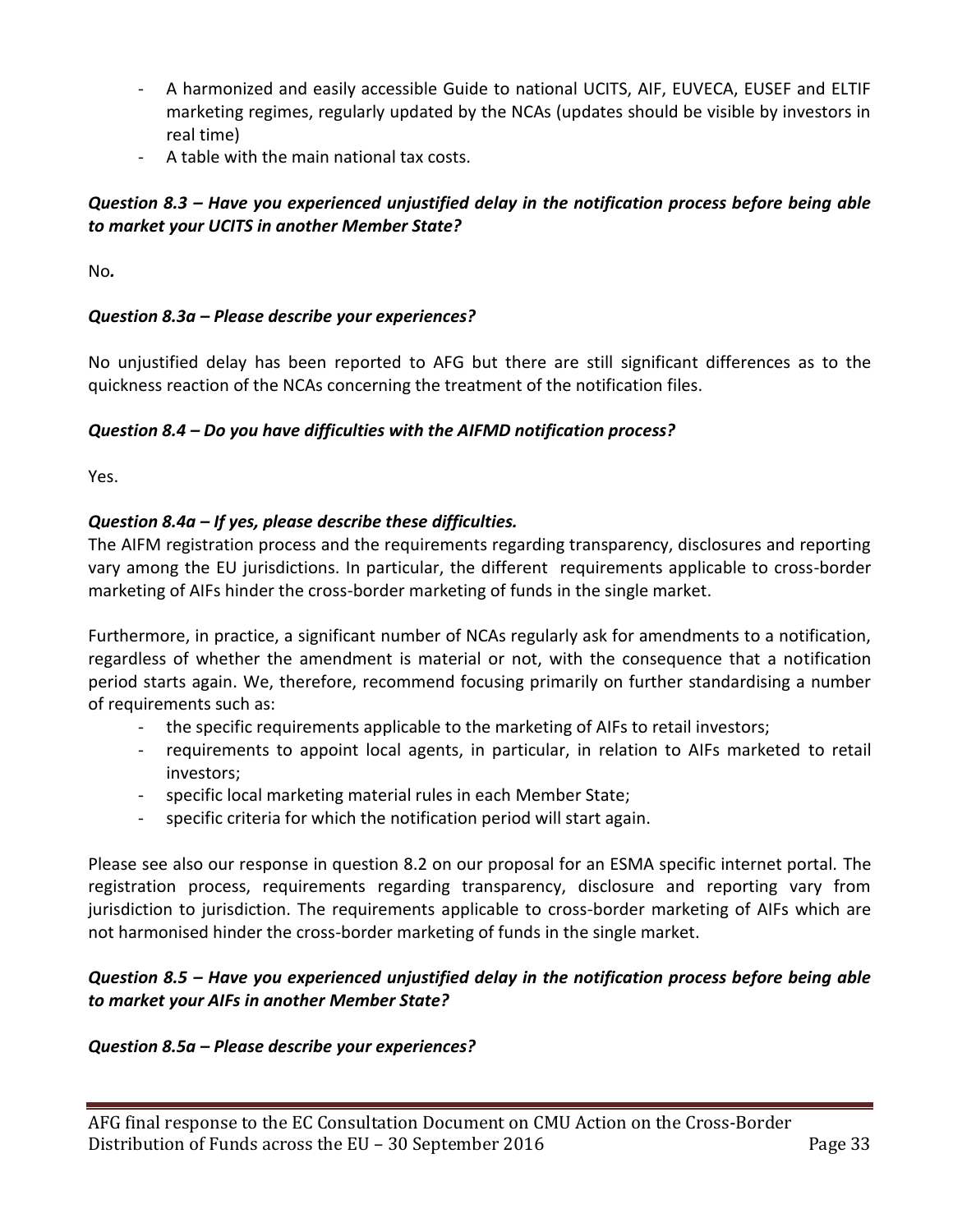In the case of AIFs, the notification letter forwarded by the home NCA to the host NCA is very detailed not only in the case of initial registration, but also in the case of modifications. Any material amendment of the offering documentation has to be fully reviewed and lead to a review of the notification letter which also has to be sent to the host NCA one month prior to the entry into effect of the changes. This is costly and extremely time consuming and as it doesn't involve initial registration rather than modifications to the marketing documentation it is not proportionate.

## *Question 8.6 – What should be improved in order to boost the development of cross-border distribution of funds across the EU?*

It could be envisaged that funds compliant with the UCITS, AIF, ELTIF, EUVECA and EUSEF Directives be granted, at the fund management company request, a ".eu" ISIN code by their national regulators (NCAs) instead of the usual ".fr", ".it", ".sp"., ".lu" (etc.) ISIN code. ESMA could then in the future maintain a repository of the list of these funds published on an internet portal. This initiative would enhance transparency and safety to the benefit of the end investor.

A centralized record of notifications of ".eu" funds to which all NCAs and fund managers can connect to hosted by ESMA would be a way forward. The provisions foreseen in the recently published Proposal for amending the EuVECA Regulation are coherent with this proposal.

Such a central record managed at EU level could cover all initial registrations and following modifications and update of the marketing material, as well as any de-registration of the fund from a Member State. For UCITS, it could also include any subsequent update of constitutional documents, such as the articles of incorporation, the prospectus, the annual and semi-annual report and accounts, the UCITS KIID and PRIIPs KID, as well as the activation of additional share classes.

The same type of platform can be envisaged also concerning the AIFMD reporting requirements, which would have the basic benefit of reporting under same publicly available and stable conditions/requirements with no additional costs for local services for research / compliance / translation etc. In particular for small asset managers registered in a few Member States this would significantly reduce the burden and costs related to the reporting requirements they are faced with currently in several jurisdictions.

One additional problem funds are faced with when marketed cross-border is the lack of consistency and clear information as to the de-registration process. Due to that, there is a certain hesitation in deciding to launch any action of cross-border marketing. Given that the de-registration process is left to a country-by-country approach so far, a more harmonized approach, possibly via ESMA Guidelines, could help lifting this obstacle and hesitation for the cross-border players.

## **Section 9 - TAXATION**

*Question 9.1 – Have you experienced any difficulties whereby tax rules across Member States impair the cross-border distribution and take-up of your UCITS or AIF or ELTIF or EuVECA or EuSEF?*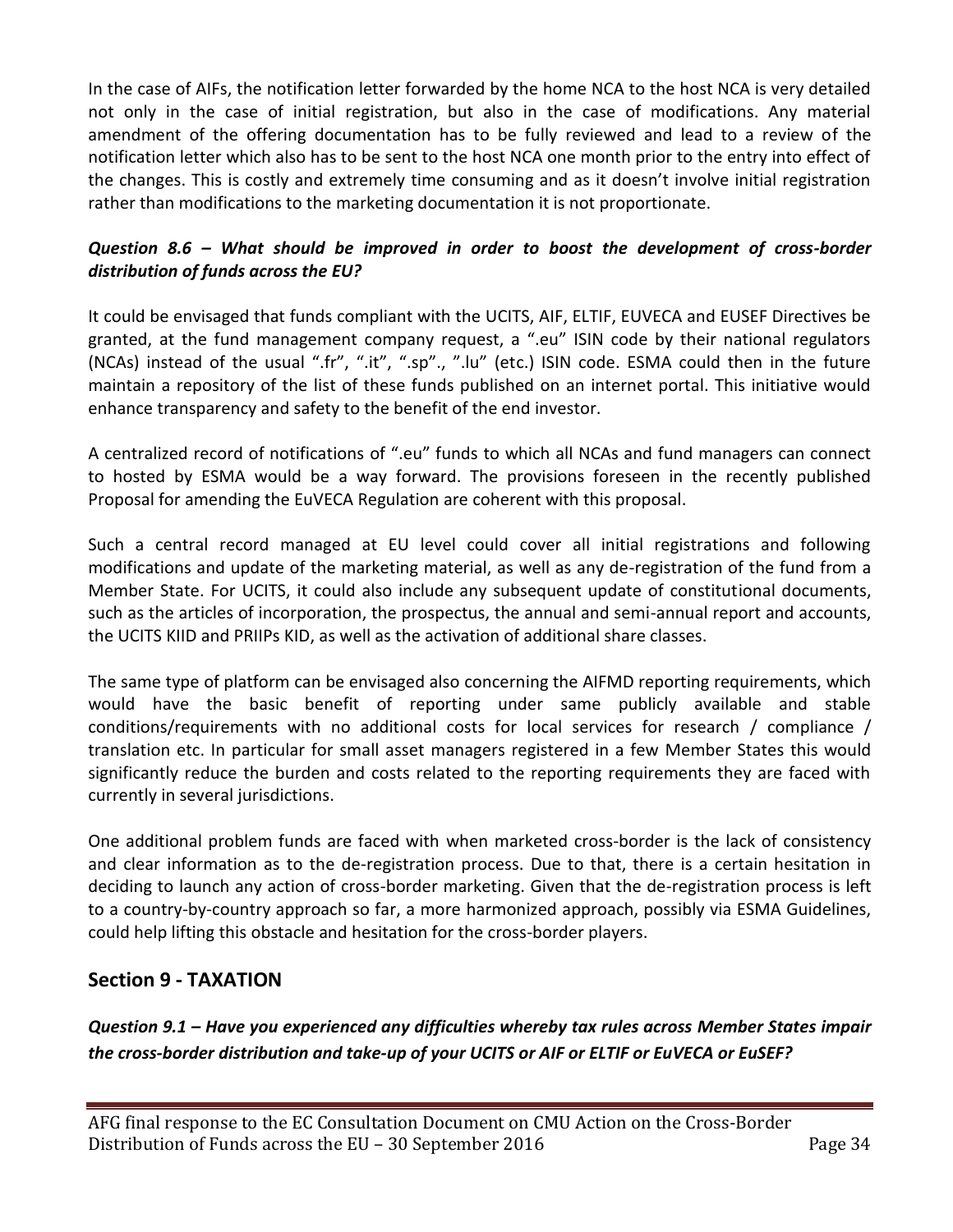Yes, see comment below.

*Question 9.1a – Please describe the difficulties, including whether they relate to discrimination against UCITS or AIF (including ELTIF, EuVECA or EuSEF) sold on a cross-border, and provide examples. Please cite the relevant provisions of the legislation concerned.*

The tax treatment on investment in European transferable securities, tax rates, and tax relief process for European Collective Investment Undertakings ("CIUs") is far from harmonized. Conversely, it is a very different, complex and sometimes uncertain environment which is clearly, from the tax perspective, not encouraging cross border investments within European Member States.

The issues are multiple and not only range from the lack/difficulties of access to tax treaties for investment funds (incl. difficulties in obtaining refunds of withholding taxes (WHT) or relief at source when tax treaties' access is granted), but also to the need of investor tax reporting in other Member States or tax discrimination between resident and non-resident investment funds.

For instance, as the European Commission knows, national tax reporting need to be prepared by investment funds managers for their investors (e.g. Austria, Belgium, Denmark, Finland, Germany (until 2017 included), Italy, Spain, United Kingdom) are based on national legislations' requirements. Such tax reporting obligations are not harmonised across Europe and therefore represent barriers to entry for non-local players and consequently to the development of cross-border offer of funds. Sometimes the reporting is not provided by the law but must nevertheless be done for marketing purposes (e.g. in order to markt funds in Belgium, fund's managers have to provide Belgian investors with interest and dividends payments received by the French FCPs.

This triggers additional costs and efforts of coordination. In case of target funds in the fund to be reported the challenge, effort and cost situation is a multiple one.

Local rules demand asset managers to provide specific data that are absolutely necessary to get the appropriate tax treatment. In some countries, foreign domiciled funds are even required to appoint for that purpose a tax representative while being marketed to the public which creates additional complexity and incurs extra costs for non-domestic funds (i.e. tax representative fees + newspaper publication fee of this tax data). The multiplication of these local specificities is an impediment to develop cross border distribution of funds. The same point is valid when addressing third country markets.

*Question 9.2 – Have you experienced any specific difficulties due either to the absence of double taxation treaties or to the non-application of treaties or to terms within those treaties which impede*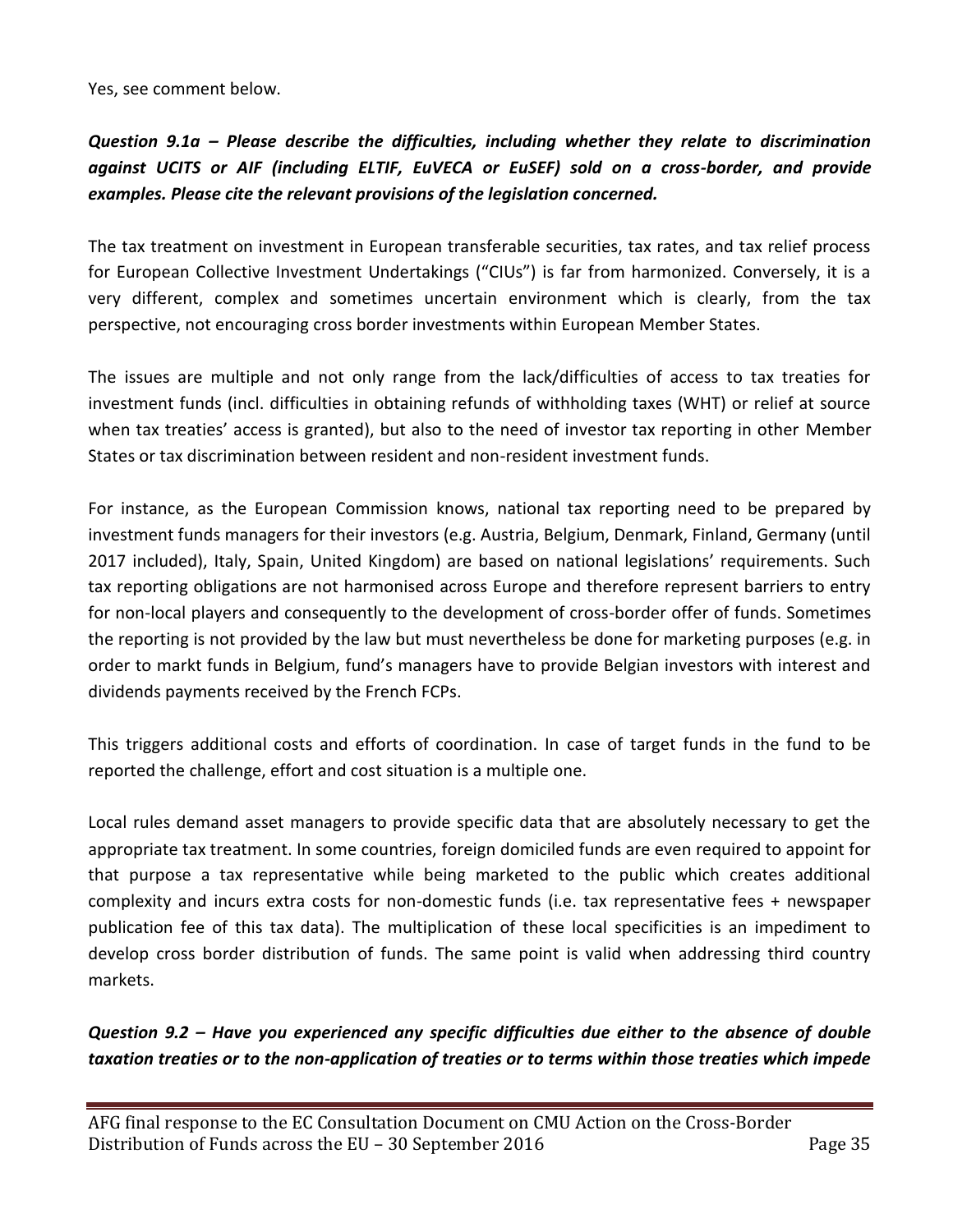*your ability to market across borders? For example: difficulties in determining the nationality of your investors or difficulties in claiming, or inability to claim, double tax relief on behalf of your investors.*

Yes.

Overall, tax treaties sometimes operate well in the context of investment by a resident of one country into the other, but much less well for cross-border funds which pool investors from one or multiple jurisdictions. Investment funds are generally (and necessarily) exempt from tax in the territory where they are located – whereas tax treaties often make eligibility dependent upon being a 'tax resident' i.e. subject to tax and investment funds usually struggle to meet these criteria because of their status. This was as aforementioned recognized by the OECD in its 2010 report on collective investment vehicle (CIV) tax treaty access, but little practical progress has been made since in improving the tax treaty access for investment funds.

Most of the treaties signed by France do not accept that the fund itself is a taxable person.

In other cases, the fund qualifies provided it demonstrates that its investors are French residents. For instance, that is the case for treaties signed by France with the following European countries:

- Germany : the treaty advantages are limited to the percentage held by French investors;
- Austria: the treaty advantages are limited to the percentage held by French investors;
- Belgium : only a SICAV benefiting from a "*certificat d'établissement*" signed by the French Revenue may benefit from the treaty;
- Spain : only Spanish source dividends paid to UCITs funds (and not AIF) may benefit from the reduced withholding tax rate;
- Finland: The reimbursement is subject to a n°6203 from which is almost impossible to produce.

It should also be noted that old treaties may refer to the former terminology of UCITS which, at that time, included AIF but now, with the distinction between UCITS and AIF, some European countries simply do not accept to apply the treaty to AIF (only to UCITS). Likewise, some countries consider that debt funds and securitization funds are not CIUs and cannot qualify for treaties even if CIUs are clearly mentioned.

The main difficulty is that many CIUs (UCITS as well as AIFs) are widely distributed and held by or through distributors or through CSDs (Central Securities Depositors). All the information with respect to the end investors lies with the distributors (e.g. account holder banks, brokers or transfer agents) which often are not able or willing to share the information with the issuer (CIU). Therefore, the CIUs would only have information about those distributors, if any, but not of their "end" investors. Tax treaties, however, usually foresee LoB-rules (limitation on benefits) in order for the funds to achieve treaty entitlement. LoB-rules require the funds to proof their "end" investor base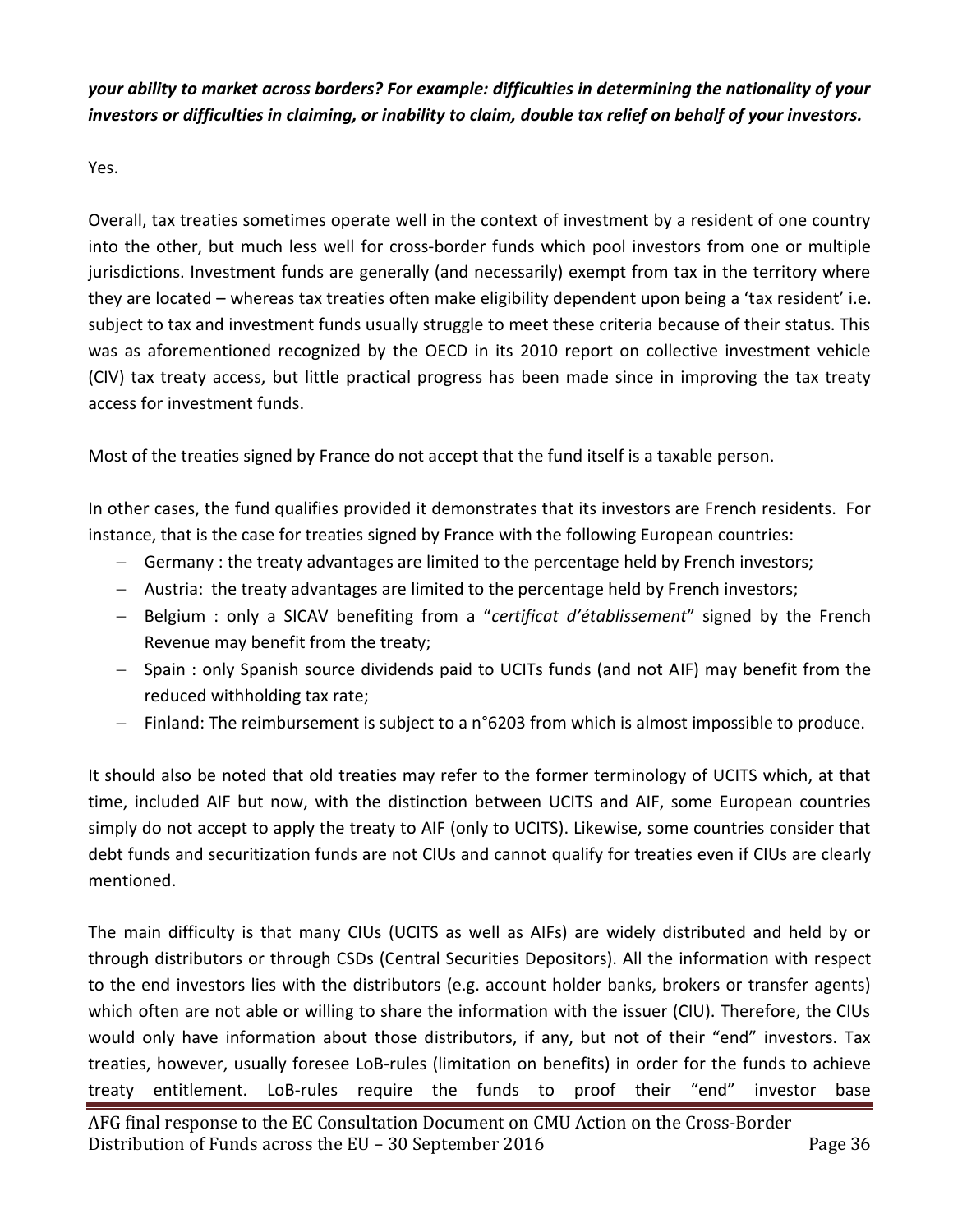(nationality/residence). **Due to the before mentioned, for CIUs this is often very difficult or even impossible to achieve. Therefore, only dedicated CIUs (i.e. set up for one or very few investors and often managed under their instructions) have a treaty access where widely-held CIUs (i.e. held by a big number of investors who do not interfere in the management) haven't.** 

Cross-border European investment funds have also long suffered differing withholding treatment when compared to domestic funds, and have been forced to challenge this at the European Court of Justice (ECJ) and national courts. Significant progress has been made, but not all discriminatory treatment has yet been eliminated. **In France, even if French CIUs (FCP or SICAV) are supposed to qualify for the France-Germany DTT, they have difficulties to do so in practice due to the German tax authorities requesting specific information, such as the number of investors and the number of shares or units issued by the FCP/SICAV, which are often not available**. We would encourage a renewed effort be made by the EU to discourage discriminatory WHT on non-domestic investment funds by Member States.

# *Question 9.2a – Please, describe those difficulties, and if applicable, how these can best be resolved – for example through amendments to double taxation treaties. Please share any examples of best practice that could help to address these issues.*

In our view, WHT currently applied at national level and the fact that in many cases investment funds do not have directly access to reduced WHT rates available under tax treaties act as a obstacle. The time and costs of recovery of WHT – if possible at all - in many cases act as deterrent for investment funds and pension funds to invest in states other than that of their residence where they are normally taxed at a low rate or exempt from taxes from corporate income tax.

Two solutions can be considered:

- **The fund is always considered as the beneficial owner (or a qualified person) and qualifies for the double tax treaty without further requirements (no LoB-requirement).** This solution, which is in part supported by the 2010 OECD CIV report, should be applied at least to all widely held open ended funds. The EU should encourage in this respect Member States to take a harmonised position in negotiating revisions to double tax treaties. That position should aim to protect pooled fund investing, UCITS in particular, and do so on a more standardised basis.
- Alternatively, in a European context, the current application of LoB clauses provided by certain DTTs concluded between Member States should at least be reconsidered for funds, as it may be viewed as a obstacle since a fund must in some instances only be held by resident investors of the country where it has been established in order to qualify for said DTT benefits (look-through approach): in our view, investors from all European countries should be accepted. A potential further step could even be in this respect to consider that a fund set up in a European country,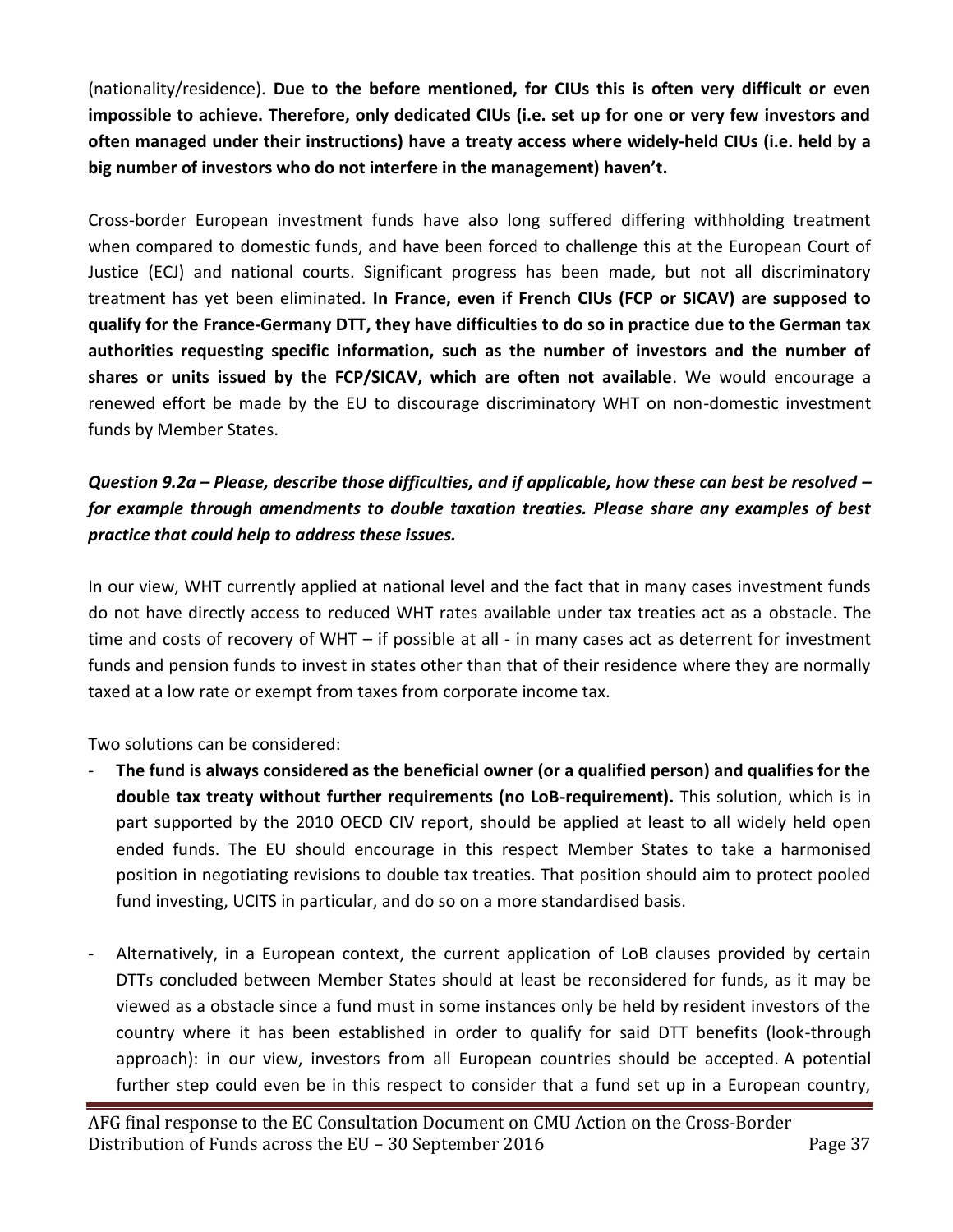authorized and controlled by a European regulator and marketed only in European countries is deemed to be a European resident for tax treaty purposes and benefit, as a beneficial owner, from the various tax treaties signed between European countries.

# **The easiest and justifiable solution consists in abolishing WHT for payments made to UCITS and AIFs within the EU and partner jurisdictions.**

From our point of view the easiest solution to solve complex legal and practical WHT problems in Europe would be the abolishment of WHT on transferable securities for payments made to UCITS and AIFs within the EU and partner jurisdictions to the EU. This is a less radical proposal than it may at first appear.

First, generally abolishing WHT on cross border dividend payments was one possible option presented by the Commission in its 2011 consultation.

Second, further to the judgement of the ECJ on the principles of the free movement of capital (especially "Santander", C-338/11 or "Emerging Markets", C-190/12), some Member States already abolished under certain circumstances WHT for certain types of foreign CIUs (France; Spain; Poland) or limited the WHT rate to 15% (e.g. Netherlands, Belgium, Germany from 2018). Other Member States do not levy WHT on certain type of income paid on the basis of their domestic legislation (e.g. UK on dividends and Luxembourg on interest). The Commission could thus consider a recommendation to Member States to abolish the WHT for payments made to UCITS and AIFs in order to ensure a uniform and consistent application of the ECJ judgements.

As an alternative approach it also could be considered to at least impose an EU wide limit on the WHT rate equal to the rate foreseen in double tax treaties which is 15%. As major source countries in Europe already followed those approaches this would also help to create a level playing field for all countries within the EU and partner jurisdictions and to boost the competitiveness of the Single Market as a whole. As to a potential 'treaty shopping' argument against this, it is worth reiterating that investors invest in a widely held fund to benefit from professional management of a diversified portfolio. They do not have control over the investment decisions and treaty benefits are not the primary objective of investing in a fund.

*Question 9.3 – Feedback to earlier consultations has suggested that the levying of withholding taxes by Member States has impeded the cross-border distribution of UCITS or AIFs (including ELTIF, EuVECA and EuSEF). Withholding taxes are usually reduced or even eliminated under double taxation treaties. But in practice it has been claimed that it is difficult for non-resident investors to collect any such withholding tax reductions or exemptions due under double taxation treaties. Have you experienced such difficulties?*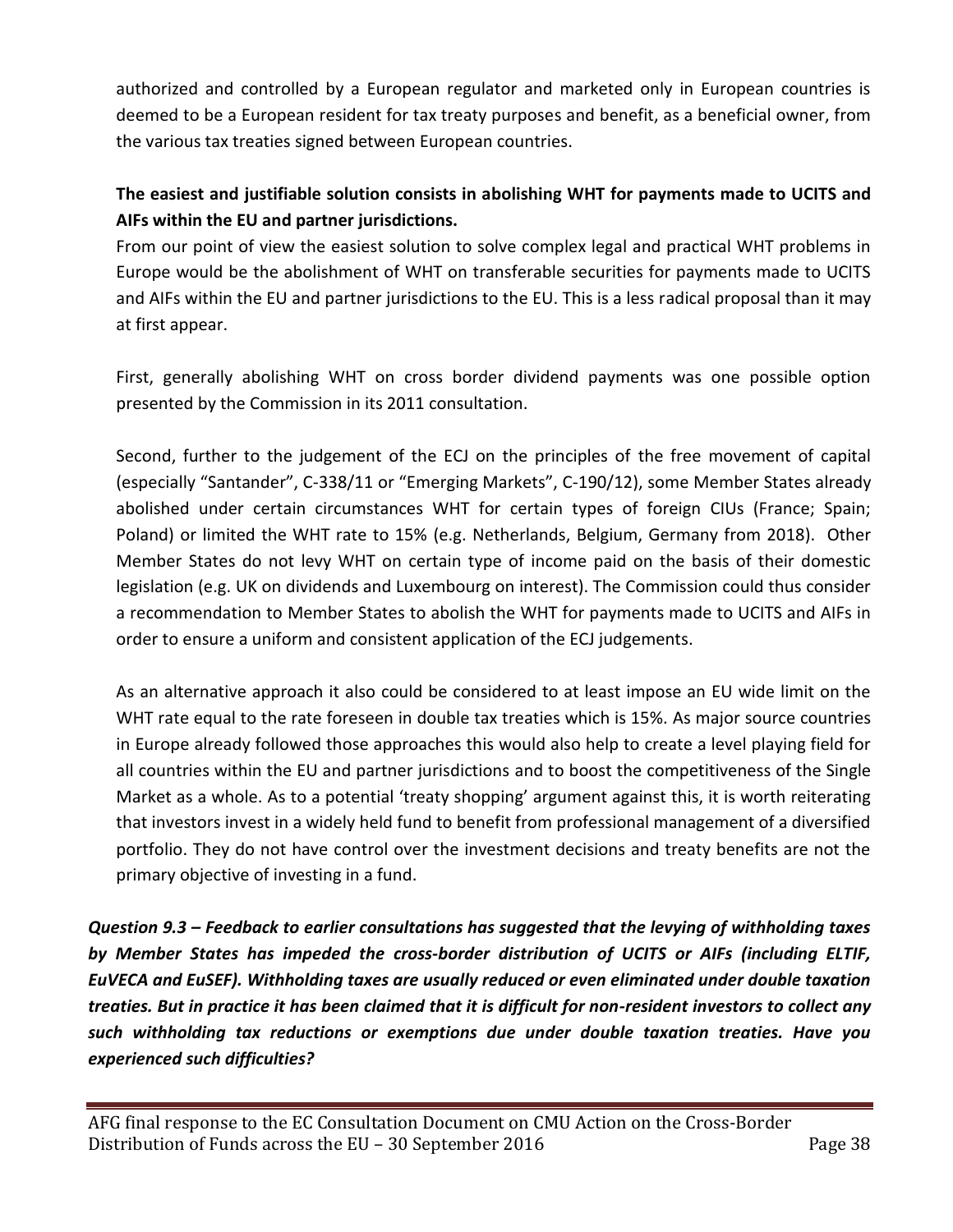# *Question 9.3a – Please provide examples of the difficulties with claiming withholding tax relief suggest possible improvements and provide information on any best practices existing in any Member States. Please cite the relevant provisions of the legislation concerned.*

AFG's members experience several difficulties due to inconsistent WHT recovery processes which are defined and applied at national level:

- **The deadlines as well as the forms are deviating among the Member States**. The supporting documentation required by the forms also widely varies and may in some instances be heavy and bureaucratic. Often, physical tax reclaim forms have to be signed and stamped by all relevant actors in the chain (investors, local tax authorities, paying/fiscal agents), translation services are required and foreign intermediaries are excluded from offering the WHT relief.
- The possibility for an investment fund to appoint a local representative, such as the depositary **bank, to file tax reclaims on its behalf is not always granted**.
- **Tax reclaim forms quite often list unilaterally additional conditions which are onerous to meet or which simply make impossible to take a systematic system-based approach in the tax reclaim process**. It is therefore nearly impossible to standardize the relevant processes and this lack of consistency is expensive and time consuming.
- **Tax authorities refuse to sign foreign tax forms**.

In instances where costs outweigh the benefits of reclaiming tax, an investment fund may prefer to forego its right to claim treaty benefits.

# *Question 9.4 – What are the compliance costs per Member State (in terms of a percentage of assets under management) of managing its withholding tax regimes (fees for legal and tax advisers, internal costs, etc.)? Do they have a material impact on your UCITS or AIF (including ELTIF, EuVECA and EuSEF) distribution strategy?*

The costs for the claims are essentially costs for the tax and legal advisers and they differ a lot depending from the country where the claim is made.

It should be noted that, in France, the AMF recommends to value the chance of the success of the claim as well as the costs prior to launch the procedure. Should the chances of success be limited or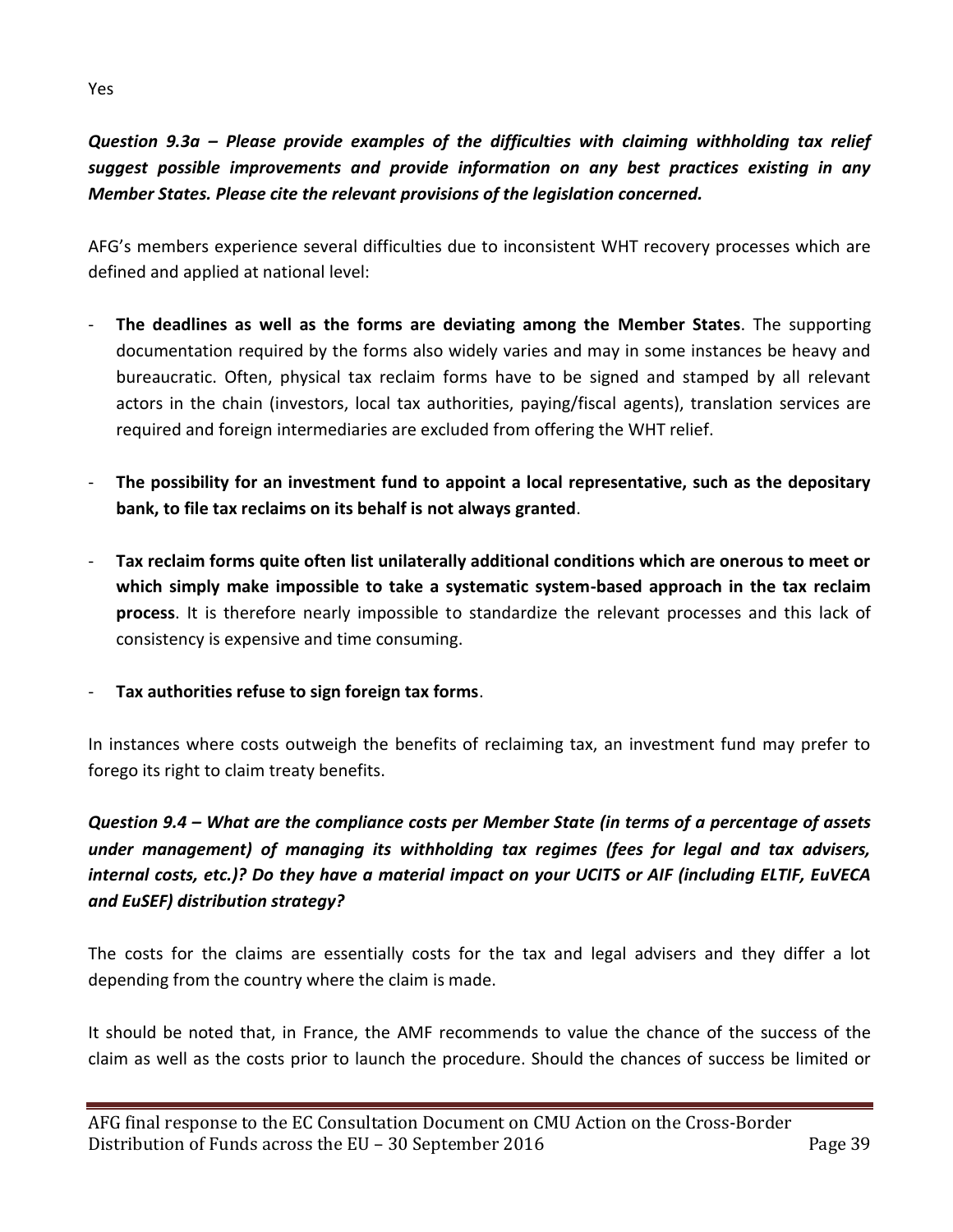the costs too important compared to the expected reimbursement, the procedure should not be pursued.

*Question 9.5 – What if any income reporting or tax withholding obligations do you have in the Member States where the UCITS or AIF (including ELTIF, EuVECA and EuSEF) is located and what if any difficulties to you have with reporting formats? What kind of solutions and best practices, if any, would you suggest to overcome these difficulties? If a single income reporting format were to be introduced across the EU, what would be the level of costs saved? Would this have a material impact on your UCITS or AIF (including ELTIF, EuVECA and EuSEF) distribution strategy?* 

The European Commission should be aware that national tax reporting that need to be prepared by investment funds for their investors (e.g. Austria, Belgium, Denmark, Finland, Germany (until 2017 included), Italy, Spain, UK) are based on national legislations' requirements. Such tax reporting obligations are not harmonised across Europe and therefore represent obstacles to entry for non-local players and consequently to the development of cross-border offer of funds.

Local rules in some countries demand asset managers to provide specific data that are absolutely necessary to get the appropriate tax treatment. Currently each reporting system requires an individual calculation and system which needs to be tracked on a regular basis with respect to legal and technical updates. In some countries, foreign domiciled funds are even required to appoint for that purpose a tax representative while being marketed to the public which creates additional complexity and incurs extra costs for non-domestic funds (i.e. tax representative fees + newspaper publication fee of this tax data). The multiplication of these local specificities is an impediment to develop cross border distribution of funds. The same point is valid when addressing third country markets.

**As regards domestic tax reporting, streamlining the reporting formats in those countries which require tax reporting into a pan-European tax-reporting format for EU funds could be considered and could substantially reduce certain costs (e.g. legal and tax advisers)**. In some instances it could also have a material impact on the funds distribution strategy. Within the EU, the long-term objective is to develop a harmonized framework for taxation of savings and investment products.

Besides inconsistent investor tax reporting requirements, the absence of an EU tax framework for funds also leads to tax inefficiencies on cross-border fund re-domiciliations and mergers. To address this, we believe that investment funds should be included in EC Directive 2005/19/EC (the Merger Directive) to allow tax-neutral reorganisations of cross border investment funds.

*Question 9.6 – Are there any requirements in your Member State that the UCITS or AIFs (including ELTIF, EuVECA and EuSEF) need to invest in assets located in that Member State in order to qualify*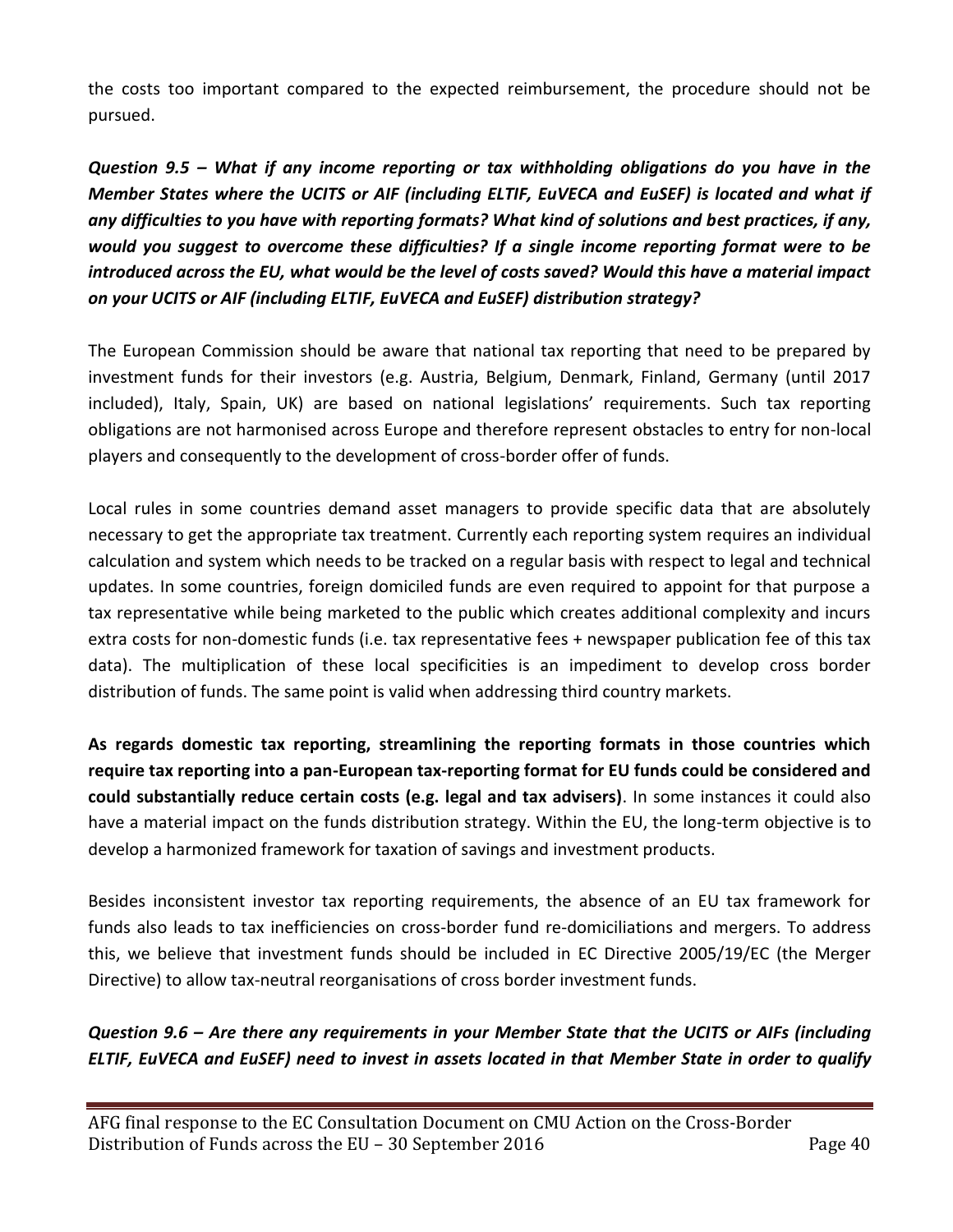# *for preferential tax treatment of the proceeds of the UCITS or AIF (including ELTIF, EuVECA and EuSEF) received by the investors in the UCITS or AIFs?*

AFG's members were not aware of any such requirements.

*Question 9.7 – Have you encountered double taxation resulting from the qualification of the UCITS or AIF (including ELTIF, EuVECA and EuSEF) as tax transparent in one Member State and as non-tax transparent in another Member State?* 

Double taxation can happen from a shareholder perspective, each time a fund suffers withholding tax on a dividend / interest income which is then distributed by the fund to the shareholder who in turn suffers income tax on the same dividend.

*Question 9.8 – Have you encountered difficulties in selling a UCITS or AIF cross-border because your UCITS or AIF (including ELTIF, EuVECA and EuSEF) or the proceeds produced by the UCITS or AIF (including ELTIF, EuVECA and EuSEF) would not receive national (tax) treatment in the Member State where it was sold? Please provide a detailed description, including quotes of the national provisions leading to the not granting of national treatment.*

See above.

*Question 9.12 – Do you see any other tax obstacles to investment in cross-border UCITS and AIFs (including ELTIF, EuVECA and EuSEF)? Please specify them and cite the relevant provisions of the national legislation.*

Yes

#### **Financial Transaction Tax**

We are also very much concerned about the current discussions in relation to the introduction of a financial transaction tax (commonly named FTT). This would be very harmful for distributing funds of FTT participating member states cross border in non FTT participating member states and third country states.

#### **Master-feeder structures**

UCITS IV allows for the pooling of assets into a master fund. Several feeder funds are allowed to invest in a single master fund, provided each of the feeders invest more than 85 percent of their assets in the master. Setting master-feeder structures in one EU country will normally not create negative tax consequences. However, when it comes to cross-borders structures negative tax consequences might occur. The main problem is that withholding taxes might be levied on profit distributions from the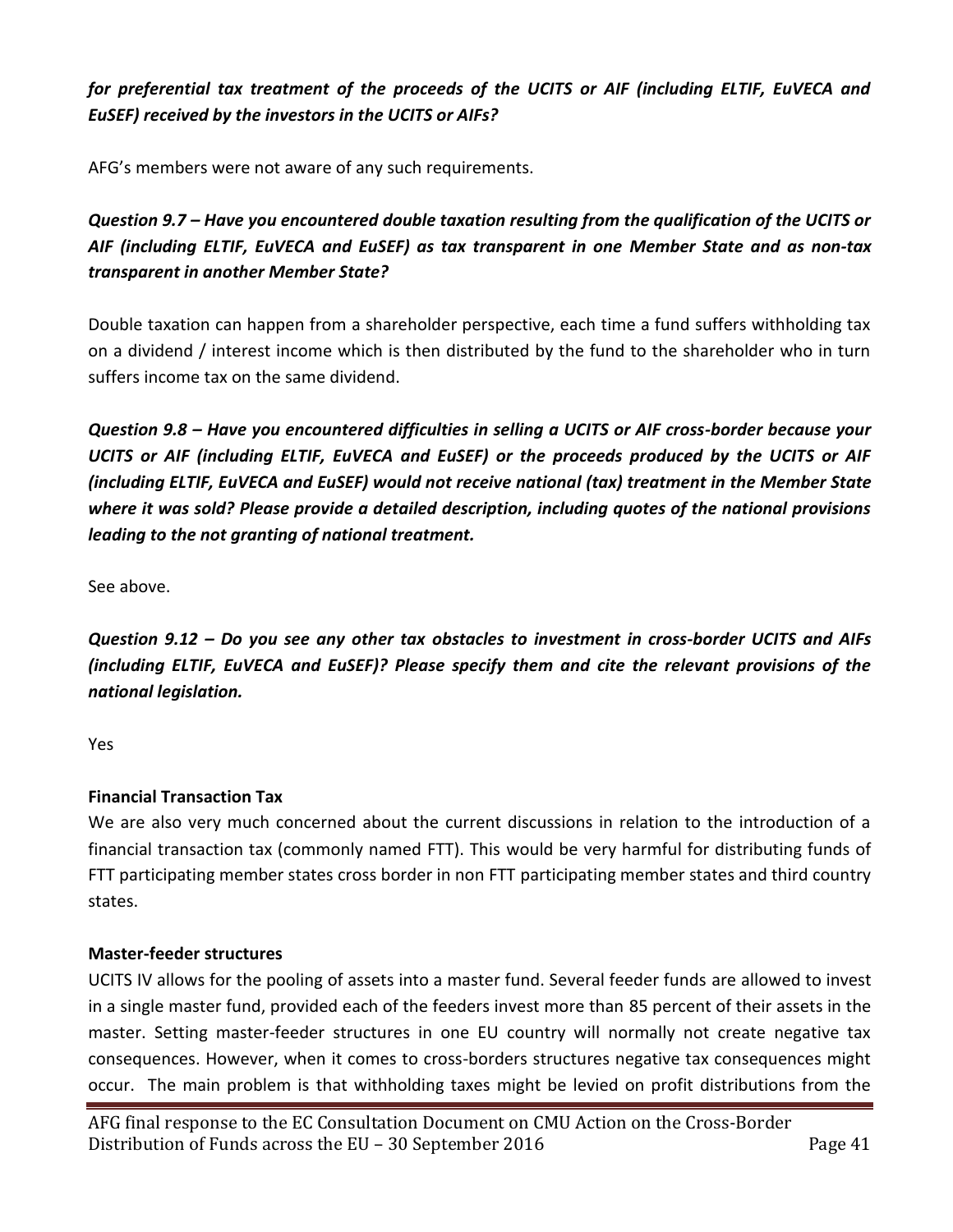master to the feeder fund, cf. the section Tax barriers for outbound distribution above. The reason it that the feeder funds are normally exempt from tax in the registration country and accordingly the withholding tax in the country where the master fund is registered is an extra cost. However, the feeder funds may in many cases be able to reclaim the withheld tax on basis of the ECJ decision in the Santander case mentioned above, since such withholding taxes may discriminate foreign feeders compared to domestic feeders, but the administrative burden and cash deferral disadvantage should still remain. Master/feeders structures remain useful tool to use when a promoter wants for strategic and /or marketing reasons to duplicate an existing local UCITS in some other countries rather than distributing directly the local UCITS. When the Commission is striving to develop the cross border distribution of funds, it is surprising to see that the treatment of these structures is called into question (even banned) by the works done on the upcoming Money Market Fund Regulation where the same Commission is taking part. Efama urges the Commission to remedy this anomaly and permit Money Market Funds post reform to benefit from cross border tools like master feeder structures that the Commission itself imagined for UCITS.

#### **Tax barriers for outbound distribution (Tax barriers in the registration country of the fund)**

In other cases local tax rules prevent local funds providers for distributing their investment funds in other EU-member states. An example is when local dividend taxes are levied foreign investors on any distributions/reportable income or capital gains. That is e.g. the situation in Denmark and other European countries. After UCITS IV and AIFMD the regulatory framework is for such consolidation is in place. However, the fact that the tax is not yet harmonized in the EU means that it is in practice often not possible to gather the funds and management in one or a few countries.

#### **Tax barriers for cross-border managements of funds**

Complex tax issues arise when investments funds are managed cross-border. Many EU countries define tax residency where the business is effectively managed. Accordingly, the investment funds that are managed cross-border may become liable to tax in the country where the management company is established. A broad range of taxation issues may arise:

#### **Tax barriers for cross-border mergers**

Under UCITS IV all EU countries are obliged to allow cross-border mergers from a legal and regulatory point of view. However the tax treatment of fund mergers varies from country to country. Many countries impose tax on foreign and cross-border fund reorganizations at the level of the fund and/or at level of the investors. In practice, this prevents the fund providers from gathering and offering their investment products from one or a few EU member states. Introducing a separate EU directive in order to ensure and promote the further development of the EU fund market can solve these problems. This directive could be an extension of the current EU Merger Directive for commercial companies and should cover taxation issues for domestic, foreign and cross-border fund reorganizations.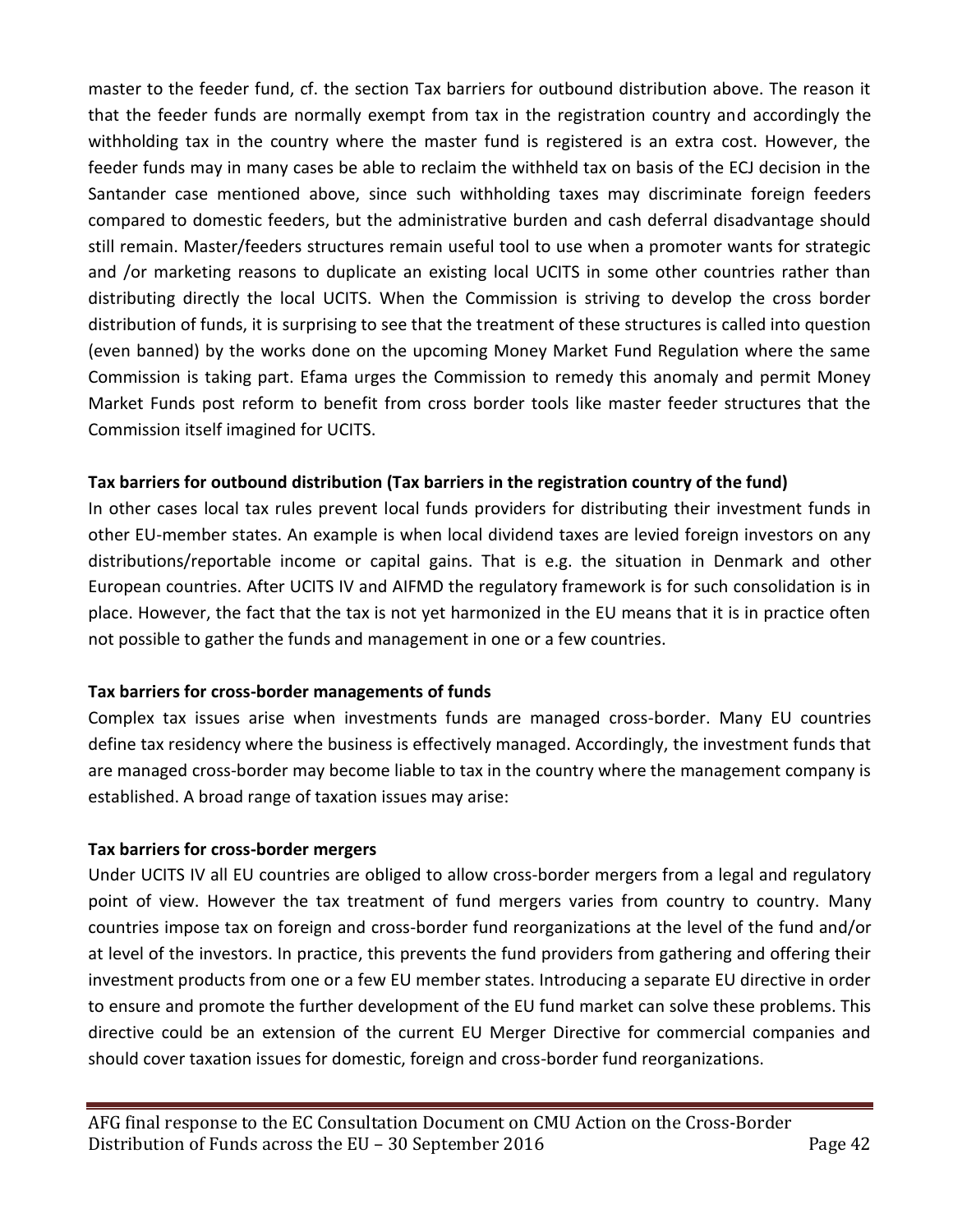## **Section 10 – OTHER QUESTIONS**

# *Question 10.1 – Are there any other comments or other evidence you wish to provide which you consider would be helpful in informing work to eliminate obstacles to the cross-border distribution of UCITS or AIFs (including ELTIF, EuVECA and EuSEF)?*

Further to some key comments given in our response to the question 2.1, you can find below some additional comments or other evidence related to existing barriers in the internal market.

The interaction of MIFID distribution rules with the provision of fund units at a cross-border level: When looking at distribution of UCITS and AIFs, one has to consider that the large bulk of distributing these investment products is not distributed directly by the UCITS Management Company or AIFM, but rather through distribution agreements by MiFID investment firms. As these companies, naturally, need to comply with the MiFID II framework, more complexities arise when trying to distribute crossborder. For example the way how advice can be financed differs from one Member State to another. For example, the Netherlands and UK have unilaterally decided to ban the receipt of inducements, thus special "clean" share classes void of any retrocessions in order to sell these products as "inducement-free" in those particular member states. Particular attention needs to be paid to the revised inducement rules in MiFID II which are currently being transposed by Member States. Taking into consideration that both MiFID II and its relevant implementing measures are directives, it is possible that different views in interpreting the use of inducements may emerge over time, thus requiring special share classes for a particular member state to reflect these national specificities, thus leading to a further increase in the number of share classes within the EU.

Furthermore, another MiFID II rule directly impacting the cross-border distribution of funds is the definition of complex and non-complex financial instruments, as only the latter can be sold executiononly (without suitability and appropriateness test) to investors. While all UCITS (except structured-UCITS) are considered under MiFID II as non-complex, this situation is more difficult for AIFs, in particular AIFs that are "UCITS-like" which were designed by EU Member States with retail investors in mind. While MiFID II's Implementing Regulation allows non-complex AIFs to pass the complexity test to be (if passing it successfully) labelled as non-complex, enough flexibility exist for National Competent Authorities to unilaterally extend the scope of complex instruments which can also lead to some Member States considering certain types of AIFs as complex whereas other do not. This would result in some AIFs being allowed to be sold without advice in one Member State, but not in another, thus creating further uncertainties in cross border distribution.

There are differences in accounting standards that generate problems, such as the ability to launch share classes with the right to distributions from fund's capital account.